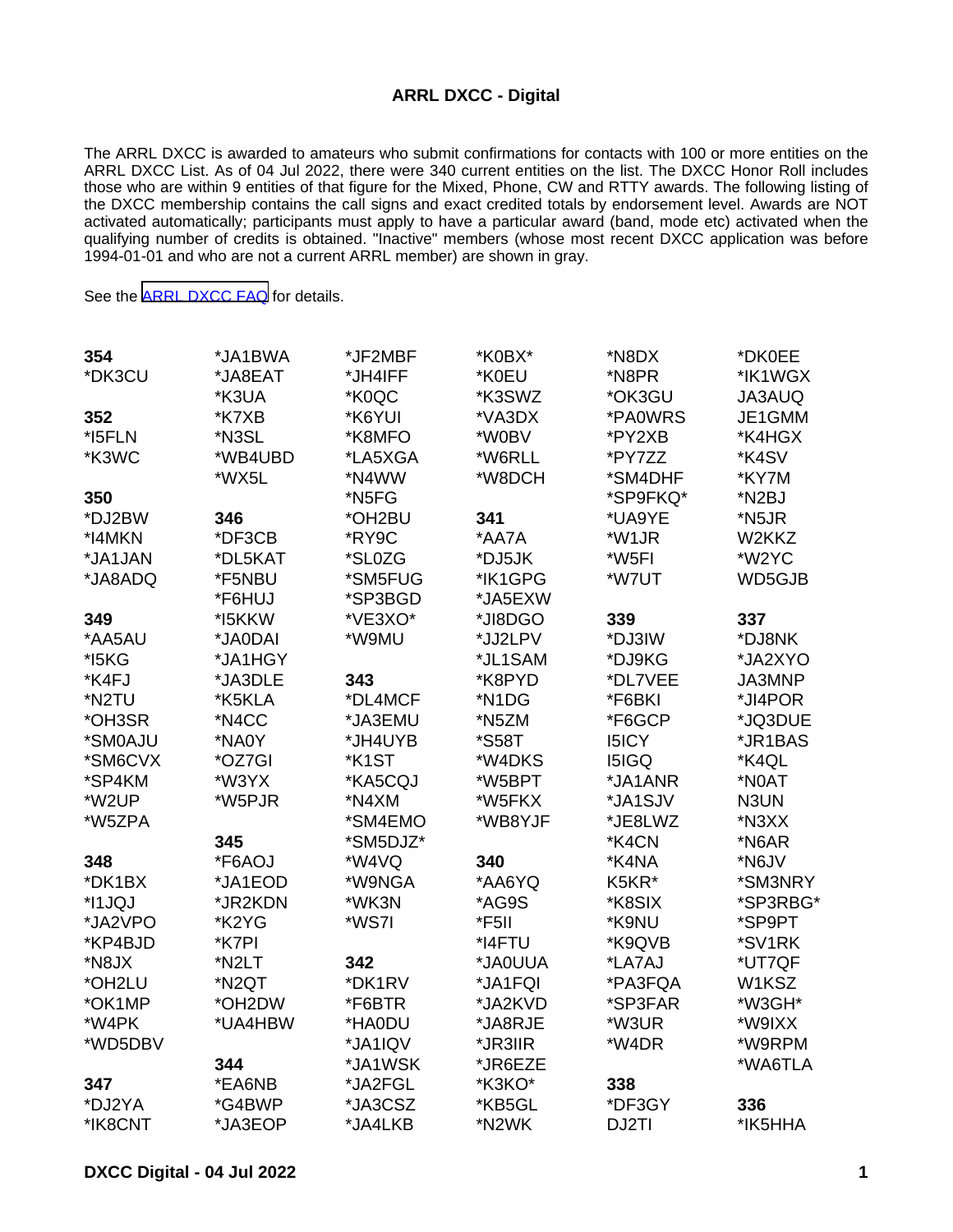| *IK8HJC<br>*JA0NZR | *G4PWA<br><b>I4LCK</b>          | <b>JA7IC</b><br>JR1NHD | JO1WKO<br>K0XB      | <b>IK4GME</b><br>JA5AUC | IZ1LBG<br>JA2ATE    |
|--------------------|---------------------------------|------------------------|---------------------|-------------------------|---------------------|
|                    |                                 |                        |                     |                         |                     |
| *JA1BK             | *IK4WMA                         | JR1TNE                 | N <sub>5</sub> GH   | <b>JA9APS</b>           | JH1EEB              |
| JA1KQX             | JA2FJP                          | K6TA                   | <b>ON4AOI</b>       | <b>KOIEA</b>            | JR6LDE              |
| *JA2FBY            | *JA6BZI                         | <b>K7NN</b>            | SM6CMU              | <b>K0JGH</b>            | K <sub>2FF</sub>    |
| *JE8CLT            | JA7LMZ                          | KB1JZU                 | UY5ZZ               | <b>K0SR</b>             | K4XO                |
| *JG3QZN            | *JF3KON                         | <b>KF0QR</b>           | VE3LYC              | K2PLF*                  | NN6K                |
| *JH8RZJ            | K5DU                            | N <sub>2</sub> FF      | VE6WQ               | K5NA                    | SP1JRF              |
| *JL1UXH            | *K8UT                           | N8KOL                  | W6XK                | K <sub>9</sub> CT       | SP6M                |
| *JR1DUP            | *KK5OQ                          | NI6T                   | ZL3JT               | KE4YD                   | WD5K                |
| JR2BNF             | *LU3CQ                          | OE6MDF                 |                     | LZ2DF                   |                     |
| *JS3CTQ            | *OH4NS                          | PT2BW                  | 329                 | N4BAA                   | 324                 |
| *K5AC              | W9ILY                           | *PY5EG                 | <b>9A7V</b>         | N <sub>5</sub> TY       | 4Z5AV               |
| *K5CON             | *WB9Z                           | SV8CS                  | CT1EKY              | NZ <sub>0</sub> O       | EA1DR               |
| *K5RK              |                                 | UT5UGR                 | <b>IW1ARB</b>       | OZ4O                    | G3OAG               |
| *LU8EKC            | 333                             | W <sub>2</sub> LO      | <b>JA0GJJ</b>       | RV3LO                   | G4CCZ               |
| *LX1DA             | *AB6QM                          | W7OM                   | JA1XRA              | SM4CTT                  | <b>IK5DNF</b>       |
| *N9CK              | DK5WL                           | WB2GOK                 | JE1LFX              | SM5KNV                  | JA9LJS              |
| N9US               | IK0OZD                          | WB6RSE                 | JE2LUN              | SP9ODY                  | JE1SYN              |
| *NI0G              | <b>IT9DAA</b>                   |                        | JH3CUL              | W1ECT                   | JR2CFD              |
| S53MJ              | <b>JA0EOK</b>                   | 331                    | <b>JR1XIS</b>       |                         | <b>JS2LHI</b>       |
| *SP8AJK            | <b>JA2TBS</b>                   | 9A1CCY                 | K <sub>2</sub> AU   | 326                     | K4HMB               |
| *UT9FJ             | JA3DY*                          | DJ5AV                  | K4MWB               | AA1V                    | K5EK                |
| *W0DJC             | JA3KWZ                          | DK1FW                  | OE3GCU              | AB4IQ                   | K8AV                |
| *W0LSD             | *JA4DND                         | EA5RM                  | SM5CEU              | DL1YD                   | KE9ET               |
| *W3OA              | JA8BZL                          | I2AOX                  | SM6CCO              | F6DLM                   | <b>KLOS</b>         |
| *W4DXX             | JA8EJO                          | I2EOW                  | SP9UPH              | G3KZR                   | LA7EU               |
| WF5T*              | JH1SJN                          | JA5WIZ                 | SV <sub>1</sub> DPI | <b>I5ZGQ</b>            | OH <sub>2</sub> BCK |
| *YB5QZ             | K4WW                            | <b>JJ2RCJ</b>          | UT3UA               | <b>I8AA</b>             | SP <sub>1</sub> S   |
| *YU1FW             | K5KC                            | <b>K0CA</b>            | W <sub>2XI</sub>    | <b>IK6DLK</b>           | SV1CNS              |
|                    | KD6WW                           | K <sub>4</sub> PI      | W3LL                | <b>IWOHEX</b>           |                     |
| 335                | KU0A                            | K8QM                   | W7CT                | JA1WPX                  | 323                 |
| *CT1FJK            | N <sub>5</sub> G <sub>G</sub> O | K9EMG                  | <b>WA1EHK</b>       | <b>JA9FAI</b>           | 4X6UO               |
| *DL2FAG            | *N7US                           | KF <sub>2</sub> O      |                     | JH1OAI                  | AD <sub>1</sub> C   |
| G0ARF              | NC9T                            | OE2SNL                 | 328                 | K4CIA                   | DK9KX               |
| *I4EAT*            | *R3OK                           | PE <sub>5</sub> T      | F6EXV               | K6WZ                    | EA3JL               |
| *IV3JVJ            | SV <sub>1FJA</sub>              | R4GM                   | <b>GM3ITN</b>       | KA9CFD                  | F5CQ                |
| *IZ5EKV            | W <sub>1</sub> NG               | RA3CQ                  | <b>HB9BIN</b>       | LA5IIA                  | F6DAY               |
| *JH2FXK            | W5JE                            | RA3DX                  | <b>IK2YCW</b>       | N8BM                    | F8XT                |
| *JR9OPJ            |                                 | RU3FM                  | JA1CLW              | ON4IQ                   | <b>GODQS</b>        |
| *K4XP              | 332                             | SM5AQD                 | K4UTE               | RA4CC                   | <b>I8IGS</b>        |
| *K6FG              | 4X4DK                           | SP7GAQ                 | KC6AWX*             | SP6CIK                  | JA5AQC              |
| *KD5M              | AA5AT                           | SP8NR                  | N3NT                | VE3JV                   | <b>JH1BIH</b>       |
| *ON4CD             | CT1EEB                          | YO3APJ                 | VE3EXY              | VE3XN                   | <b>JH1IFS</b>       |
| *SP3E              | DL5ZB                           | YV1DIG                 | W1MAG               |                         | K1HTV               |
| *SP5EWY            | HB9BGV                          |                        | W2IRT               | 325                     | <b>K7MTR</b>        |
| W4EP               | HK3W                            | 330                    | WT8C                | EY8MM                   | K9MM                |
| *W9OL              | I4AVG                           | CT1APE                 |                     | F5IL                    | KA2D                |
| WA9CVK             | <b>I5RFD</b>                    | CT1IUA                 | 327                 | G3SJX                   | N3KK                |
| *YO9HP             | <b>IK4BHO</b>                   | DL6KR                  | 9A2JK               | HB9AAA                  | <b>UA0CW</b>        |
|                    | <b>IK4DRY</b>                   | EA3GP                  | DF2UA               | <b>IK1HSR</b>           | <b>UR0MC</b>        |
| 334                | JA1ADN                          | EU7A                   | EA6SX               | <b>IK5PWQ</b>           | <b>US0MS</b>        |
| DL1RWN             | JA6TMU                          | JA1GRM                 | GM4FDM              | IZ1BII                  | W <sub>2Q</sub> O   |
|                    |                                 |                        |                     |                         |                     |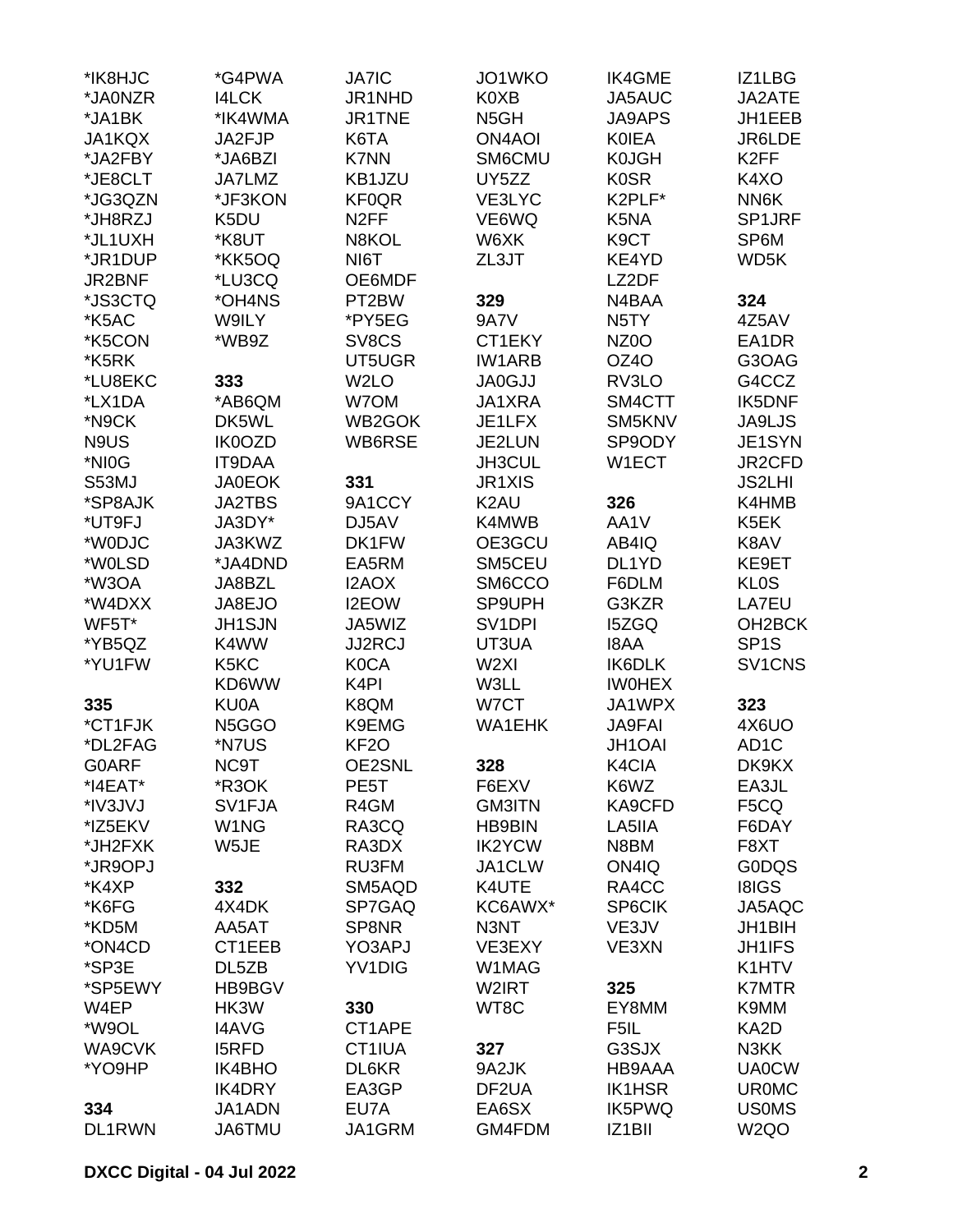| W6IHG                   | <b>JH9AUB</b>                 | K5BG                            | JA5MHD                 | <b>IK4DRR</b>        | 310                     |
|-------------------------|-------------------------------|---------------------------------|------------------------|----------------------|-------------------------|
| WA4WIP*                 | <b>JK1KSB</b>                 | OZ1BTE                          | <b>JA7MYQ</b>          | JA1RTX               | CT1FMX                  |
|                         | JL1XMN                        | SM5EIT*                         | JH6QFJ                 | JA2BY                | CT4NH                   |
| 322                     | JR1BLX                        | SV <sub>1</sub> AV <sub>D</sub> | K9EL                   | JA3GN                | HA1RB                   |
| DL <sub>2</sub> OE      | JR3OEH                        | UA4CR                           | K9US                   | JG1GGU               | <b>I8JIT</b>            |
| <b>DL7MAE</b>           | K <sub>2</sub> OGD            | W1SKU                           | LZ2JE                  | <b>JG1ULJ</b>        | <b>JA0DWY</b>           |
| <b>GM0AXY</b>           | K5WAF                         | W8OI                            | N0XA                   | <b>K0JN</b>          | JA1ADT                  |
| JA1BOQ                  | LA5HE                         | WB5HBR                          | NS4C                   | NN <sub>4</sub> R    | JA3RAR                  |
| JA1GHR                  | <b>RA0FF</b>                  |                                 | ON4UN*                 | SP6DNZ               | <b>JE8TGI</b>           |
| <b>JA9CHI</b>           | <b>S54E</b>                   | 317                             | OZ1AXG                 | W6OTC                | JH1QAX                  |
| <b>JF0EHX</b>           | SM4GVR                        | <b>E73Y</b>                     | PA1CW                  | W7AO                 | <b>JI1LET</b>           |
| JH1HHC                  | W5TCX                         | JA1FNO                          | SV <sub>1</sub> BTK    | XE2CQ                | <b>JJ1SKG</b>           |
| <b>JH3SIF</b>           | W6MI                          | JA1GHH                          | W5XC                   |                      | K6FW                    |
| <b>JR2UBS</b>           | WB9EEE                        | <b>JA7MSQ</b>                   | W9IT                   | 312                  | K6XT                    |
| K <sub>1</sub> CP       | WX4G                          | JF2XGF                          | XE <sub>1</sub> M      | 9A2AA                | K7WM                    |
| K4DY                    |                               | JR6FC                           | YO3JF                  | <b>G0BLB</b>         | K8VC                    |
| <b>OE5NNN</b>           | 319                           | K5ZQ                            | YU3AA                  | <b>HL3IUA</b>        | K9IO                    |
| OH <sub>1</sub> MA      | DF <sub>2</sub> RG            | K8EUR                           | ZS2EZ                  | JA2BDR               | <b>KB0EO</b>            |
| SV <sub>1</sub> LK      | EA1DFP                        | K8GI                            |                        | <b>JA7GYP</b>        | N7RO                    |
| UX1UA                   | F5HNQ                         | LA9AJA                          | 314                    | <b>JA7QVI</b>        | NK2H                    |
| W <sub>2</sub> CQ       | <b>HB0CC</b>                  | N4QS                            | AA4M                   | <b>JA8DNV</b>        | SV1GYG                  |
| W <sub>2</sub> FCR      | <b>IOWDX</b>                  | PY2YP                           | EA3LX                  | <b>JA9TWN</b>        |                         |
| W2YJ                    | <b>IK5CBE</b>                 | RU3QR                           | F <sub>2</sub> JD      | JH1GZE               | 309                     |
| W7AL                    | JA4PXC                        | SM5CZK                          | <b>IOEKY</b>           | <b>K0KX</b>          | DJ4PI                   |
|                         | <b>JA9RRH</b>                 | SP7HOV                          | <b>I2DMI</b>           | K3SX                 | DJ9ON                   |
| 321                     | JE2UFF                        | UA9FAR                          | <b>I5OYY</b>           | K3VAT                | EA7TV                   |
| DJ <sub>5FI</sub>       | JF1PUW                        | <b>W0YG</b>                     | <b>IK0VTG</b>          | N <sub>2</sub> TK    | <b>G0OIL</b>            |
| G5LP                    | <b>JJ3HGJ</b>                 | W2LK                            | <b>IV3KVC</b>          | N4DB                 | JA3RQ                   |
| GM3YTS                  | <b>JO7WXN</b>                 | WF <sub>2</sub> S               | JA1SVP                 | N <sub>4</sub> II    | K4SO                    |
| HB9BZA                  | K3WA                          |                                 | JA5BEN                 | RA4WE                | K9YY                    |
| <b>HB9HFN</b>           | K6EID                         | 316                             | JA8EOT                 | RX3AGD               | K9ZO                    |
| JA1ACB                  | K8VFV                         | <b>IKOPEA</b>                   | JH1NYM                 | SP3CFM               | N4KG*                   |
| <b>JA7OUV</b>           | KE5PO                         | JA1FGB                          | JP1NWZ                 | W <sub>2</sub> PK    | NO <sub>8</sub> D       |
| JA9GLW                  | <b>KK0M</b>                   | JA1IZZ                          | K8KS                   | <b>WA2UUK</b>        | SM6BZV                  |
| JH4BTI                  | KQ8M                          | JA2VHO                          | N5UR                   |                      | WB9CIF                  |
| JL1RUC                  | OE6IMD                        | JA2XW                           | N7XR                   | 311                  |                         |
| JN1BMX                  | VE3EJ                         | <b>JA7BWT</b>                   | NQ7R                   | 4Z4DX                | 308                     |
| K6UFO                   | VE3FF                         | JF1WPB                          | NT0V*                  | DL5WW                | DL3IAC                  |
| K8PT                    | VE3YF                         | JF8QNF                          | OE8RT                  | <b>DL6CNG</b>        | EI7BA                   |
| N5MOA                   | W7WM                          | K8ZTT                           | PY4OY                  | HA5WA                | HA5VZ                   |
| PA3EWP                  |                               | <b>KN5O</b>                     | R7NW                   | I2VGW                | JA6LCJ                  |
| SM6CNN                  | 318                           | R7LV                            | RN3QN                  | JA6AQA               | <b>JG3FEA</b>           |
| SM6CTQ                  | 9A2EU                         | RW4NH                           | SV <sub>1JG</sub>      | JH1MFN               | JI1WLL                  |
| W9ZR                    | DJ6TK                         | ZS1LS                           | <b>W0YVA</b>           | JH1XUM               | <b>K7CMR</b>            |
|                         | DL5MFC                        |                                 | WD9DZV                 | JR2PAU               | K8YTO                   |
| 320                     | <b>I3BUI</b>                  | 315                             |                        | K3PA                 | LA7JO                   |
| DL3NM                   | <b>I5CRL</b>                  | A45XR                           | 313                    | NU8Z                 | N8RR                    |
| EA5FKI                  | <b>JA0CRI</b>                 | AA5AM                           | DJ9HX                  | <b>NY0V</b>          | RL3FA                   |
| <b>IK6QOP</b>           | JA3CMD                        | EA1YO                           | EA <sub>1</sub> N      | PY5HOT               | SM5CZQ                  |
| <b>JA0IXW</b><br>JE7JDL | <b>JA7KY</b><br><b>JA9CWJ</b> | EA8AKN<br><b>HA7TM</b>          | G3XTT<br>HB9AAQ        | <b>S51DI</b><br>W5SL | <b>VU2NKS</b><br>WA3FRP |
| JF1KKV                  | <b>JHOMHR</b>                 |                                 |                        |                      |                         |
|                         | <b>K0DEQ</b>                  | <b>I4EWH</b>                    | HL3DE<br><b>IK2QPR</b> | W8HW                 |                         |
| <b>JH0INP</b>           |                               | JA1XEC                          |                        |                      |                         |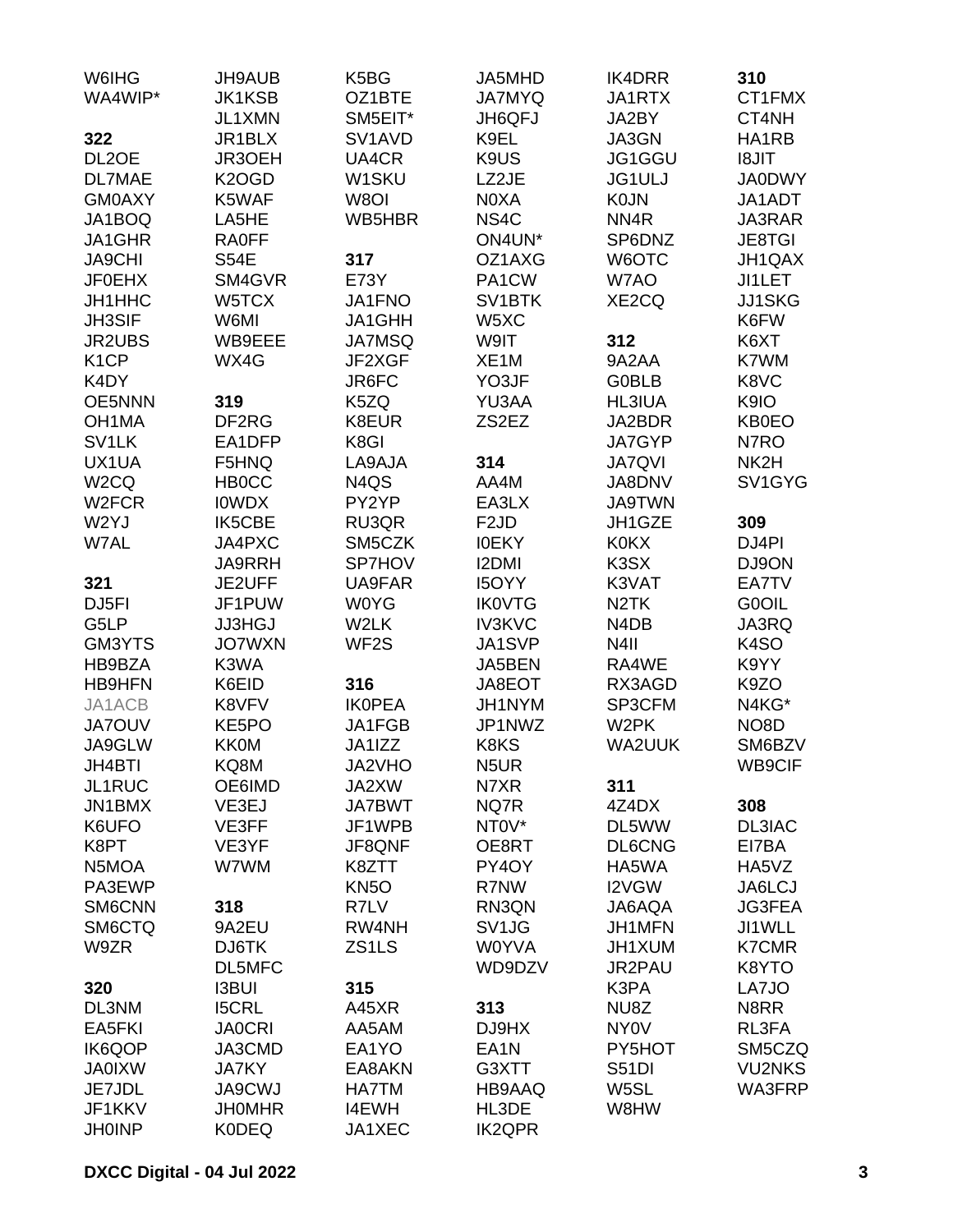| 307               | JA2FBC                        | <b>JA2IVK</b>                 | JL6HKJ            | <b>IK0XBX</b>     | JA1UTZ             |
|-------------------|-------------------------------|-------------------------------|-------------------|-------------------|--------------------|
| DL1AMQ            | JA3AZD                        | JA2NNF                        | JR2LJO            | <b>IK2RPE</b>     | <b>JA9FPI</b>      |
| <b>DL4RCK</b>     | <b>JA7LGE</b>                 | JA8JTH                        | LA3WAA            | <b>IK5RUN</b>     | JI4WAO             |
| EA3XP             | JA9NLE                        | JE2OVG                        | RA3XDX            | IZ5BAM            | JR4DSM             |
| G3SVD             | JE2LPC                        | K1LPS                         | RZ3AM             | <b>JA0DIN</b>     | K8FL               |
| <b>IW1QN</b>      | JH1ORA                        | K <sub>2</sub> RW             | W <sub>1</sub> ZT | JA5XAE            | KF8UN              |
| JA2HQZ            | <b>JH7XRG</b>                 | K7OSE                         | W5AJ              | <b>JA7ZP</b>      | N <sub>2</sub> NL  |
| JH1AJT*           | JJ1DWT                        | K7ZV                          |                   | JF3PNQ            | N8TR               |
| JI2KXK            | JN3SAC                        | K9RX                          | 300               | K <sub>5</sub> UO | OE5FGO             |
| JM1HJG            | LA9TY                         | <b>NOFA</b>                   | <b>DL1TRK</b>     | K7EG              | SK3PY              |
| K <sub>1</sub> NU | N3MN                          | OE3EVA                        | <b>I4KDJ</b>      | K7WP              | <b>SMOCCM</b>      |
| K <sub>2</sub> TE | N4MM                          | S57AT                         | IZ8XQC            | KK9DX             | SV <sub>1</sub> IW |
| K7ZD              |                               |                               |                   |                   |                    |
|                   | N6UK                          | SM4AZQ                        | JA2AH             | <b>MM0EAX</b>     | W6ENZ              |
| N6RV              | N9RS                          | W4UM                          | JA8BNP            | R7DX              | ZS6EZ              |
| RJ3AA             | OH8LXT                        | W6VX                          | JH8JBX            | UY5AA             |                    |
| UN <sub>5</sub> J | <b>RM0F</b>                   | XE <sub>1R</sub>              | JI8XLD            | VE1BLX            | 294                |
| <b>WOKKT</b>      | W3KX                          |                               | JL1OXH            |                   | EW1KP              |
| W4BP              | W <sub>4</sub> OX             | 302                           | K3UL              | 297               | <b>IK4MSV</b>      |
| YL2KF             | WD4LBR                        | 7K1PTT                        | K9NW              | CT1GFK            | <b>JG4AKL</b>      |
|                   | YL2MU                         | AA5VU*                        | KA1ERL            | G3TTJ             | <b>JH3FUK</b>      |
| 306               |                               | EI6FR                         | N4RWG             | G3TXF             | <b>JK1GOK</b>      |
| AE5E              | 304                           | HK3TY                         | <b>NJ0M</b>       | IT9DSZ            | JR1UFN             |
| CT1BH             | 9A3SM                         | <b>IK1ADH</b>                 | OE2KHM            | IZ5JMZ            | K1GG               |
| CT1DKS            | AB9V                          | <b>IZ0RVI</b>                 | OE5KE             | JA2AHH            | K5WK               |
| HA5BSW            | DF9PG                         | IZ8FFA                        | PY2KP             | K5VIP             | <b>K7NTW</b>       |
| <b>IZ7FLP</b>     | DL5SBA                        | JA2CXF                        | RU6B              | N9BX              | <b>KA4RRU</b>      |
| JA1ITJ            | <b>DS5USH</b>                 | JA7ZF                         | <b>UA0SR</b>      | NM <sub>6</sub> V | RZ6BS              |
| <b>JA1SYY</b>     | EA6VQ                         | JE2EHP                        | UA3DPM            | R <sub>5</sub> AJ | SM3BCS*            |
| JA2HYD            | JA1DOF                        | <b>JH3KEA</b>                 | US8UA             | SV2DGH            | SP1MGM             |
| JA6WJL            | JA2BQX                        | <b>K7BTW</b>                  | WB5AAA            |                   | SP <sub>3</sub> V  |
| <b>JA7AUM</b>     | JA4ITW                        | KJ6P                          |                   | 296               | TG9VT              |
| <b>JA7MOL</b>     | <b>JG8FWH</b>                 | N6OJ                          | 299               | EA1EAU            | <b>WOHAH</b>       |
| JJ2PIK            | JH3VNC                        | W1YIF                         | AI9L              | HL3AMO            | <b>WOML</b>        |
| JR3GWZ            | <b>JH7RXU</b>                 | W4TV                          | DL2HYH            | JA2VQF            | W1RM               |
| K4IQJ             | <b>K0JUH</b>                  | WB8K                          | <b>E72U</b>       | JA8KSF            |                    |
| NS <sub>6</sub> C | K <sub>2</sub> L <sub>S</sub> |                               | G3UAS             | JE6TSP            | 293                |
| OE2LCM            | K6ND                          | 301                           | HL2WA             | JH1IAQ            | DK3DG              |
| PY2BW             | LA2IJ                         | DL8FAJ                        | IF9ZWA            | JN1RQV            | EA3NP              |
| SM4ARQ*           | N6HC                          | EA2IA                         | JA1IOA            | <b>JR7WFC</b>     | <b>IOJBL</b>       |
| W9XX              | N7BT                          | EA3BT                         | JH2AYB            | KC7V              | IZ4GWE             |
| <b>WB0TEV</b>     | N9FN                          | F <sub>2</sub> L <sub>Z</sub> | <b>JM1CYJ</b>     | OE1WEU            | JF2UPM             |
| YV5JBI            | NK1K                          | F5OVQ                         | JP1TRJ            | OZ1BUR            | JM1FHL             |
| ZL1BYZ            | NV9L                          | HL3GOB                        | K4EM              | PY2XU             | N <sub>1</sub> PM  |
|                   | RA3ZH                         | <b>I2PKF</b>                  | <b>ROFA</b>       | RU1AB             | SM3VAC             |
| 305               | UX1AA                         | <b>I2YWR</b>                  | SM5JE*            | UA4LY             | SV9COL             |
| 9A2NO             | WO7R                          | <b>IK0FUX</b>                 | SP3PLD            | <b>UN7TW</b>      | UN <sub>1</sub> L  |
| AA4V              |                               | <b>IK0HFO</b>                 | SP6OUQ            | W3ABT             | VE <sub>1</sub> DX |
|                   |                               |                               |                   |                   |                    |
| <b>IK1SOW</b>     | 303                           | JA6VQA                        | WB9NOV            | W5ZE              | W3GG               |
| IZ4MJP            | AG4W                          | JF2WGN                        |                   |                   | W4EEU              |
| IZ8DFO            | DK6CQ                         | JF3SUL                        | 298               | 295               | W6NWS              |
| IZ8FDH            | F4BKV                         | <b>JG3SKK</b>                 | A65BR             | 9A5CY             | WB3LHD             |
| JA1BPA            | <b>GU0SUP</b>                 | JH1QDB                        | HA1RW             | DF4PL             |                    |
| JA1MVK            | IZ2AMW                        | <b>JH1RGG</b>                 | <b>I2RFJ</b>      | <b>IW0SAF</b>     |                    |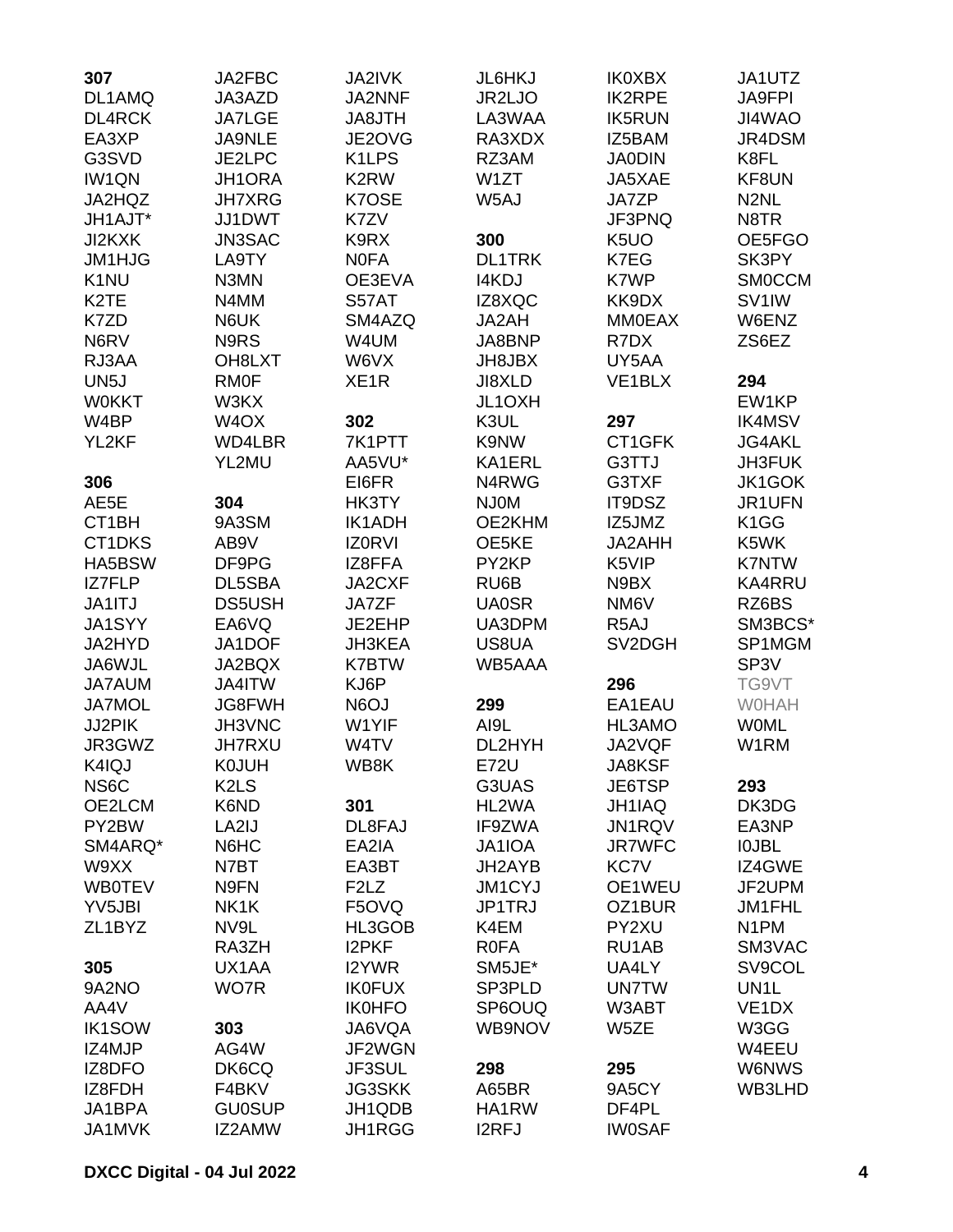| 292                           | N7MQ                          | NE <sub>1</sub> B  | 285                           | W9AJ                | <b>IK4PLW</b>                 |
|-------------------------------|-------------------------------|--------------------|-------------------------------|---------------------|-------------------------------|
| <b>AA0FT</b>                  | N8DJX                         | UA6MF              | 9A4T                          | WB8TLI              | JH3QFY                        |
| AA4R                          | N8OC                          | WW3S               | DJ8ES                         |                     | JL1BYZ                        |
| CT1ELC                        | OE3SGU                        | ZS6WB              | DL7AFV                        | 282                 | <b>K0TLG</b>                  |
| DJ9ZB                         | ON4EB                         |                    | DS5RNM                        | CU <sub>2</sub> AP  | K6PJ                          |
| DL6JZ                         | UA4CC                         | 287                | G3NDC                         | EA3WL               | N6KK                          |
| <b>HL4CJG</b>                 | W4CZ                          | AA1ON              | IK6CGO                        | HB9BOI              | OH6JD                         |
| <b>IK2LOL</b>                 | WD8PKF                        | AA8OY              | <b>IV3ARJ</b>                 | <b>HK4SAN</b>       | VK3BDX                        |
| JA5IU                         |                               | DL6ATM             | <b>IV3XNF</b>                 | JA2JW               | W3ACO                         |
| JA8LRG                        | 289                           | I2OGV              | IZ0AEG                        | <b>JA7EPO</b>       | W3RJW                         |
| JA8ZO                         | AA8R                          | <b>IK0OPS</b>      | <b>JA2JRG</b>                 | <b>JH7RTQ</b>       | W4WM                          |
| JH4ALY                        | DJ9RR                         | JA5BGA             | <b>JA7PL</b>                  | N <sub>5</sub> OK   | W7DO                          |
| JM1SZY                        | DK8MCT                        | JL2JVX             | JF1LMB                        | N6PSE               | W8KEN                         |
| K <sub>1</sub> RO             | DL9RCF                        | K1USA              | JK1EXO                        | <b>ND0F</b>         | WO <sub>2</sub> T             |
| K <sub>2</sub> Q <sub>B</sub> | G4OBK                         | K4YMQ              | <b>JR3UIC</b>                 | OH <sub>2</sub> BLD | XE <sub>1</sub> H             |
| <b>KS0M</b>                   | G6GA                          | KD0PO              | K4HB                          | OZ1ADL              |                               |
| LA9VFA                        | <b>GM0GAV</b>                 | KD4W               | KB8VAO                        | PY2IQ               | 279                           |
| <b>NOTB</b>                   | HB9SLO                        | <b>KI0KB</b>       | PZ5RA                         | R <sub>5</sub> DT   | 6K5YIA                        |
| RU6L                          | <b>HL2IFR</b>                 | LA9FFA             | W2GW                          |                     |                               |
|                               |                               |                    |                               | W6RS                | AA8LL                         |
| <b>VA7RY</b>                  | <b>IK1MEG</b>                 | N <sub>1</sub> NK  | W4VIC                         | WA4LOX              | DL1VFR                        |
| <b>WX0V</b>                   | <b>JA7JWF</b>                 | NA2M               | W5ZN                          | WB9B                | F6ECI                         |
| ZS <sub>1</sub> A             | <b>JQ1TIV</b>                 | PY5EW              | W8NN                          |                     | <b>IK0CNA</b>                 |
|                               | <b>K0KT</b>                   | RM3DA              |                               | 281                 | IK2DJV                        |
| 291                           | K8ME                          | UA6JD              | 284                           | AB4SF               | JA1JAT                        |
| AJ9C                          | K8OM                          | W8AV               | EA8RR                         | G4GIR               | <b>JI1NJC</b>                 |
| EA4KD                         | N <sub>2</sub> W <sub>B</sub> | W9RXJ              | <b>I5JFG</b>                  | <b>I1EIS</b>        | K5RKS                         |
| F5PBM                         | R3VA                          | <b>WA0ROI</b>      | <b>IK1CJO</b>                 | I2DJX               | K8AC                          |
| G3SBP                         | <b>S51NM</b>                  | WS9V               | IZ0GMS                        | IZ8VYU              | K8DV                          |
| <b>HB9TKS</b>                 | UN7LZ                         | YB0COU             | JH1BZJ                        | JA4BXL              | KB2HK                         |
| JE3ENP                        | UT2UB                         | ZL4TT              | JP1IOF                        | JA8ALB              | KF3F                          |
| JO4CFV                        | W <sub>2</sub> JU             |                    | <b>JR6LLN</b>                 | <b>JA9NFO</b>       | KZ8Y                          |
| JR2UJT                        | W3BW                          | 286                | K <sub>2</sub> KA             | <b>JI6IHG</b>       | LA5LJA                        |
| K <sub>5</sub> XI             | W7YAQ                         | 9A2NA              | K <sub>5</sub> P <sub>S</sub> | JR1WCT              | N <sub>5</sub> D <sub>D</sub> |
| K7SP                          | WB2RAJ                        | DL <sub>1</sub> SP | K6MKF                         | K <sub>1</sub> DW   | <b>NK0S</b>                   |
| RW7M                          |                               | DS1JFY             | K7BV                          | K1ZN                | OH5VG                         |
| SM5SWA                        | 288                           | JA2VMU             | K8BL                          | K4XD                | RD3BD                         |
| W1ZD                          | 9A2X                          | JA9AGN             | K8TL                          | K9IR                | RU6M                          |
| W3SB                          | DJ7ZG                         | JH1AGU             | N4TL                          | K9MK                | RX4HZ                         |
| YV5KAJ                        | <b>E76C</b>                   | <b>JK1TCV</b>      | PA7RA                         | OH3JR               | <b>WOMB</b>                   |
|                               | I2MQP*                        | K6RO               | UN7JX                         | OZ5NJ               |                               |
| 290                           | <b>IK2PZC</b>                 | K9FD               |                               | RK4FD               | 278                           |
| AA5C                          | JA2DXD                        | KG4W               | 283                           | SP1MWK              | AC4G                          |
| DL5AN                         | <b>JA2JNA</b>                 | KK6T               | DL8LE                         | UT7WZA              | DL8SDC                        |
| DL8SCG                        | <b>JA5SUD</b>                 | <b>KP4JRS</b>      | EA1AUS                        | W <sub>2</sub> GG   | <b>IOYQV</b>                  |
| EV <sub>1</sub> R             | JF1NZW                        | KV7K               | EA5BY                         | W4WX                | <b>IKOUTM</b>                 |
| <b>IK8YTA</b>                 | <b>JH8JYV</b>                 | LB8DC              | <b>HB9MEJ</b>                 | W9RN                | K <sub>2</sub> SN             |
| JA2FSM                        | K <sub>2</sub> VV             | N6HY               | JF1RYU                        | <b>WA0JH</b>        | <b>K3FRK</b>                  |
| <b>JA7CVL</b>                 | K3WW                          | N6MZ               | <b>JH0NOS</b>                 | WA3IIA              | KR4F                          |
| <b>JG0CQK</b>                 | K <sub>5</sub> JZ             | RA7A               | K5DHY                         | YB1AR               | N <sub>2</sub> AJ             |
| K0BJ                          | KA8ZPE                        | RW3RN              | K9ZM                          |                     | N5AQ                          |
| K0GY                          | <b>KF7PG</b>                  | W4AO               | OZ1HX                         | 280                 | N <sub>5</sub> X <sub>Z</sub> |
| K9XD                          | N <sub>1</sub> IBM            | WA4JQS             | PA5TT                         | DM2DXA              | N7IR                          |
| KC8EU                         | N <sub>2</sub> K <sub>X</sub> |                    | SM6AOU                        | HP2AT               | NB <sub>2</sub> P             |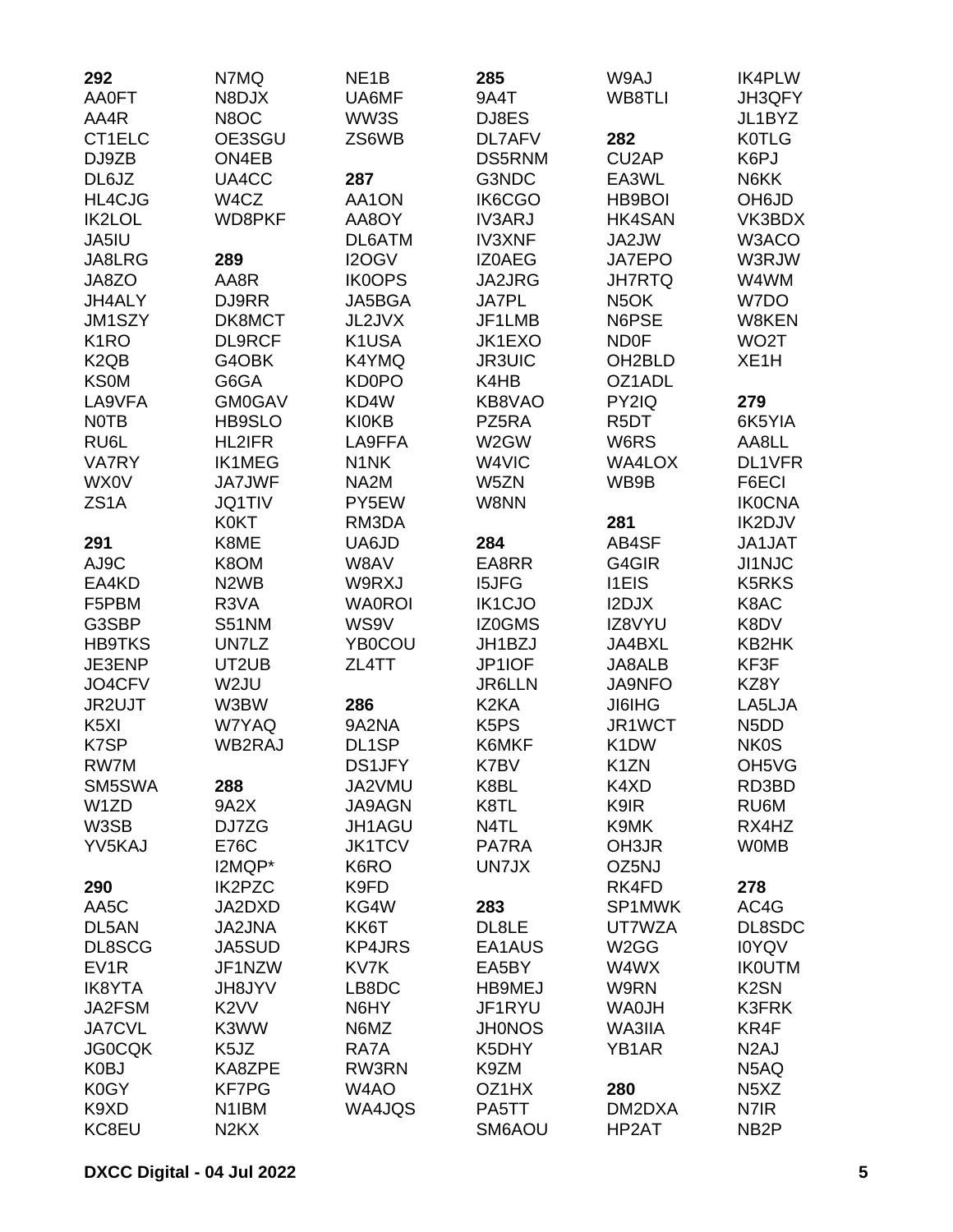| OE2SCM             | W0RI*                         | <b>IK4TVP</b>     | <b>NOIW</b>       | EA1KY              | 264                |
|--------------------|-------------------------------|-------------------|-------------------|--------------------|--------------------|
| PA3AXU             | W9JA                          | JH6WMJ            | <b>ON4CAS</b>     | F6DHI              | 9A1AD              |
| VE3MV              | WB6EWM                        | K <sub>2</sub> UU | PY7RP             | <b>IOOSI</b>       | AB4UF              |
| W1VT               | ZL2IFB                        | N8SNM             | S51MA             | <b>IK1MDF</b>      | AB5A               |
| ZS4TX              |                               | RL3AW             | W5PF              | JK1VXE             | DL9FCY             |
|                    | 275                           | SV1VS             |                   | JR1DQK             | G8DX               |
| 277                | DF2IS                         | SV9AHZ            | 269               | JR1IZM             | <b>HB9CQK</b>      |
| DF7FC              | HA9PP                         | W1SLF             | <b>AA7UN</b>      | <b>JR9LKE</b>      | IV3GOW             |
| DM2RM              | JA2NDQ                        | W8WEJ             | CT1ELF            | K6EME              | IZ8EDJ             |
| EA1ACP             | JA2QXP                        | <b>WB5NHL</b>     | <b>I0OWO</b>      | KI5BLU             | <b>JA0EKI</b>      |
| EA3BS              | JA2WYN                        |                   | IK2ILH            | PP <sub>1</sub> CZ | <b>K0TPP</b>       |
| F6FXU              | JH1LAH                        | 272               | JA1ALT            | RA9SC              | K <sub>1</sub> RI  |
| <b>IK2DZN</b>      | JH1RFM                        | AA4VV             | JA1EUL            | SV2AEL             | K4ZO               |
| JA3LDH             | JH1WHS                        | DL2SWN            | JA1GVM            | <b>WOHBH</b>       | SM3NXS             |
| JA5JGY             | JR8AMF                        | EA1AF             | JE2KSM            | W1BYH              | SM7BHM             |
|                    |                               | JA3VPA            | <b>JF0JYR</b>     | W4MAY              |                    |
| <b>JH0BQX</b>      | K6UM                          |                   |                   |                    | SV <sub>1</sub> MO |
| K5LJ               | K8FH                          | K <sub>1</sub> BD | <b>JH0INE</b>     | WA4FFW             | VR2XLN             |
| K7UA               | KG1V                          | K <sub>5</sub> OA | K <sub>1</sub> OA |                    | W7AH               |
| K8AJS              | SM4OLL                        | K6KLY             | K3NK              | 266                | XE1MEX             |
| N4UOZ              | SP3CGK                        | KG9Z              | KW9U              | 9A8A               |                    |
| N4VN               | VE7CF                         | KX2A              | N <sub>2</sub> TN | DJ7UO              | 263                |
| N7GR               | W7HPW                         | <b>LA0FA</b>      | N4HID             | EA1CP              | 9A4W               |
| N8BJQ              | W8RLS                         | <b>MD0CCE</b>     | N6WT              | EA4DL              | DL2VPO             |
| NN4T               | YO7LCB                        | R8TX              | NA4M              | <b>JA3ENN</b>      | DL4CF              |
| OH <sub>1</sub> XX | ZS2DL                         | R9SA              | <b>SM7IUN</b>     | JA4FJL             | DL6LIM             |
| <b>UA0FZ</b>       |                               | SP4K              | SP6EIY            | K6MW               | F1NGP              |
| W2YE               | 274                           | SV8RX             | SP9DWT            | K7GS               | <b>IK6BSN</b>      |
| W3GQ               | AD5A                          | W7CD              | <b>US0YA</b>      | <b>K8NVR</b>       | IK6GPZ             |
|                    | DL7BA                         |                   | VE3BW             | N6IE               | IZ3ETU             |
| 276                | EA1RT                         | 271               | <b>WOVX</b>       | RQ3A               | JA2KNW             |
| 9A3NM              | EA7QW                         | AC6BW             | W5VY              | SM1TDE             | JA4HAW             |
| DO4DXA             | IZ8IEV                        | EA5RD             | W7IU              | <b>UA4HAU</b>      | <b>JN7DOS</b>      |
| F5TJC              | JE3EDJ                        | HL2KV             | XE <sub>2</sub> K | VK3TC              | <b>NOACH</b>       |
| <b>IV3TMM</b>      | <b>JH3FHQ</b>                 | JA1XPQ            |                   | W2IZN              | ND <sub>6</sub> G  |
| IZ3ENH             | <b>K0BBC</b>                  | JH4ADK            | 268               | W6AEA              | NS4P               |
| JA1DDZ             | N <sub>2</sub> N <sub>S</sub> | JK1UNZ            | AB <sub>5</sub> C |                    | PA <sub>5</sub> O  |
| JA1FJJ             | N9ISN                         | KE4UW             | DS4AOW            | 265                | VK3KE              |
| JA1OVD             | OH <sub>1</sub> TV            | RA3QK             | <b>JA0DET</b>     | DK3PZ              | WB5TUF             |
| JA1UII             | OZ4VW                         | SP3XR             | JA3QOS            | <b>IKOLNN</b>      | WK7E               |
| <b>JA3NHL</b>      | S55SL                         | <b>UA0FO</b>      | JH1ACA            | IW3GJF             |                    |
| <b>JA4FKX</b>      | SM2GCQ                        | W5CIA             | JR4LNG            | IZ5RVG             | 262                |
| JA4ZA              | VK5GR                         | YB1UUN            | K4CMS             | IZ8MBW             | 5P1KZX             |
| JA8DKJ             | <b>WOHT</b>                   |                   | N4DW              | JA1EMQ             | AB <sub>1</sub> OC |
| JG3LGD             | W5JAY                         | 270               | N7QT              | JH1FVE             | HB9DDO             |
| JH4GJR             | WS6X                          | EC3A              | OE1ALW            | LA7WCA             | JA1PCM             |
| JH7DFZ             |                               | JA2MNB            | SM5BFJ            | N9RC               | <b>JA4DHN</b>      |
| JR6AG              | 273                           | JA4VLK            | W7JW              | OE2GEN             | <b>JI1LAT</b>      |
| <b>JR7GBL</b>      | AF9H                          | <b>JA8UIV</b>     | WP4U              | OH <sub>4UI</sub>  | K3QIA              |
| KE8UM              | <b>DS5TOS</b>                 | <b>JH0RVY</b>     |                   | SV8DOU             | K6MI               |
| N9AW               | EA3DW                         | <b>JH3KAI</b>     | 267               | W1SSN              | KA9FOX             |
| NA9RB              | GM3POI                        | JH4HMG            | 4X1RU             | XE1KK              | KJ7M               |
| NX <sub>0</sub>    | HB9AMO                        | K9KA              | AA9RR             |                    | N5AW               |
| <b>PA7TWO</b>      | <b>HS1NGR</b>                 | KE3D              | DL4CW             |                    | N <sub>5</sub> ET  |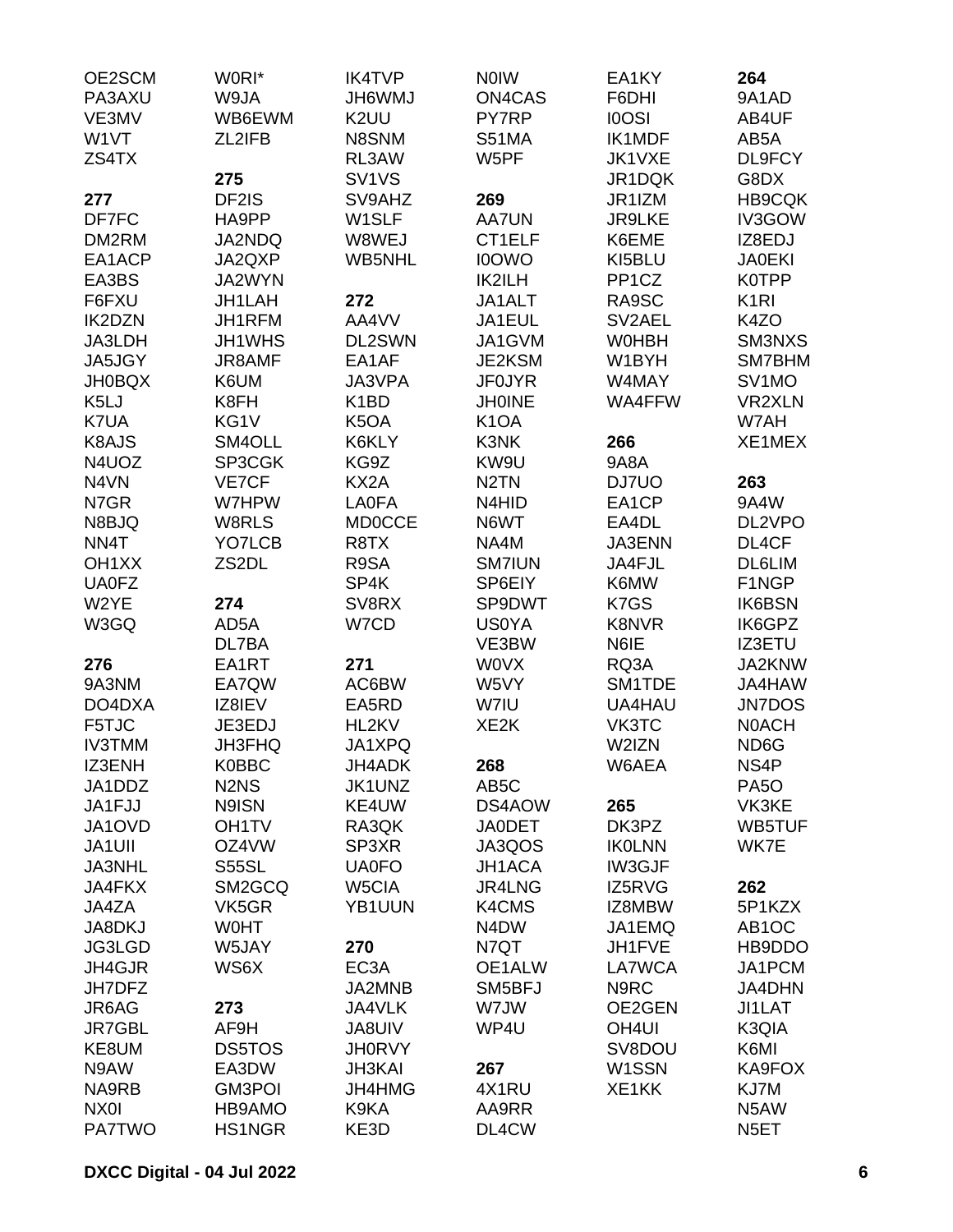| NS <sub>2N</sub>   | WS5W               | JJ2KDZ                        | YV5NWG             | OH1NDA                         | N4TJ                           |
|--------------------|--------------------|-------------------------------|--------------------|--------------------------------|--------------------------------|
| OE7FMH             |                    | <b>JR0EQQ</b>                 |                    | OH <sub>1</sub> NPW            | OH <sub>5</sub> VT             |
| ON6AA              | 259                | K <sub>1</sub> RY             | 254                | SM2OAN                         | PY2GG                          |
| OZ8BZ              | DF2UH              | K4ADK                         | DJ2SL              | SM3DXC                         | PY2NQ                          |
| SP6JIU             | <b>DL1SMA</b>      | K5VWW                         | EU1KY              | UR3EO                          | SV1FKZ                         |
| W4UCK              | EA6ET              | K6SIK                         | GW3SFC             | W7QDM                          | VK4CAG                         |
| W7PAQ              | <b>IK2RZP</b>      | K9OW                          | <b>IK2GAJ</b>      | W7TUS                          | W <sub>2</sub> TB              |
|                    | <b>JA1IRH</b>      | KM <sub>1</sub> D             | <b>IT9RTA</b>      | W8QZA                          | W6HDG                          |
| 261                | JA2HOL             | NN4SS                         | IZ4VSD             | W9JJB                          | W7ZJ                           |
| HB9BYQ             | JE1PHH             | OE8SPW                        | JL1GYZ             | WA1PMA                         |                                |
| HB9DQV             | JE2RDO             | OZ1LCG                        | K <sub>2</sub> SHA | WA3AFS                         | 249                            |
| <b>IK0AGU</b>      | JF1IXE             | RL9F                          | K4MQG              | WA4MME                         | 4X4MF                          |
| <b>IV3VBM</b>      | JH1DGQ             | SP6LUY                        | <b>KR0P</b>        |                                | AA1QD                          |
| JA3WLN             | <b>JH1ILX</b>      | SV1ACK                        | KU4XO              | 251                            | AA7G                           |
| JF4EQJ             | JI8PDC             | VR2XMT                        | N4IG               | CT1GPQ                         | AJ4A                           |
| JQ1CIV             | JL3VWI             | W2NRA                         | N7RU               | CU <sub>2</sub> D <sub>X</sub> | DL2KQ                          |
| K4WNW              | K3BR               | W9FI                          | N8DC               | F4GDI                          | <b>IK5PWF</b>                  |
| K4YYL              | KQ3F               |                               | OE2DAN             | HB9BNQ                         | <b>IU0LFQ</b>                  |
| N <sub>1</sub> API | KZ9DX              | 256                           | <b>PA0TCA</b>      | <b>HL3EHK</b>                  | <b>IV3TMV</b>                  |
| N <sub>4</sub> TV  | VE2TZT             | 4X1SK                         | W2LE               | JA1AYC                         | IZ5DKJ                         |
|                    |                    | DL9GTB                        | W4UEF              | JA3DBD                         |                                |
| N7WS               | VK3FM              |                               |                    |                                | JH3GCN                         |
| NE8Z               | VO <sub>1</sub> XC | EC <sub>1</sub> A             | WA5VGI             | JE1BMJ                         | JH4CBM                         |
| OE1ZL              | <b>W2OO</b>        | G4ZOY                         | WB8C               | JH1ERJ                         | K <sub>1</sub> LT              |
| <b>PA0FVH</b>      | W7CP               | <b>JK1AJX</b>                 |                    | JH1NYN                         | K <sub>1</sub> UU              |
| S57XX              | W9IL               | K <sub>2</sub> N <sub>V</sub> | 253                | JJ1BMB                         | K4MS                           |
| W7MO               | WE0Q               | K8ROX                         | BH4IGO             | JJ1KZZ                         | KC2BW                          |
| WB8CQV             |                    | <b>N0KV</b>                   | EI8IU              | K <sub>1</sub> SM              | NA5DX                          |
| WN6W               | 258                | N3KV                          | JA1MZL             | K8YC                           | ND4X                           |
| <b>YS1RR</b>       | F5JY               | N9LB                          | JA8FFM             | K9GA                           | UA3O                           |
|                    | GM3PPE             | <b>S52D</b>                   | JP1LRT             | KF7F                           | <b>VU2CPL</b>                  |
| 260                | <b>IKOCHU</b>      | S59DJK                        | KK8X               | KZ1W                           | W <sub>1</sub> TO              |
| 9A6W*              | <b>IKOMHR</b>      | VE4EAR                        | N6PM               | VK3EBP                         | W1YRC                          |
| DC8TS              | JA2VFW             | W1CYB                         | SM3AFR             | W1EW                           | W5UHQ                          |
| DG7RO              | <b>JA3BXF</b>      | W7MEM                         | VE3DZ              | W4JS                           | W6AER                          |
| <b>I8KFR</b>       | JA3HBC             | WB4YDL                        | W1AX*              | WB8YTZ                         | W9MO                           |
| <b>IK2VUC</b>      | JE1HRC             | XE1EE                         | W4PNY              | XE <sub>2</sub> D              | W9YSX                          |
| JA1IAZ             | <b>JH7BKN</b>      |                               | WQ6Q               |                                |                                |
| JA2DPC             | JL1ARF             | 255                           | XE1RBV             | 250                            | 248                            |
| JA2KTP             | JP7FSO             | DF2NU                         |                    | AF5CC                          | DK2NG                          |
| JA2MOG             | K5MT               | JA3UCO                        | 252                | CT1FPQ                         | <b>DL7AFS</b>                  |
| JA7KE              | <b>ON5UE</b>       | JG1OGM                        | DL6XK              | <b>DH0GSU</b>                  | EA8MT                          |
| JE2DZC             | V51B               | <b>JIOVIF</b>                 | EW4M               | DL5NO                          | HB9DDZ                         |
| JH1DGJ             | VE6AX              | <b>K0TT</b>                   | <b>IWOHOU</b>      | <b>IU2ANW</b>                  | JH1UBK                         |
| K4VIG              | WA4CEM             | N7ZO                          | JA2ZL              | <b>IV3AVQ</b>                  | JH1VUO                         |
| KH <sub>2</sub> L  | ZL4AS              | OZ0J                          | JA9LX              | <b>IWOBYL</b>                  | JP7EIP                         |
|                    |                    |                               |                    |                                |                                |
| <b>KJ7NO</b>       |                    | SV5DKL                        | <b>K0WK</b>        | JA1PVX                         | K1KA                           |
| N4LV               | 257                | VE <sub>1</sub> HQ            | K4NNX              | JA3JOR                         | K <sub>2</sub> C <sub>BI</sub> |
| NA5Q               | DL2UH              | VE1JBC                        | K6RI               | JA7GAP                         | KA6BIM                         |
| <b>UA0BA</b>       | <b>DL6MRS</b>      | VK3HJ                         | K7KB               | K4SE                           | KC5LK                          |
| VU2PTT             | E75C               | W6SFK                         | KV <sub>1</sub> J  | KF6HI                          | KD3CQ                          |
| W6YOO              | HA5AO              | W8AKS                         | N3QE               | KX <sub>2</sub> B              | KE5TD                          |
| W8SAX              | <b>JA9IFF</b>      | W8CZN                         | NQ1K               | N <sub>4</sub> GN              | LA5SJA                         |
| W8TWA              | JE1VTZ             | YO <sub>2</sub> RR            | OE3KLU             | N <sub>4</sub> ONI             | N6AD                           |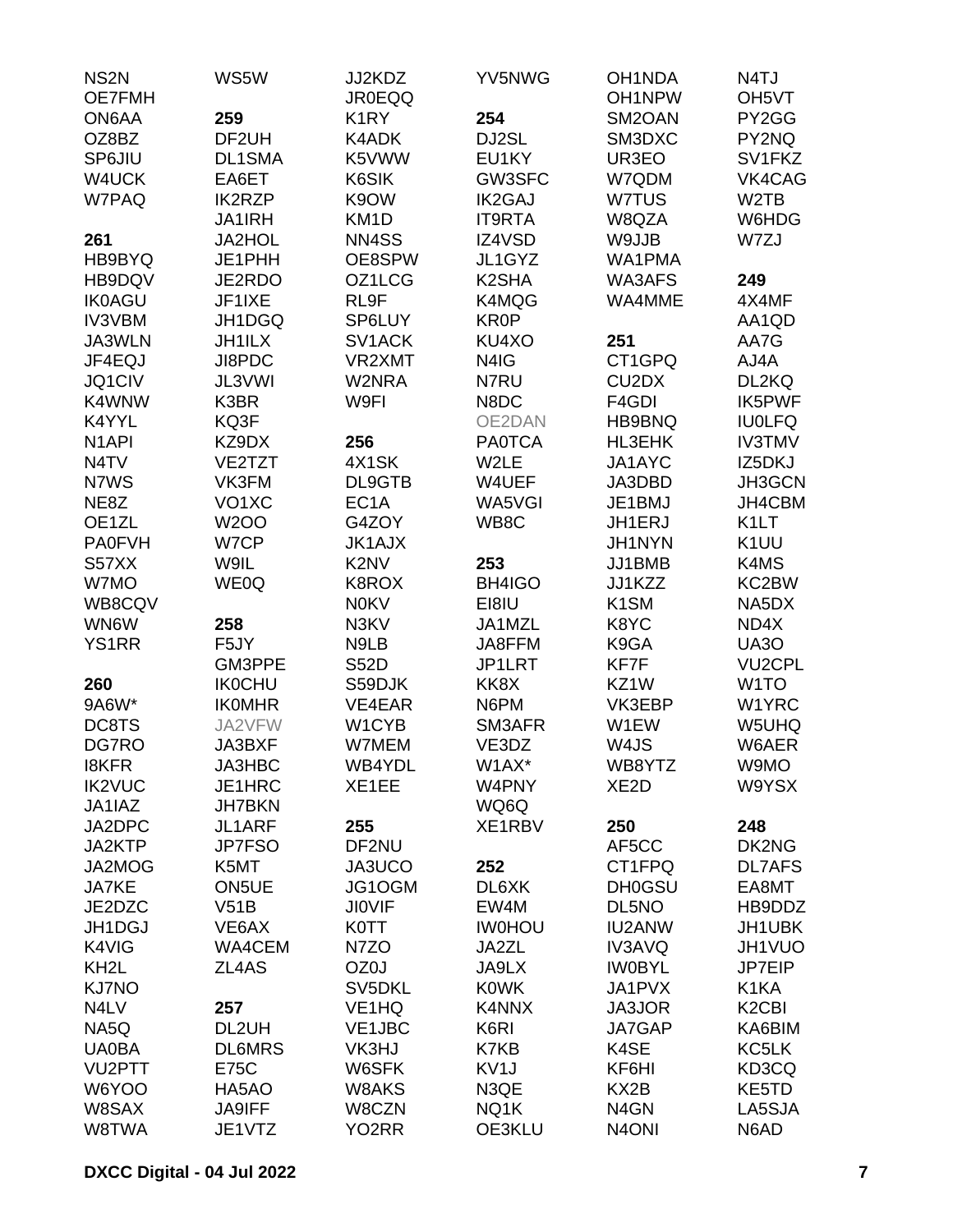| PY2MC                         | W7SYK               | W4LSC*             | N4ENE                         | W5DAW              | 236               |
|-------------------------------|---------------------|--------------------|-------------------------------|--------------------|-------------------|
| PY4AZ                         | WE2K                | W7AV               | N6XJ                          | <b>WA1FCN</b>      | DK2GZ             |
| SM6VR                         | WW5G                | W7YA               | ND4V                          |                    | DL8DWL            |
| VE3NI                         | YO <sub>5</sub> BRZ | W8LMG              | ND8L                          | 238                | DL8OH             |
| W7JY                          |                     | WG6P               | SV1FJP                        | 9M6YBG             | EA1KP             |
| WB4M                          | 245                 |                    | TA1CM                         | DS5DNO             | <b>IW2HUS</b>     |
|                               | <b>HBOWR</b>        | 243                | UA9FFV                        | EU4T               | <b>IZONRG</b>     |
| 247                           | <b>IK0PRP</b>       | 9K2OD              | VA3LX                         | <b>JA0EVI</b>      | JA1ETN            |
| AC4VM                         | <b>IU0HDC</b>       | DM5EE              | W3MF                          | JE2EBT             | JA3GAK            |
| AF <sub>2</sub> C             | <b>IV3IIM</b>       | EA3AGZ             | W5GO                          | <b>JG3KLF</b>      | JA6ATL            |
| CT1BWU                        | JA1VRU              | HB9CRV             | W7IV                          | <b>JHOCLK</b>      | JH1VHU            |
| CT3MD                         | <b>JA4HXF</b>       | IZ8FWN             | W7VY                          | JM1GAW             | KV4T              |
| DJ1OJ                         | K3JT                | JE4NAN             | W9BF                          | K1MAA*             | N5ORT             |
| HK4L                          | KM4H                | JF2DND             |                               | K3PP               | OE1WHC            |
| <b>IK0DWN</b>                 | LA6UL               | JH1LPZ             | 240                           | K6BV               | R6FFB             |
| JA1BNW                        | SM3LGO              | JR1VAY             | GW4MVA                        | K6CF               | VA7CRZ            |
| JA2ODB                        | VE2BR               | K8KWT              | <b>IK5BSC</b>                 | KA1DJ              | VE7BV             |
| JA7VEI                        | <b>WOAWL</b>        | <b>UA0SC</b>       | <b>IK8GJR</b>                 | KR6C               | <b>VE7TK</b>      |
| K5FNQ                         | W <sub>1</sub> PR   | W3BNN              | <b>JA0UH</b>                  | KZ4V               | <b>WA0SXV</b>     |
| KS9W                          | W6ZQ                | W5GAI              | <b>JR0WZR</b>                 | N <sub>4</sub> MI  | WX1S              |
| KX4R                          | W9RIT               |                    | K <sub>2</sub> UO             | N4PQX              |                   |
| KZ2I                          | <b>WA0RVK</b>       | 242                | KE1F                          | N6GP               | 235               |
| LB6KC                         | WB6JJJ              | AB2RF              | KQ4AV                         | N9MR               | 4F2KWT            |
| LB7ZG                         | WB9PNU              | G3LZQ              | N4MIK                         | NM <sub>5</sub> Z  | 9A6T              |
| OH <sub>1</sub> ZK            | WL7E                | HB9DHK             | NA5U                          | R3BB               | AA4HP             |
| <b>ON4ATW</b>                 | WX0Z                | <b>HB9DRS</b>      | <b>ON6KE</b>                  | <b>SM7NDX</b>      | CT1APN            |
| PY2VA                         | XE <sub>2</sub> X   | IK8EPC             | RN <sub>3</sub> D             | VE3YV              | CT1EAV            |
| SP6FXY                        | YO <sub>2</sub> CMI | JA1HOM             | <b>SMOMPV</b>                 | W4IS               | CT1FUH            |
| SQ6SZ*                        |                     | K0GD               | UA3AGW                        | WA6APQ             | EI1DG             |
| VR2XYL                        | 244                 | <b>K0JY</b>        | W7VS                          | <b>WBOULX</b>      | G4AYU             |
| WB4KTC                        | AA9A                | K6LRN              | WA4MIT                        | <b>WJ0T</b>        | <b>IW5AOT</b>     |
| WF5E                          |                     | K9WX               | WB5STU                        |                    |                   |
| ZL3RJ                         | DL1ZBO<br>DL5XL     | KI4DLS             | ZS <sub>2</sub> Y             | 237                | JA1IXY<br>JE1OHL  |
|                               |                     |                    |                               | 9A6ST              |                   |
|                               | <b>DS5ACV</b>       | N7UVH              |                               |                    | JF2OZH<br>JO1LVZ  |
| 246                           | EI2GLB              | NZ5O               | 239                           | AF6PK              |                   |
| 4L1MA<br><b>BV1EK</b>         | G8APB<br>HL2EIZ     | OE1SZW             | EA4DEI                        | DK5DC*             | JR2PZX            |
|                               |                     | SV1HEP             | HI3T                          | EA2RY              | K1AM*             |
| DL8ZAW                        | IT9BLB              | WB0O<br>YO3VU      | <b>I8DVJ</b>                  | G4XEE              | <b>K8ROK</b>      |
| E21EIC                        | <b>JA0NFP</b>       |                    | <b>JA0GCI</b>                 | JA3IWB             | N <sub>2</sub> ZZ |
| <b>HB9MFM</b>                 | JA1VLK              |                    | JA5JUG                        | <b>JA7MA</b>       | N8LJ              |
| I2TZK                         | <b>JA7HRM</b>       | 241                | JA6GPR                        | JJ1DJW             | N8XI              |
| <b>IV3IXN</b>                 | <b>JM1GHT</b>       | 4X6UU              | <b>JG3IWL</b>                 | JR1WYW             | N9AU              |
| JA1JPM                        | JR7MAZ              | AC5AA              | K9JU                          | K3EA               | NA4EA             |
| JA5NPV                        | K6DLB               | BA7IO              | KA6RWL                        | LX1CW              | VK6OZ             |
| JS1NDM                        | K8SIA               | DF <sub>2</sub> GH | KE8KMX                        | N <sub>2</sub> YBB | W3KHZ             |
| K <sub>5</sub> CR             | K9NR                | <b>DL7WL</b>       | KX4TT                         | NG7M               | WA9GON            |
| K9ARZ                         | KD <sub>0</sub> Q   | IZ1DFG             | N <sub>5</sub> L <sub>Z</sub> | OZ1DSD             | WY1G              |
| KF5EA                         | LA7GIA              | <b>JA0MRW</b>      | NN4X                          | <b>S54A</b>        |                   |
| N <sub>1</sub> M <sub>D</sub> | LZ2ZG               | JA1TOU             | OH1TM                         | VE2HJ              | 234               |
| N7ELL                         | N7TY                | JI1CQA             | OK1MR                         | <b>WODD</b>        | 9A4SS             |
| OE2DYL                        | ON5GQ               | K7TM               | S55DX                         | W4HG               | CU3EQ             |
| UN3G                          | RN3RQ               | KB1EFS             | <b>SP7ITB</b>                 | W5WP               | HB9DVZ            |
| VU2IBI                        | VE3KI               | KC8CY              | UN9L                          | W6SL               | HB9DWL            |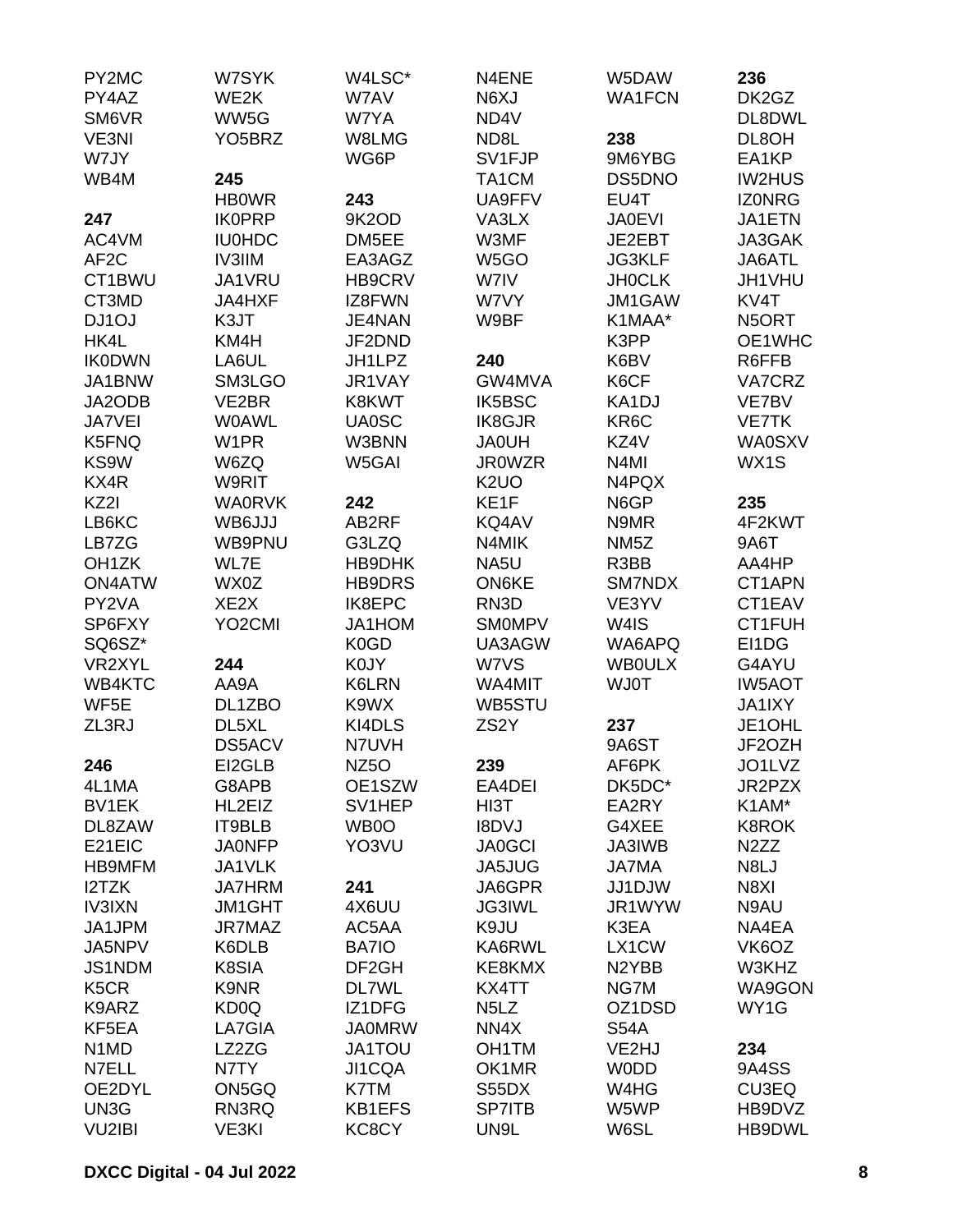| JH5HDA              | <b>S52OT</b>        | VE <sub>1</sub> OP | <b>K7AWB</b>      | K <sub>0</sub> SD              | W5AP               |
|---------------------|---------------------|--------------------|-------------------|--------------------------------|--------------------|
| K4JAF               | <b>UN6TA</b>        | VU2LBW             | K9QJ              | K4KAY                          | W5KI               |
| N0OK                | VK5CE               | W <sub>1</sub> EQ  | KA5V              | KN3P                           | W9CSX              |
| ND9G                | W5WI                | W <sub>2</sub> OR  | KI4TWA            | KW9A                           | WV2I               |
| NF <sub>1</sub> G   | WA6SCW              | W3NS               | N <sub>1</sub> ZJ | LX2SM                          | WW8RT              |
| SM6BGG              | WN6K                | W9ZCL              | N3KN              | N9LJX                          | XE2YWH             |
| <b>SP7JJE</b>       | XE <sub>1</sub> J   | XE1FAS             | RA3BL             | W0EWM*                         |                    |
| SV <sub>2</sub> BXA |                     | ZL3NB              | SM5BS             | XE <sub>1</sub> H <sub>G</sub> | 223                |
| W4GHD               | 231                 |                    | UR5FEO            | YL2TW                          | 7M4CLF             |
| W8IW                | 9A6R                | 229                | VA6MM             | YV <sub>5LI</sub>              | 9A9L*              |
| WA8MCD              | <b>CU3AK</b>        | <b>AB0RX</b>       | W7KS              |                                | 9H1SP              |
|                     | DL4DW               | CE3GN              | W8TN              | 225                            | AK6I               |
| 233                 | EA2AAZ              | EA7AN              | W9BS              | HB9CXZ                         | CT1DOF             |
| CT1FCX              | EA4DB               | EA8PP              | W9KVR             | HB9RG                          | EA1BLA             |
| DF1SD               | <b>JH7WQX</b>       | EC6AAE             | WU9V              | IC8SQS                         | JA1WWO             |
| <b>HB9AWS</b>       | K <sub>2</sub> UR   | G3KMQ              |                   | <b>IK8UHA</b>                  | JA8AWH             |
| <b>IK5JAU</b>       | K4JKB               | G4FKA              | 227               | IT9JOF                         | JF3SFU             |
| JA1DUH              | N <sub>4</sub> FN   | HA5KFV             | AA4FL             | JA7AB                          | JH7CUO             |
| JA1FVS              | N <sub>5</sub> FF   | <b>IK0HBN</b>      | <b>DS3HWS</b>     | <b>JA7FAS</b>                  | <b>JH7IQQ</b>      |
| <b>JA7XBG</b>       | SM5FQQ              | <b>JA2ACI</b>      | G0VXE             | K <sub>2</sub> RU              | JJ1PFC             |
| JE1TNL              | SP <sub>1</sub> DSZ | JA3GM              | JA1MLY            | K6ME                           | KE3ZT              |
| <b>JH8NQV</b>       | SV <sub>1</sub> XV  | JE1IBI             | <b>JH1RVQ</b>     | K6XJ                           | N5WE               |
| JR1CAD              | UA3LAR              | <b>JR7FRW</b>      | K0AZ              | K7LJ                           | OH <sub>1</sub> TX |
| K7EV                | VK <sub>2</sub> CA  | K <sub>1</sub> BZ  | K <sub>4</sub> RO | K8FF                           | ON6ZV              |
| KW4MM               | W1JMM               | K <sub>5</sub> PI  | K6ZP              | KN6KI                          | PA3BWD             |
| <b>S59SV</b>        | W6CYX               | K8CS               | K7NO              | KW4J                           | SP7VC              |
| UA6AUA              | WB2WPM              | KF4MH              | K8NK              | LB5GI                          | SV1NJW             |
| <b>VA7QI</b>        | WO9S                | <b>NORN</b>        | K9RT              | N7DED                          | VA1CHP             |
| W2IUC               | ZL <sub>1</sub> HD  | N6PEQ              | LU8ADX            | N8CL                           | <b>WOJW</b>        |
| W7ZR                | ZL2AYZ              | N7GVV              | N3RW              | NR <sub>0</sub> P              | W5RY               |
| W9BB                | ZS5LEE              | OH <sub>1</sub> LR | OZ1IKY            | OH <sub>1JP</sub>              | WA2VYA             |
| WA3WZR              |                     | OZ2ABI             | PY2HH             | OZ1RE                          |                    |
| YO4RST              | 230                 | PA1AW              | PY5IP             | SP3SUN                         | 222                |
|                     | AF4HX               | VO <sub>1</sub> HP | R6MO              | SV1FJF                         | AD <sub>3</sub> C  |
| 232                 | DJ8SN               | W3UA               | SP5APW            | W2YK                           | DF1ZN              |
| <b>AA0MZ</b>        | <b>DL7UPN</b>       | W7DPW              | VE3CRG            | ZL3TE                          | DJ5EJ              |
| CT4GO               | EA5BM               | W7YW               | W <sub>4</sub> DC |                                | G3VAO              |
| DF7SF               | G7SSE               |                    | W6DE              | 224                            | GM1BSG             |
| F <sub>1</sub> JKJ  | HB9ERU              | 228                | W9HBH             | DL6ZNG                         | <b>I2LXA</b>       |
| F5UJK               | <b>JA0CIU</b>       | BA4RF              | WA9JWL            | JA3FHL                         | <b>IK2GPQ</b>      |
| G3XLF               | <b>JA0LFV</b>       | CT3HF              |                   | <b>JJONSL</b>                  | <b>JA0KJE</b>      |
| IZ2MHT              | <b>JA1OQJ</b>       | EA6AJ              | 226               | <b>JS6TWW</b>                  | JA1BDF             |
| <b>JA2ITK</b>       | JA4BUA              | HA5FA              | 5T5PA             | K <sub>1</sub> NJ              | JA1WTI             |
| JH1DSF              | <b>JG3RWX</b>       | <b>HB9KNY</b>      | CT3KN             | K3SEW                          | <b>JA7BME</b>      |
| K <sub>2</sub> DH   | JL3MCM              | HL5BMX             | DK5QK             | K <sub>4</sub> OP              | JI1MNT             |
| K <sub>5</sub> GH   | K <sub>1</sub> GE   | <b>I4JBJ</b>       | EA3EQT            | K7LV                           | JR4VEV             |
| K8ZT                | K4JC                | JA2CKK             | HL2VA             | <b>KB3LIX</b>                  | K <sub>1</sub> NY  |
| K9UQN               | K6SRZ               | JH1APK             | IZ3XEF            | KI1U                           | K4QD               |
| KM8AM               | LA3MHA              | JR6GIM             | JA3MIO            | KS4S                           | KK2M               |
| KS4YT               | NH6T/W4             | K0MN*              | <b>JA8CJY</b>     | KZ5DX                          | KM6HB              |
| N3VA                | NX7U                | K <sub>1</sub> AR  | <b>JH7QLR</b>     | N6VNI                          | LA4PM              |
| NT <sub>5</sub> V   | <b>SA0AQT</b>       | K5GKC              | JJ2VLY            | NU <sub>10</sub>               | LB2TG              |
| PY4BL               | SV8LMQ              | K6KZM              | <b>JR0AMD</b>     | SP6AXW                         | LU2DSL             |
|                     |                     |                    |                   |                                |                    |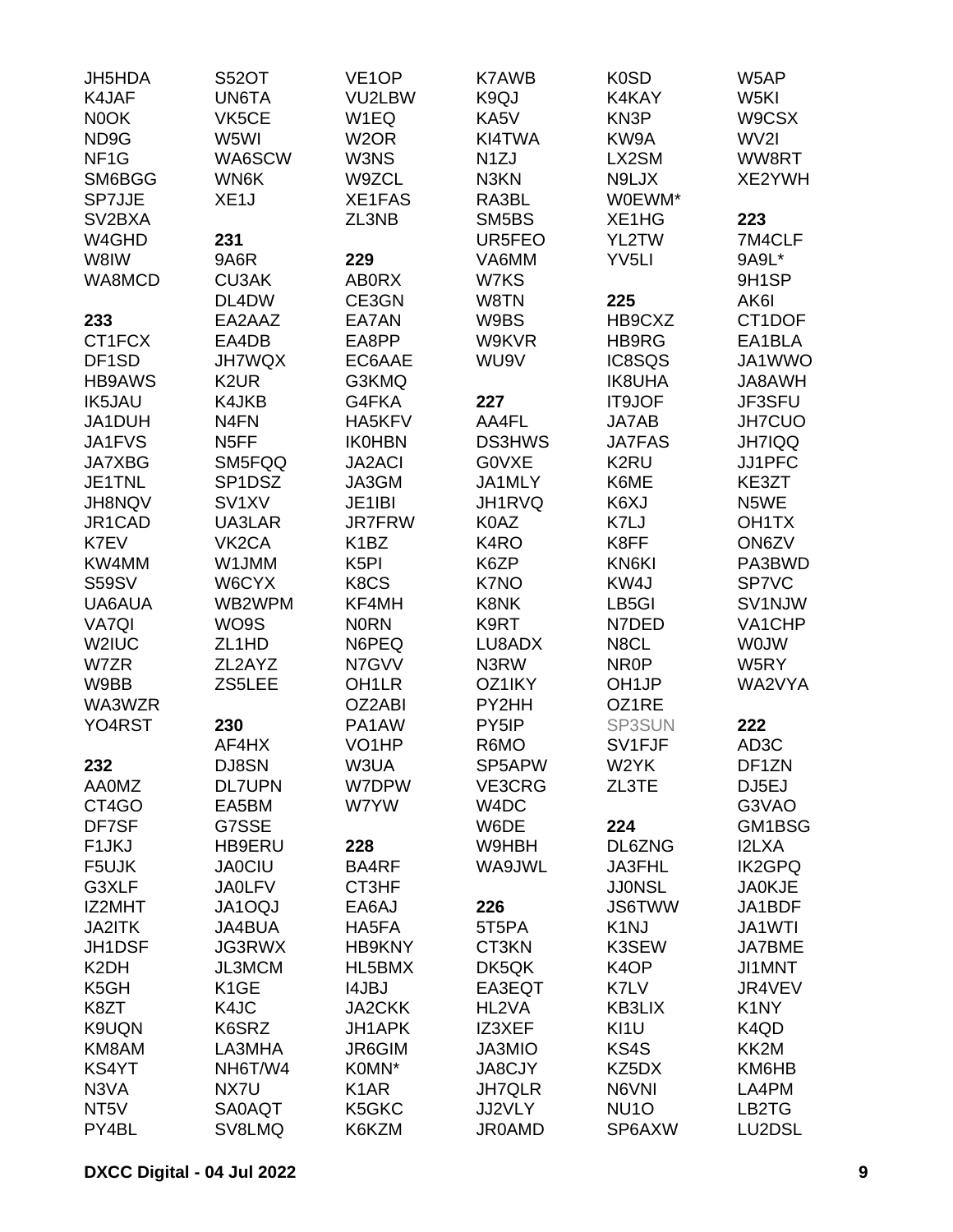| N <sub>2</sub> N <sub>W</sub> | 219                 | 217                | N4ART              | K6XN                           | W <sub>1</sub> UU             |
|-------------------------------|---------------------|--------------------|--------------------|--------------------------------|-------------------------------|
| N3RC                          | AA4NC               | AA6RR              | N <sub>4</sub> PYI | KF8VX                          | W2BJN                         |
| N9JCS                         | DL1HRN              | AD8P*              | N4QV               | KM4HQE                         | WE9R                          |
| PY2GM                         | EB3CW               | AH <sub>0</sub> U  | OZ9GA              | KM8V                           | WI7P                          |
| <b>SP7ICE</b>                 | HA2ESM              | DK5WJ              | TF <sub>5</sub> B  | LU1BR                          |                               |
| W4ARK                         | HK3PJ               | DK8IZ              | VE3SKX             | N4QWZ                          | 211                           |
| W5WS                          | HL4CCM              | EA3EQS             | VE3XJ              | OH2LHE                         | AA2IL                         |
| WC4B                          | JA1BNL              | F5HRH              | VK6LC              | <b>UN7FW</b>                   | AB9M                          |
|                               | JA1VDJ              | <b>IK2YQX</b>      | W4FC               | <b>WB4GLI</b>                  | AG7N                          |
| 221                           | JF2HPA              | <b>IV3KCB</b>      | WA6YEE             | WX0Y                           | BX5AA                         |
|                               | JH3FCF              |                    |                    |                                |                               |
| AC7ZG                         |                     | IZ1JLG             | WA9DU              | YB3MM                          | DL4SZB                        |
| DF4WC                         | JM1ESG              | <b>JA0PE</b>       |                    |                                | EW1P                          |
| DJ6OI                         | K0QQ                | JA6CBG             | 215                | 213                            | IU8HEP                        |
| F5LMJ                         | K9OR                | <b>JH3LIB</b>      | CU3AA              | EA4EJP                         | JA6ENL                        |
| G0ATX                         | KE4FW               | <b>JK3GWT</b>      | <b>HB9TOC</b>      | HB9JNM                         | JH1CHU                        |
| HB9DHG                        | KG6I                | K <sub>5</sub> ZD  | <b>IW5ALG</b>      | HL2FDW                         | <b>KC9FFV</b>                 |
| <b>I8LWL</b>                  | <b>KL7TC</b>        | K8RRT              | JF1WLK             | IZ5MOQ                         | KG8P                          |
| <b>IZ7AUH</b>                 | N <sub>2</sub> DPF  | KB <sub>2</sub> S  | JG1SWM             | JA6BP                          | KK4OW                         |
| JA6CMQ                        | NI <sub>5</sub> F   | <b>MOVAA</b>       | <b>JH0AWC</b>      | JH1XOX                         | LA6OP                         |
| JI2KUJ                        | SV <sub>2</sub> CLJ | N8EHW              | JH1LZU             | K <sub>2</sub> C <sub>IB</sub> | LU9DO                         |
| K <sub>2FU</sub>              | UA3TT               | NU <sub>1</sub> B  | JH3GFA             | K3NQ                           | N4HB                          |
| KK1W                          | <b>WOQC</b>         | <b>OH7TV</b>       | JM1LPN             | K5JMB                          | N5VYS                         |
| N4NW                          | <b>WORX</b>         | S51DD              | <b>JM1TWR</b>      | KC9K                           | ND <sub>5</sub> S             |
| NF4A                          | W9CTJ               | SP <sub>5</sub> DL | <b>JR7VHZ</b>      | <b>KM7R</b>                    | NK4L                          |
| PA3EBP                        | <b>WB0N</b>         | W1RY               | <b>K0LB</b>        | RO <sub>1</sub> B              | OH <sub>3</sub> OJ            |
| S55ZZ                         | ZL3PAH              | W5DNT              | K3FM               | VU2DED                         | SP9AI                         |
| W2/CT1GIF                     |                     | W6SR               | K3SV               | W1ZK                           | TA <sub>1</sub> L             |
| W5VQ                          | 218                 | W7PC               | K4KGG              | W8LR                           | UA3NFI                        |
| W6DPD                         | 7L4VYK              | <b>WB2KSK</b>      | KE <sub>1</sub> B  | WK8A                           | UR4IOR                        |
| YB2TX                         | CT1CJJ              | WP3R               | KI6X               |                                | W3MR                          |
|                               | DF1KG               | YB2TS              | OZ7DN              | 212                            | W8OM                          |
| 220                           | F5VHQ               |                    | W1KDA              | AB1J                           | <b>YB0EIN</b>                 |
| AA4DD                         | HB9BOS              | 216                | W1MR               | <b>DL2RTL</b>                  |                               |
| CT1BOY                        | <b>IK5FKE</b>       | 7J1ADJ             | W <sub>1</sub> WC  | <b>IU0ICA</b>                  | 210                           |
| <b>I4JED</b>                  | JH1FNU              | AA4U               | W8OP               | IW5EIJ                         | AF4Z                          |
| <b>I8IEQ</b>                  | <b>JJ1LBJ</b>       | <b>CT7AUP</b>      | <b>WA7NB</b>       | IZ0GYP                         | HB9RYZ                        |
| <b>IW7DOL</b>                 | JQ1EST              | DL3ZH              | WD5COV             | JA2XCR                         | IC8XIL                        |
| JA1CJO                        | K <sub>1</sub> APJ  | DL4FAP             |                    | JI3BFC                         | <b>IWOHQE</b>                 |
| JG1NBD                        | K4YJ                | <b>I8YAV</b>       | 214                | JJ1QUV                         | JA1OND                        |
| JR1QLM                        | K5EJ                | IZ1JMN             | EA1P               | <b>JR2HRR</b>                  | JA6OXT                        |
| K4WA                          | K9FN                | <b>JA2KAK</b>      | EA3CJ              | K9EXY                          | <b>JL3DGI</b>                 |
| N <sub>1</sub> EN             | KA8SYV              | JA4CZM             | EA3HRE             | KA <sub>1</sub> R              | <b>JR3RIY</b>                 |
| N <sub>2</sub> CQ             | KA9OKH              | JI3CJP             | <b>HB9LCW</b>      | KD4RH                          | JR6GV                         |
| N4UFO                         | KB9DAK              | JM2RUV             | <b>IZ0BVU</b>      | KD4SN                          | <b>K0KO</b>                   |
| OH1XFE                        | N <sub>1</sub> IW   | <b>K0TI</b>        | <b>IZ0FUW</b>      | N4SC                           | KH6M                          |
|                               |                     |                    |                    |                                | KK8MM                         |
| PA3GCV                        | N1WQ                | K <sub>1</sub> DJ  | <b>JA9IWR</b>      | N6QI                           |                               |
| R9HBF                         | N <sub>2</sub> LM   | K <sub>4</sub> GO  | JF1TEU             | N9AOL                          | KU1T                          |
| SP3QYQ                        | NT9L                | K <sub>4</sub> OY  | <b>JK1JAS</b>      | NY2NY                          | KV4AA                         |
| SP4MPH                        | NX <sub>1</sub> L   | <b>KE4BKL</b>      | JO4JDU             | OH <sub>2RI</sub>              | KW3W                          |
| <b>SP7JLH</b>                 | UN6T                | KF2OG              | K1PTF              | <b>SMOEUI</b>                  | <b>KX7DX</b>                  |
| W1WLW                         | W8PAT               | KK4OK              | K2YYY              | SM5CBM                         | N4NX                          |
| YB1TQL                        | WO <sub>2</sub> X   | KM <sub>1</sub> C  | K <sub>2</sub> ZD  | VE6LB                          | N <sub>4</sub> T <sub>D</sub> |
|                               |                     | <b>MOIKW</b>       | K4JJW              | W1HS                           | NI3K                          |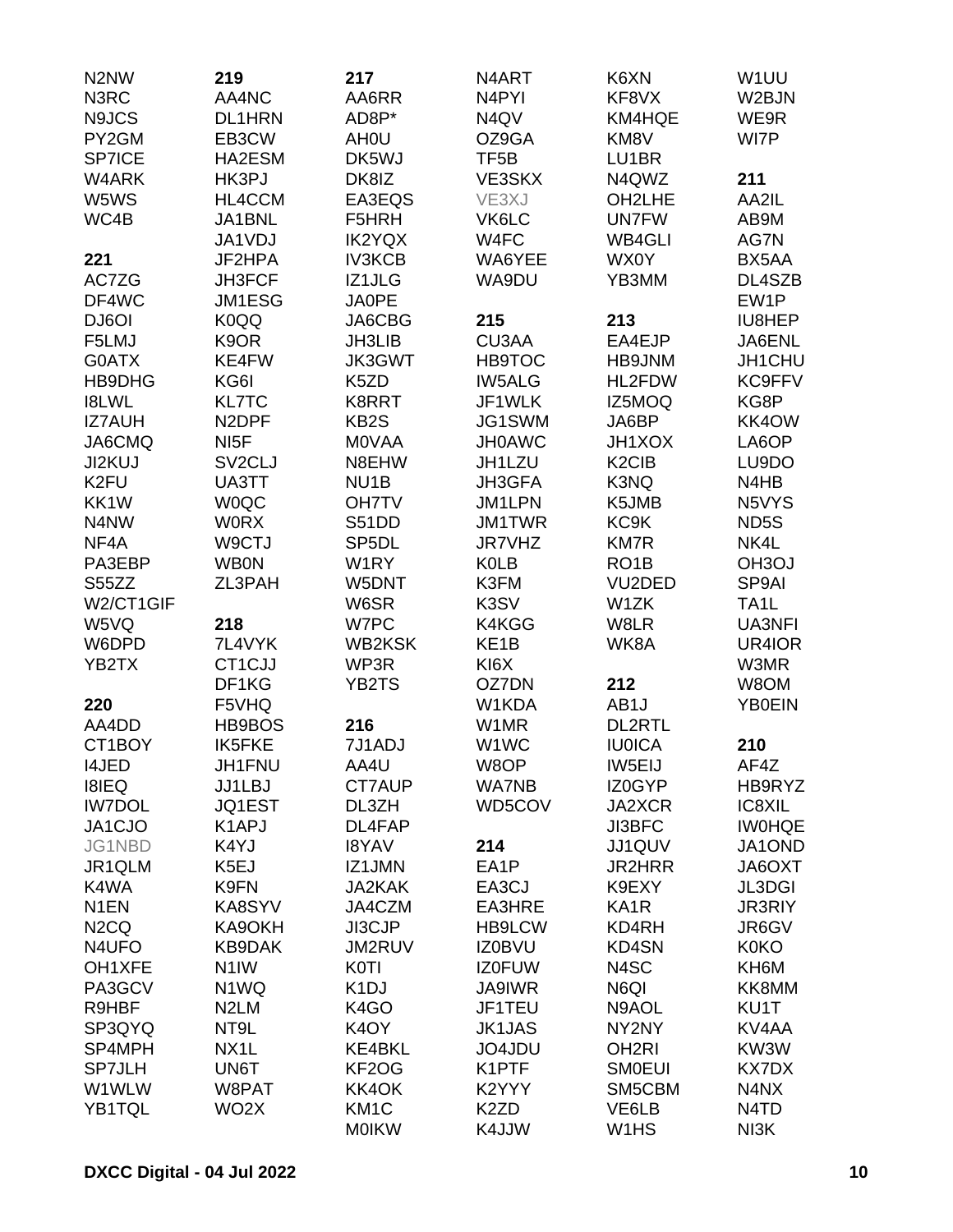| R9TO              | GM4UZY             | 7M2PSC             | WV8DX             | WS1F                | OK2QA              |
|-------------------|--------------------|--------------------|-------------------|---------------------|--------------------|
| UA3FX             | HB9BEM             | 9H1AE              |                   | ZS6HON              | RD9M               |
| UR5EDX            | HB9VAB             | AG3V               | 204               |                     | SP5TT              |
| <b>W0BBI</b>      | IK6BOB             | AL7R               | AA2T              | 202                 | VE2OWL             |
| W3UM              | <b>IK8SCR</b>      | DF7EE              | <b>CU3HN</b>      | AA8SW               | VK2BYI             |
| W7HR              | JE2DLR             | DF9HI              | DL2KC             | AK4AO               | W1AW               |
| W9AMX             | <b>JH7WNV</b>      | F5INJ              | <b>I1YDT</b>      | DF2WF               | W3PTM              |
| W9FR              | <b>JK3NQV</b>      | HB9G               | IZ4IRO            | DF8FT               | W <sub>5</sub> ZO  |
| <b>WA0JZK</b>     | K9SM               | <b>IK1UGX</b>      | IZ8AJU            | EA2BFM              | W6GJB              |
| WB6BFG            | LU3VA              | JA2KSP             | J68HZ             | <b>IK0PCJ</b>       | WA1MPB             |
| WB8BZK            | N2SQW              | K1WY               | <b>JA1DSI</b>     | IZ5FSA              | WA3F               |
| WF1H              | N3TR               | K9UWY              | JA2BAY            | <b>K0BRO</b>        | WA8HC              |
| WI4B              | N5WA               | KF2DT              | JH1IED            | K8NN                | WB3JFS             |
|                   | N9QQK              | KK9M               | <b>JK7LXU</b>     | K9MBQ               | WB9MSM             |
| 209               | ON8VM              | N4AL               | <b>JR7XKN</b>     | KA6A                | WC <sub>2</sub> C  |
| AA6PI             | SM5APS             | OZ6EI              | K2TER             | KN4PPD              | WN9Q               |
| <b>DD0VU</b>      | SQ5NRY             | PA3ABH             | <b>K7WLX</b>      | N7QU                |                    |
| DK5RL             | VU <sub>2</sub> AE | PB7Z               | K9QFR             | NA <sub>2</sub> P   | 200                |
| EU1DX             | WA5TXY             | VA7XX              | LA2QM             | OZ5HP               | 3D <sub>2</sub> AG |
| EU1U              | WC4H               | W5PD               | N <sub>5</sub> RN | OZ9U                | AG5CN              |
| G1VDP             | ZS6C*              | W6DR               | N7GCO             | <b>PA0HWM</b>       | AK1P               |
| HL2ZN             |                    | W8BBQ              | <b>WOPE</b>       | PY2FUL              | DJ3XG              |
| I2YPY             | 207                | W9DX               | W <sub>1</sub> GD | RX9JX               | DJ4XA              |
| <b>IU4CHE</b>     | 7K3QPL             | W9MDB              | W5MO              | SP8FB               | DL1HBT             |
| <b>IZ0BTV</b>     | AL7TC              | WC5M               | W5VU              | SV <sub>2</sub> DCD | EU1M               |
| JA3WMS            | DL4ZAB             | YO3DDZ             | W7NP              | UN7G                | G4NBS              |
| JA4FCV            | EA1JO              |                    | WA4TMJ            | VY2NA               | G8UBJ              |
| JH2IEE            | G6NHU              | 205                | XE2AU             | W0OGH               | <b>HB9CIC</b>      |
| K <sub>2</sub> EK | <b>GM0VRP</b>      | 9K2NO              |                   | W4YCH               | HB9EFK             |
| K <sub>2</sub> TV | IK5BOH/2           | AJ8B               | 203               | W7APM               | <b>IU0ILH</b>      |
| K4DET             | <b>JA6JNF</b>      | DG5LAC             | 4F3BZ             | W7KSK               | <b>IZOMYH</b>      |
| K4WZ              | JF1OSL             | F4FLF              | AA4LR             | WA8CDU              | <b>JA0JPD</b>      |
| <b>KJ7TEA</b>     | JG3WCZ             | HC <sub>1</sub> BI | AI2N              | WE4S                | JA1SGU             |
| LA <sub>1</sub> K | JH1OBS             | <b>HL4GAV</b>      | AK5Q              | YB1AYO              | JA1WIO             |
| N4CRI             | JH7VTE             | <b>IK0WRB</b>      | DL6ZBN            | YB2BNN              | JA2FYO             |
| N4IQ              | <b>JM3GXU</b>      | IZ4DIW             | EA3ELW            | Z32ZM               | JA5VMQ             |
| RA1AOB            | JO3WHB             | <b>JE3FOR</b>      | <b>IK4ADE</b>     |                     | JA6JYM             |
| SM2YIP            | <b>JR0QFA</b>      | <b>JE4CIL</b>      | IK4DCX            | 201                 | JA7JM              |
| SP2FAX            | KE5BR              | JH2LMH             | JA1SKE            | AB0X                | <b>JA7NGE</b>      |
| UT7KF             | KI4WCQ             | JL3OUW             | JH4PBQ            | AK7O                | JF1CPH             |
| VE3OTL            | KN4JX              | <b>K0JJR</b>       | K <sub>1</sub> KO | <b>DD0VE</b>        | JF2VAX             |
| <b>VU2ABS</b>     | LA9VBA             | K2RET              | K5YE              | HL4XM               | <b>JF7NNI</b>      |
| <b>VU2MSA</b>     | N5PHT              | KE1VT              | KD9M*             | JA1GVT              | <b>JJ1TKN</b>      |
| <b>WOMU</b>       | NE3F               | LB5WB              | NK <sub>5</sub> B | JA1WJT              | JR8JSG             |
| W6TK              | PT7DX              | RA3TT              | NR9J              | JE3PCP              | K <sub>2</sub> JK  |
| W8GNM             | SM4CTI             | SQ2OMK             | <b>SMODSF</b>     | JP1HDK              | K5HK               |
| <b>WA0I</b>       | UT2IZ              | <b>W0QQ</b>        | TA6N              | <b>K0NV</b>         | K5ZK               |
| WB9TFH            | VK2AAH             | W <sub>2</sub> CG  | TF3VS             | K <sub>1</sub> FT   | K8WK               |
|                   | <b>WOJMP</b>       | W4KCM              | UN7BK             | K <sub>1</sub> PL   | K8YSE              |
| 208               | W1KMA              | <b>W9OO</b>        | <b>W0ZS</b>       | KC1OPD              | K9FD/KH6           |
| <b>AD0TR</b>      |                    | WA5NOM             | W9ANT             | N <sub>1</sub> IA   | K9UO               |
| DL2DWC            | 206                | WB3AVN             | WB1AEL            | NA <sub>2</sub> K   | KI4TZ              |
| EI5KO             | 7L1WII             | WB3D               | WD8KND            | NI4Y                | KJ0I               |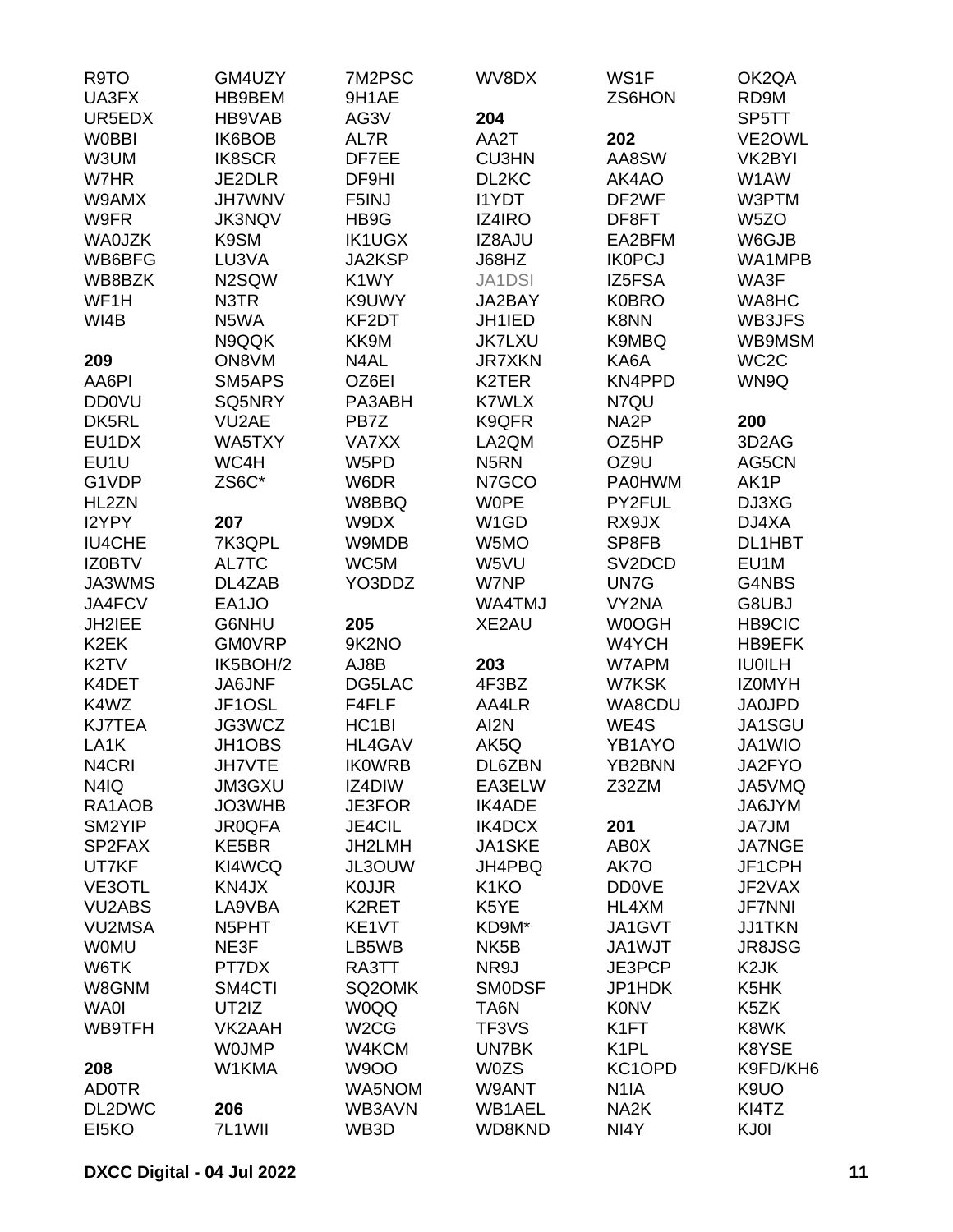| LA7EIA                          | <b>KA2CYN</b>      | EI3CTB            | N3OUC                         | EW4A              | EA8AJY             |
|---------------------------------|--------------------|-------------------|-------------------------------|-------------------|--------------------|
| N <sub>2</sub> JJ               | KB2FCV             | EI8FH             | N <sub>4</sub> H <sub>N</sub> | HA5AWT            | I2EAY              |
| N3ZP                            | KC5RR              | HK3CW             | N6MXU                         | <b>IKOWMJ</b>     | JA6CM              |
| N <sub>5</sub> PR               | NW6S               | JG1WNO            | N7VPN                         | <b>IK8VRH</b>     | JF1CKO             |
| N7IP                            | RK2FWA             | K <sub>2</sub> MP | N9IO                          | JA1SZN            | JT1BV              |
| NC4RY                           | W1NA               | K6EGF             | OH <sub>2</sub> IS            | JA1UTB            | <b>KOMFI</b>       |
| NX4DX                           | W <sub>2</sub> YR  | K6QU              | SV1HAK                        | <b>JA9RT</b>      | K4WFM              |
| OH <sub>2</sub> EC <sub>G</sub> | ZL3HAM             | KC1BUF            | VR <sub>2</sub> CC            | JE2SOY            | K <sub>6</sub> OJ  |
| OH3PYY                          |                    | KE <sub>1</sub> R | VU2IT                         | <b>JE7BUH</b>     | K8EB               |
| PY2APK                          | 197                | KE6FV             | W <sub>2</sub> GHD            | JF2SKV            | KF8PD              |
| <b>RU0SN</b>                    | EA5GXI             | KG5WR             | W4FDE                         | <b>JH1AWJ</b>     | KR8T               |
| SM6APB                          | ES4AW              | KY <sub>5I</sub>  | W7NN                          | <b>JK3DGX</b>     | N3ND               |
| W <sub>1</sub> OP               | HB9BOU             | LZ2TWY            | W8RAH                         | JQ1PCX            | N8RU               |
| W2/JR1AQN                       | JA1AML             | N4KM              | W8UL                          | <b>JR3MTO</b>     | NU1T               |
| W2UA                            | JA4DGG             | NC7B              | WA2VQV                        | <b>K0ABC</b>      | PV8ABC             |
| W4EEN                           | JI1DMH             | VE3YXO            | WY0V                          | K6JJ              | SV3AGT             |
| W4RQ                            | K1ACL              | VU2DCC            | XE <sub>2</sub> B             | <b>KB4KBS</b>     | SV9FBK             |
| W5HEZ                           | K5NV               | W7VAS             | <b>YB1RUS</b>                 | KR4BD             | W2DXE              |
| W6IGK                           | KE9I               | WB4CW             |                               | N0ODK             | W5TUF              |
| WD4IXD                          | N3ME*              | YO7NE             | 193                           | N4JQQ             | W6DX               |
| YB4IR                           | N4AOE              | ZL2DD             | AD6ZJ                         | NA2AA             | XE2W               |
| ZL <sub>1</sub> LC              | N9RD               |                   | AG1A                          | NA5C              | YB2DX              |
| ZS1XG                           | <b>NEODX</b>       | 194               | <b>CU3AN</b>                  | NU4Y              |                    |
|                                 | PY2DS              | AA4EA             | DL7BO                         | RA3SD             | 189                |
|                                 |                    | AK6A              |                               |                   |                    |
| 199                             | PY2RN              |                   | DL8IM                         | W3ATV             | 9A5MI              |
| G8AJM                           | RN3CT              | DJ7JC             | DM2HK                         | W6HGF             | AC5Q               |
| <b>IOLYO</b>                    | TG9AJR             | <b>DL7UGO</b>     | EI9JF                         | W6RKC             | AC8TO              |
| <b>IT9JPS</b>                   | W3DM               | <b>DS3DNT</b>     | EW4C                          | W9HZ              | DD1JN              |
| IU8IYE                          | <b>WB4SON</b>      | HB9BFS            | HC1HN                         | ZS4JAN            | E29TGW             |
| JH4FEB                          | WF4W               | HB9HBZ            | IK2GOQ                        |                   | F8BJI              |
| N <sub>0</sub> Y <sub>O</sub>   | YO3AIS             | HK6K              | <b>IW7DVM</b>                 | 191               | G4IUF              |
| N9UA                            |                    | <b>IK3ACI</b>     | <b>JA1XUY</b>                 | 9M8DEN            | <b>IT9AAI</b>      |
| <b>ON7TK</b>                    | 196                | IK6GZM            | <b>JA7QQQ</b>                 | AD4AA             | K0YQ               |
| UA1ZFL                          | AA5H               | <b>IK6OIN</b>     | JF6XQJ                        | AH <sub>2</sub> O | K4NKT              |
| W4HVW                           | AD5WB              | IZ8EEI            | JH2KMK                        | DF5BX             | K8LY               |
| W9BEA                           | DK3BK              | IZ8EJB            | JR4DHK                        | F4HAB             | N <sub>4</sub> FY  |
| <b>WA7BNG</b>                   | F <sub>5</sub> CT  | JA3RAZ            | K8ARY                         | HA5PT             | NA3F               |
| <b>WA7ZDU</b>                   | F6FTB              | JA6BCV            | KB5GA                         | <b>JJ1SBO</b>     | SM3LBP             |
| WQ1H                            | KC1ERO             | <b>JH0AKV</b>     | KB5HC                         | K5DCW             | VE3UR              |
|                                 | KC8YDS             | JH1OVY            | LA2GH                         | <b>KC9WPS</b>     | VR <sub>2</sub> CH |
| 198                             | N4DJT              | JK1MZT            | LA8AW                         | KN7D              | W4GHW              |
| 4O3A                            | N8TFD              | <b>JL1CNY</b>     | NA9Q                          | <b>NA7RH</b>      | W6JZ               |
| <b>AC0B</b>                     | N9SF               | K0GX              | R9MJ                          | SP1NEN            | <b>WIOE</b>        |
| <b>HB9TQL</b>                   | NF <sub>10</sub>   | K5XX              | W9QO                          | SP3UY             | WS9W               |
| <b>IKOIKE</b>                   | <b>RT20</b>        | K9AAN             | WA2BOT                        | SP4WSG            |                    |
| <b>IK2RGT</b>                   | TF3JB              | K9SG              | WG0G                          | UN <sub>10</sub>  | 188                |
| JA1MOD                          | VU <sub>2</sub> OT | <b>KB7PKC</b>     | WS1L                          | W <sub>2</sub> KA | AI8P               |
| JE4FNC                          | W <sub>2</sub> GR  | KC6X              | WX4TM                         | W9YE              | AK5X               |
| JK1OPL                          | W3DF               | KF8HR             | YO4AUL                        | WB4KTF            | DJ9FK              |
| JO1ABS                          | ZL <sub>2</sub> CC | <b>KM4NS</b>      |                               | XE1GZU            | JA4EFV             |
| K3PT                            |                    | KU8X              | 192                           |                   | <b>JF3AHI</b>      |
| K7XC                            | 195                | <b>MOHIH</b>      | DH3KM                         | 190               | JR1LZK             |
| K9SE                            | 9A2JH*             | N0ABE             | <b>DL7XS</b>                  | EA5HM             | K3WI               |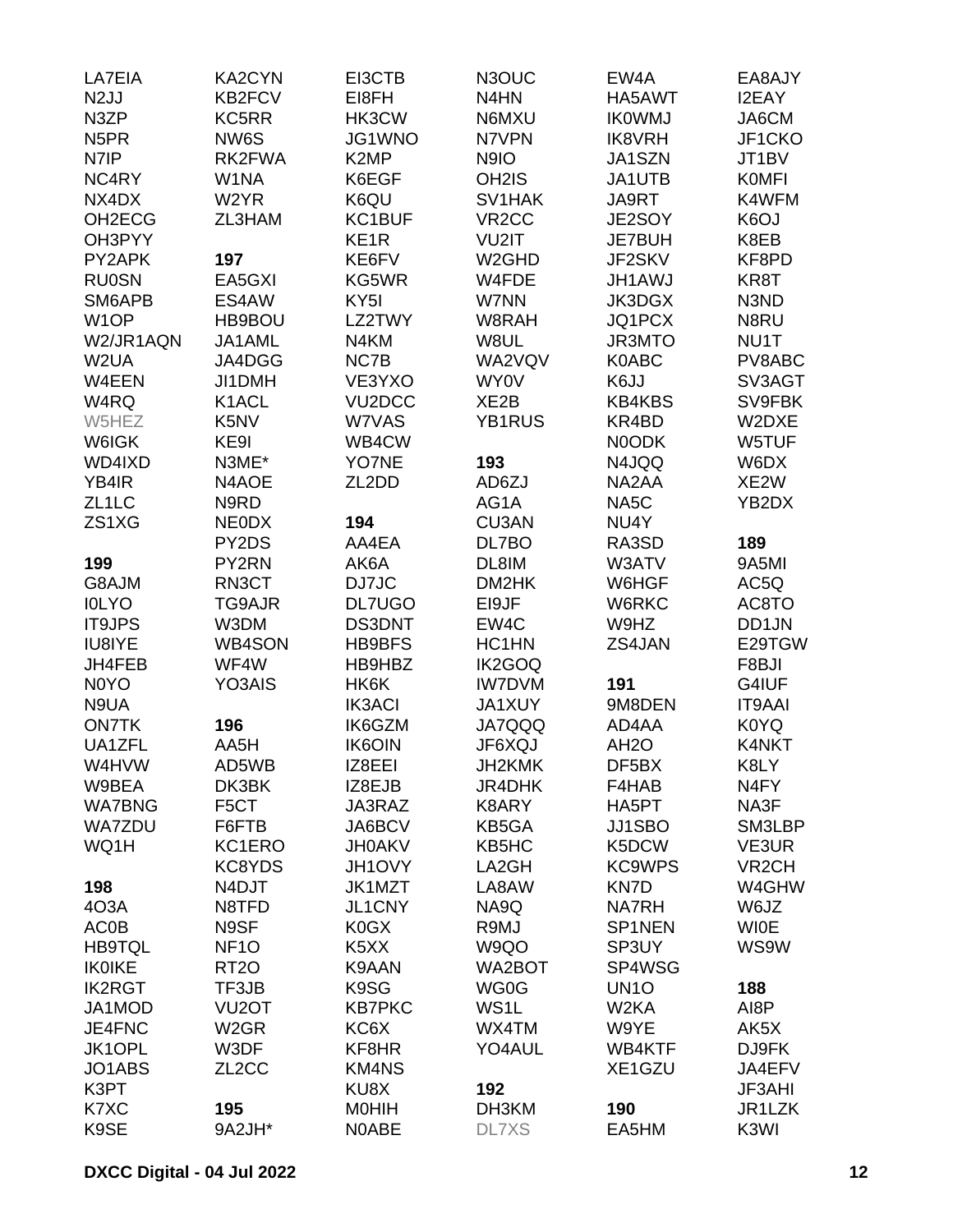| KJ4UZU                        | K1ROA               | F4GTB              | NN <sub>1</sub> SS | <b>GOUGO</b>      | DL3HAH                        |
|-------------------------------|---------------------|--------------------|--------------------|-------------------|-------------------------------|
| N4AA*                         | K3GT                | <b>HB9HIT</b>      | NN <sub>5E</sub>   | HB9ODP            | DS4GKF                        |
| N6NU                          | K9JDP               | <b>IK2AUK</b>      | OD5YA              | <b>IK0XIH</b>     | F6MRE                         |
| N7ZA                          | KC <sub>1</sub> UX  | <b>JG3KMT</b>      | OH3TY              | <b>IK1PMR</b>     | G8GHD                         |
| N9DR                          | KE4S                | JH6WHN             | RA3CO              | JA4SSM            | <b>I4UUL</b>                  |
| NC6K                          | KF4VTT              | JR1HYA             | SP5JP              | JF3KOA            | JA1NLX                        |
| SP9AUV                        | LA5HPA              | JR4CZM             | VE7VZ              | JR3VMJ            | <b>JA7FVA</b>                 |
| SV7CUD                        | N <sub>2</sub> ZA   | <b>K0SRL</b>       | VK2DAG             | K <sub>1VI</sub>  | JH6RTO                        |
| TA <sub>1</sub> DX            | NS3L                | K1GND              | W3DRY              | K <sub>4</sub> ST | JO4IPQ                        |
| <b>UR7TT</b>                  | OH <sub>1</sub> WR  | K4HC               | W4HOG              | K <sub>5</sub> TA | K5TU                          |
| VK3MB                         | <b>OH6NIO</b>       | K4WES              | W4PGM              | K6VVK             | KC2SST                        |
| W1DYJ                         | RU <sub>2</sub> K   | K8CR               | W8MSP              | K8ESQ             | <b>KC7CS</b>                  |
| W4GE                          | SP5ECC              | KE4KMG             | W8QXR              | K9CW              | LA <sub>2LI</sub>             |
|                               |                     |                    |                    |                   |                               |
|                               | VE2AXO              | KP3V*              | ZS <sub>1</sub> J  | KF4ZZ             | N3XM                          |
| 187                           | VE3TM               | KS4Q               |                    | <b>MOCSD</b>      | N4QM                          |
| 3W3B                          | W4DVG               | KV1E               | 182                | N6NR              | N <sub>5</sub> K <sub>D</sub> |
| 7Z1SJ                         | W4KVS               | N <sub>2</sub> BAT | 7K1CPT             | W5JMW             | N9KW                          |
| DK9CG                         | W6SA                | N <sub>2</sub> YF  | <b>DL7APK</b>      | WB5JID            | OE2WJL                        |
| EA3GCT                        | WA3YZD              | N4BAF              | HB9DVO             | WD5BJT            | SM7WVZ                        |
| EC <sub>5</sub> A             | WM4AA               | N4GBK              | <b>WLH6AL</b>      | WV4TN             | SP3IK                         |
| F <sub>1</sub> ICS            |                     | N4GOA              | <b>JA7JAA</b>      | YB9AY             | SV8CKM                        |
| HI3AA                         | 185                 | N4TOL              | JA9AA              |                   | VA3HP                         |
| JE1LES                        | 4S6RYD              | N7KDT              | JH2AJY             | 180               | W7BEM                         |
| <b>K0HD</b>                   | DJ1TO               | NR4M               | JM1JZN             | EA4ESI            |                               |
| K2KYH                         | DJ7WG               | PA <sub>5</sub> X  | K2HAT              | EW1BA             | 178                           |
| K4SX                          | <b>DL7JRD</b>       | UX5UO              | K <sub>2</sub> WJ  | F4GVO             | AC9O                          |
| KC4DM                         | G3VSQ               | VU2MB              | K3MD               | G4DYA             | G8GNI                         |
| KD4POJ                        | <b>HB9ARI</b>       | W1NRB              | K8TLC              | <b>IK1IYU</b>     | <b>JA0AVS</b>                 |
| KK9H                          | <b>HB9FBG</b>       | WA3SKQ             | KB1AWM             | <b>IW3RCK</b>     | <b>JK1LUY</b>                 |
| N <sub>5</sub> H <sub>C</sub> | HK4EI               | WA5LFD             | M3DFW              | JA7DPC            | JR1KBJ                        |
| NF7D                          | IZ2GNQ              | WB0OQV             | N <sub>1</sub> SV  | JR6GHN            | K2MK                          |
| SV3EXP                        | <b>JA7NLW</b>       |                    | N3PS               | <b>KB7SAT</b>     | K2PF*                         |
| W <sub>1</sub> ZS             | JH1BHW              | 183                | N6BM               | <b>KB8DID</b>     | K5RT                          |
|                               | <b>K0PC</b>         | CT1BNW             | RM6LW              | KG4IYS            | KB3KJ                         |
| 186                           | K4EA                | DJ3OE              | SM7GXR             | KT1J              | <b>MORTP</b>                  |
| A61BK                         | K8WHA               | EA3HDZ             | UT3UX              | N <sub>5</sub> TF | N4PAJ                         |
| DM5JBN                        | KB4MRX              | G4YCS              | VK3NX              | NA9A              | N <sub>4</sub> PJ             |
| HI8RD                         | KN6J                | HK6P               | <b>W0SD</b>        | NH <sub>6</sub> L | NJ4F                          |
| <b>HL1VAU</b>                 | LB2EG               | <b>IOBJV</b>       | W3US               | <b>S58J</b>       | PY4KS                         |
| IK8IJN                        | <b>LY10</b>         | I2ZGC              | W4CCS              | W4ASE             | RZ6DX                         |
| <b>ISOBZR</b>                 | ND3L                | <b>IK2ULS</b>      | W4HX               | W9GM              | TA <sub>1</sub> CQ            |
| <b>IT9CVO</b>                 | SV <sub>1</sub> CER | <b>IK8ERL</b>      | WW4LL              | WA4YIZ            | VA6JV                         |
| <b>IW4CIL</b>                 | WA2HIP              | JA6AVT             | WX2U               | WA8A              | VK4CC                         |
| IZ4DZD                        | WA8LRW              | <b>K0SQ</b>        |                    | WY4I              | W4RBO                         |
| JA1FUI                        | WB5TOI              | KA9TOX             | 181                | XE1YD             | W7KKC                         |
| JA2AXB                        |                     | KC2STA             | 9Y4VU              |                   | W9NIO*                        |
| JA3AVO                        | 184                 | KE5HDE             | <b>AK0MR</b>       | 179               | WV4V                          |
| <b>JH1BSJ</b>                 | AC8L                | KM4CQG             | CE3BBW             | 3A2MW             | WX2CX                         |
|                               |                     |                    |                    |                   |                               |
| JH2WDT                        | <b>BI8CKU</b>       | KP4ED              | DL6UAA             | AA0ZP             | YL3DQ                         |
| JL1QDO                        | DL4NN               | N <sub>1</sub> RR  | EA5DKU             | AE5B              | ZS <sub>2</sub> I             |
| JL6USD                        | DL5KUT              | N7NR               | EA7KF              | <b>CT7AUK</b>     |                               |
| <b>JR7COH</b>                 | E70T                | N8AGU              | EI8GS              | DB3KE             | 177                           |
| <b>K0KVR</b>                  | EA1AHA              | NA5Z               | F1VEV              | DL1DWT            | A71AM                         |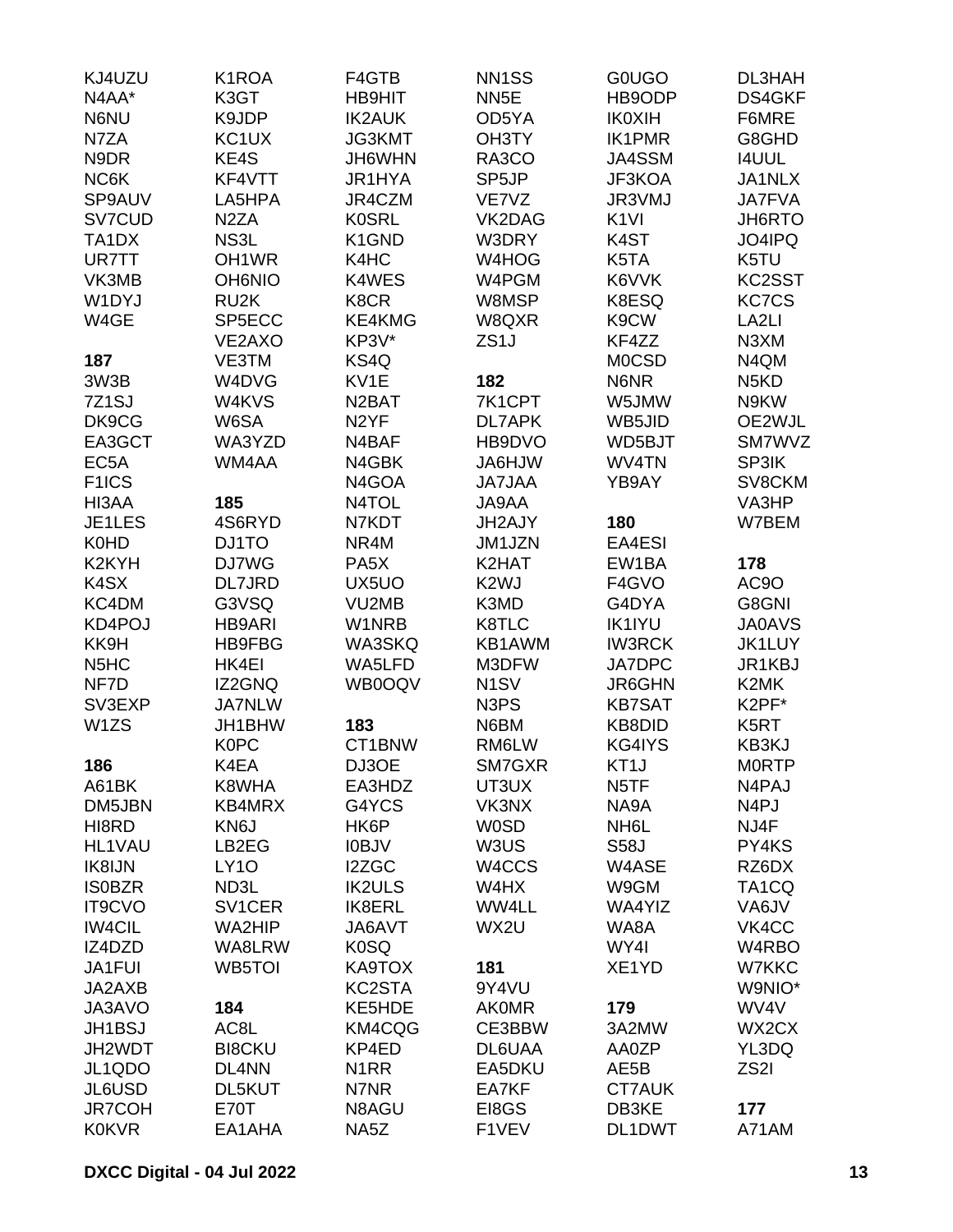| AA3AZ         | MM1PTT            | W1FA                          | KF <sub>1</sub> P              | K <sub>1</sub> QN             | W4UAT             |
|---------------|-------------------|-------------------------------|--------------------------------|-------------------------------|-------------------|
| AK9B          | N <sub>1</sub> UZ | W <sub>2</sub> PP             | <b>NOJR</b>                    | K <sub>2</sub> SD             | W8HGH             |
| DD9WG         | N4CQ              | W5RRK                         | N5TU                           | K3PU                          | W8JA              |
| DF2ME         | N7NF              | W7XZ                          | N8VV                           | K6TAR                         | WT2P              |
| DL5CF         | NA2U              | W9ROG                         | OH <sub>1</sub> H <sub>B</sub> | K8YE                          |                   |
| HB9HHH        | NF4J              | YB4CHP                        | RL3AA                          | KF9AF                         | 169               |
| HL2DBP        | NW2M              | <b>YU1NR</b>                  | <b>SO4O</b>                    | KM4ODS                        | AF4T              |
| <b>IT9MUO</b> | OE2BZL            |                               | SP6OPC                         | N <sub>1</sub> HO             | AF6F              |
|               |                   | 174                           |                                | N4KEB                         | DS4NYE            |
| <b>IU8GNY</b> | OH8GBT            |                               | SQ2AF                          |                               |                   |
| IZ4NHH        | <b>UN0LL</b>      | AA9GR                         | W5TZN                          | N7EO                          | FG8OJ             |
| JA5RVN        | VE3CWP            | AC9EM                         | W6TEX                          | N8NB                          | HC1HC             |
| JH1CTV        | W2FB              | AG0A                          | XE1MW                          | N8YQX                         | <b>I1FQH</b>      |
| <b>JI1SAI</b> | W <sub>4</sub> OV | BA1GG                         | YE1AR                          | NS4X                          | J73WA             |
| <b>JP3OIK</b> | W6CN              | EI3ISB                        | YL2EA                          | PV8AAS                        | JA1KXQ            |
| JR4LZX        | W6RW              | GW4TSG                        | ZP5YW                          | RD3A                          | JA3HBF            |
| <b>K0EOO</b>  | W9VOB             | HB9CEX                        |                                | <b>SM7CIL</b>                 | K3OK              |
| K2DSL         | YB0DJ             | HK3J                          | 172                            | SP7DQR                        | K7LOL             |
| K3JM          | YB1SKR            | <b>IK2SYK</b>                 | DL9QJ                          | UA4HAD                        | K9CHP             |
| K4XU          |                   | JA3UOQ                        | G3LAS*                         | VU3DJQ                        | KB8KIM            |
| K6JAJ         | 175               | JG1AID                        | JA1PRV                         | W3FOX                         | KK4ODQ            |
| K8RCT         | AB4H              | JR3ADB                        | JA5XPD                         | W6PK                          | <b>MOVCB</b>      |
| K9KVA         | AB9KZ             | K <sub>2</sub> GLS            | JK1AXM                         | W7OLY                         | NI7F              |
| KG6WIK        | C31MF             | K <sub>2</sub> IE             | K3KY                           | W8LIG                         | OK1DWC            |
| KM4VI         | DL1DUO            | K4SAF                         | K <sub>5</sub> XH              | <b>WA9PIE</b>                 | V31MA             |
| N3GTG         | EA5IAG            | K7LY                          | KA1J                           |                               | VA7ZT             |
|               |                   |                               |                                |                               |                   |
| N4ST          | EC1AIJ            | K9BR                          | KB1HY                          | 170                           | <b>VK7AP</b>      |
| N7UJJ         | F5VML             | KR4DA                         | N8NA                           | <b>9A1R</b>                   | VU2SWS            |
| NX7K          | <b>GW0ANA</b>     | KR <sub>5</sub> D             | NC8I                           | AA3LX                         | W3RMS             |
| <b>OH8JJ</b>  | IZ0GVZ            | N4MEC                         | NT9F                           | AA4A                          | W8AF              |
| SV1GRE        | <b>JA2KGQ</b>     | N4XYZ                         | <b>OH1TSM</b>                  | HB9HVG                        | WA4SFF            |
| V51MA         | JA8ANQ            | N6DVR                         | PV8RR                          | IZ2IPF                        | WA8COB            |
| W5AAJ         | <b>JI5KGQ</b>     | N6VH                          | VA2GA                          | <b>IZ7XNB</b>                 | <b>WA8RCK</b>     |
| <b>WB1ASL</b> | <b>JJ3FRB</b>     | NN4EE                         | VE6SH                          | <b>JA0BES</b>                 | WB2BIN            |
| WB8FVB        | K <sub>2</sub> EP | TF3DC                         | VR2ZXP                         | <b>JA0EBV</b>                 | XE <sub>1</sub> V |
| WV6E          | K3GP              | UA6HJT                        | W4EJG                          | <b>JH1HGI</b>                 | <b>YB0NFL</b>     |
|               | K3VPZ             | W3ML                          | W4TNX                          | JK6DXD                        |                   |
| 176           | K5VR              | W <sub>4</sub> OG             | W6BBS                          | JL1DLQ                        | 168               |
| CT7ANG        | <b>KA7CVJ</b>     | WQ5R                          | W8HMK                          | <b>K0THN</b>                  | AC2RL             |
| DL5CW         | KD4MM*            |                               | W8JE                           | K4JOM                         | AF <sub>6</sub> O |
| <b>DL7UIO</b> | KE7W              | 173                           | WM5DX                          | K <sub>5</sub> C <sub>S</sub> | EA1DLU            |
| DL9SAD        | KE9UA             | AA4MM                         | YC6JRT                         | K5VSD                         | F4CZV             |
| EI8KN         | <b>MM0BQI</b>     | AA4US                         |                                | K6MBY                         | HB9CQL            |
| EW7A          | N <sub>2</sub> MN | AA8KY                         |                                | <b>K7CTV</b>                  | HI3I              |
|               |                   |                               | 171                            |                               |                   |
| G3VPW         | N <sub>5</sub> MI | AI1W                          | AC <sub>2</sub> G              | K9BJM                         | <b>IK3ASM</b>     |
| <b>JH8UQJ</b> | NI8Z              | CT3DL                         | CU7AJ                          | KJ2U                          | <b>IK5QPS</b>     |
| JJ1HLL        | NJ7G              | DJ7GP                         | DD3KF                          | KJ4FZ                         | <b>ISOEBO</b>     |
| JS6SCC        | NY2KW             | G4FTC                         | DL5PW                          | KJ8O                          | IZ1EPM            |
| <b>K2RKJ</b>  | SP3IBS            | HK3VHZ                        | ES2AJ                          | KS4WA                         | <b>K0COM</b>      |
| K3GGN         | SP8HKT            | JA6FEG                        | F6ARS                          | LB8OH                         | K3CWF             |
| <b>K3RRR</b>  | VA3NXM            | JA8DIZ                        | I4KYO                          | NK7Z                          | K3DFL             |
| K4HEB         | VA3XQ             | JP1GVC                        | <b>IK4AUY</b>                  | OE7SEL                        | K8KI              |
| <b>KB7AK</b>  | <b>WOUVC</b>      | <b>JQ3TAN</b>                 | <b>JA7JND</b>                  | SV <sub>1</sub> PIZ           | KC3AK             |
| <b>MOKCM</b>  | <b>W0YK</b>       | K <sub>5</sub> C <sub>D</sub> | JH4MJO                         | W1EG                          | KQ5M              |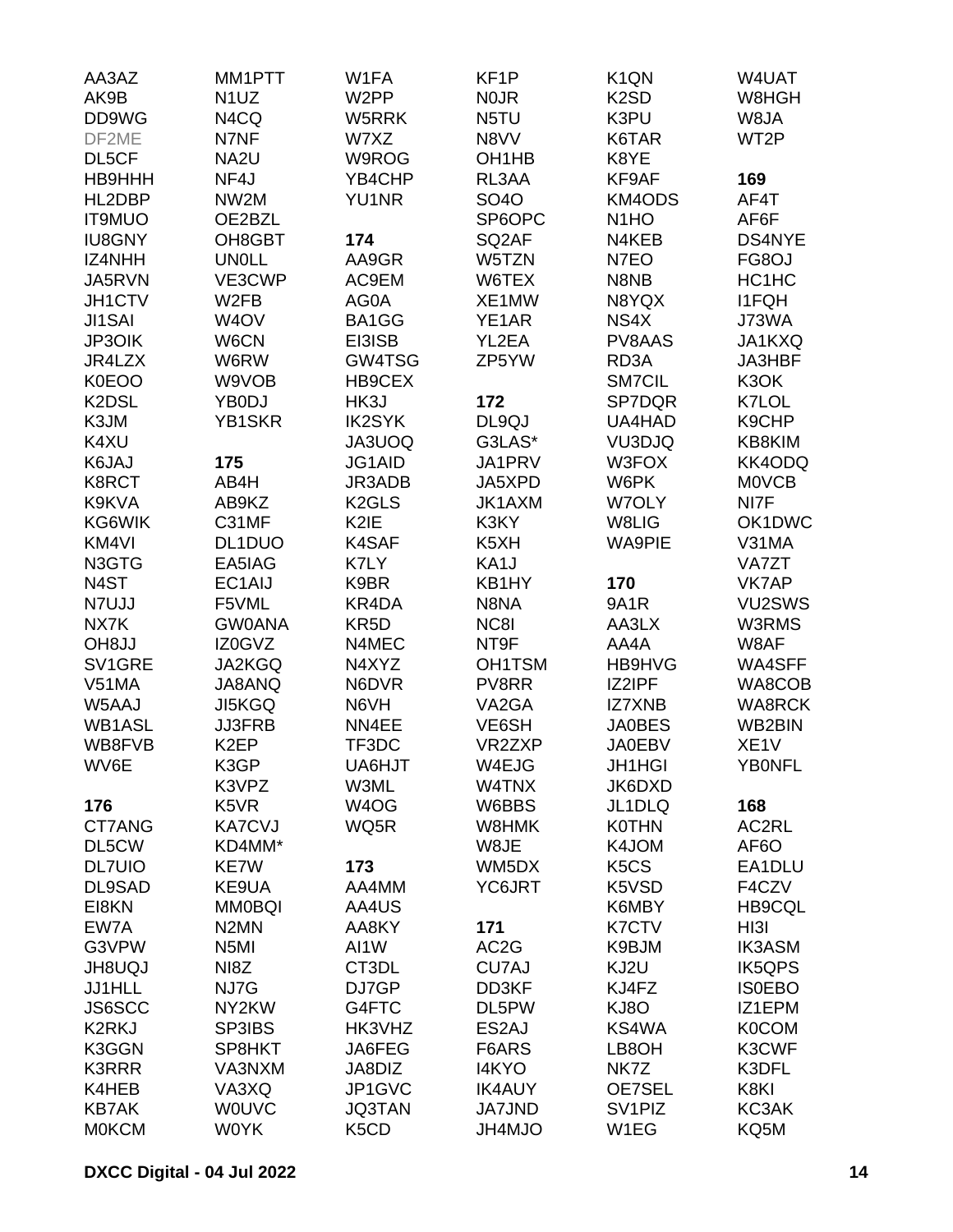| LA3DV                           | W5THT              | KA5JSM            | JH1FRW             | WM9Q               | JE2RBK             |
|---------------------------------|--------------------|-------------------|--------------------|--------------------|--------------------|
| N <sub>2</sub> G <sub>Z</sub>   | W8KA               | <b>KB0IKW</b>     | JK1DDG             | WR7Q               | <b>JG8NKJ</b>      |
| N5SLY                           | WM7A               | KD9ZR             | JM1XMH             | WV7Y               | JI1BJB             |
| PY3CJS                          | WO <sub>4</sub> D  | KM4A              | <b>K0ARM</b>       | YB1BML             | K4HDW              |
| PY3VB                           | WW3A               | <b>KZ7N</b>       | <b>K0COP</b>       | YB2IQ              | K4KE               |
| SV <sub>1</sub> BYI             | XE1ACA             | LZ2HM             | K <sub>2</sub> EN  |                    | K8LO               |
| SV <sub>1</sub> C <sub>IB</sub> | YB1TJ              | N <sub>1</sub> KM | K4AGC              | 161                | KD2CYU             |
| TF3DT                           | <b>YB5WIR</b>      | <b>NIOC</b>       | K6IPM              | EA3NG              | KO4MA              |
| UX5XK                           |                    | NL8F              | <b>KI0HA</b>       | EA5B               | LA2PA              |
| W2JAN                           | 166                | NR <sub>0</sub> Q | <b>KK4CLY</b>      | G4FVZ              | N8LCU              |
| W5TZX                           | DJ6HR              | OZ8RO             | <b>KL7XD</b>       | <b>I4EUM</b>       | NE6I               |
| W9VNE                           | <b>DL1SWN</b>      | PP5VA             | N4GU               | <b>ISOMVE</b>      | NO <sub>2</sub> EL |
| WA3WOM                          | DL4MY              | PY5VC             | N4JT               | IZ4NIC             | NW7US              |
| WK9U                            | DL8HBV             | RA5BM             | N4LSJ              | JA1RRA             | OZ1HPS             |
| WX3P                            | <b>IK5ZUK</b>      | SM5BMB            | N5XUS              | JA4XHF             | VA2LC              |
|                                 | <b>IZ4AIB</b>      | <b>SV3ICK</b>     | N <sub>5</sub> ZY  | JA5CDL             | VA3VF              |
| 167                             | JA3EJG             | <b>UA0AV</b>      | OH <sub>2</sub> OT | JE4KCN             | <b>W0ZR</b>        |
| AB2NI                           | JF1KML             | W3DQS             | OH3DP              | JH3EQP             | W1TSP              |
| AB4EJ                           | <b>JH0OXS</b>      | W4GH              | OZ7FOC             | JI1NNE             | WA1UZO             |
| AC2QH                           | JP1EWY             | W6ELI             | SA7CJO             |                    | WA2ALY             |
|                                 | JR1FHP             |                   |                    | JR1AQI<br>JR1TMP   |                    |
| CU3AD                           |                    | <b>WA0WWW</b>     | SP9WZO             |                    | WB4CIW             |
| DK3TL                           | K7PT               | XE3E              | TF <sub>1</sub> A  | K0YY               | WD6T               |
| F5GSJ                           | KG7H               |                   | W <sub>2</sub> PD  | K <sub>2</sub> CYE | WM4W               |
| <b>HB9TJG</b>                   | KP4DS              | 164               | XE1SAX             | K4IJQ              |                    |
| HC1E                            | LA2RR              | DS4GQR            |                    | K5WQG              | 159                |
| <b>HK3PQI</b>                   | N4WE               | HB9CXK            | 162                | K6GFJ              | 6K5AQY             |
| I2JR                            | N <sub>5</sub> EKO | <b>I8NHJ</b>      | 4X6ZK              | <b>KF7NN</b>       | CT3KY              |
| <b>IK0HTP</b>                   | N9ATD              | JA2CPD            | 8P6SH              | <b>KG4CUY</b>      | DM5EM              |
| <b>IK5PWN</b>                   | NC <sub>1</sub> M  | K4ODL             | CT7ABQ             | KT4AC              | DS5QLJ             |
| <b>IK5XLB</b>                   | ND7K               | K6VHF             | DF3FJ              | <b>N0ATQ</b>       | EB <sub>5</sub> A  |
| IZ3GJL                          | VK3OT              | K9BO              | <b>DL9NDV</b>      | <b>NOUCR</b>       | <b>ER0FEO</b>      |
| JA1II                           | <b>WOOVM</b>       | K9RB              | G3LHJ              | <b>NE11</b>        | F4FPR              |
| JA6EXO                          | W1PY               | KB7AZ             | GM3WIL             | NS6E               | G4WGE              |
| <b>JA7FSB</b>                   | WA4RYW             | KD4BPZ            | IZ1RFL             | R <sub>3</sub> CR  | JA1CPU             |
| JA8EIA                          | WB8IMY             | KE1IU             | JA2CUS             | S57NML             | JA1UOA             |
| JE2DOD                          | WK4Y*              | KF5WCP            | <b>JA7MWC</b>      | UN <sub>5</sub> C  | JE2WNL             |
| JE6RIJ                          | <b>YB0MWM</b>      | KG5EG             | JH2PWY             | W6KF               | <b>JR0GXA</b>      |
| JI3OYK                          | YU1JF              | NA8W              | JJ1CWC             | W8VK               | K0YA               |
| JJ1BDX                          |                    | OM2AGN            | <b>K0HB</b>        | WB2RHM             | K6SY               |
| <b>JR7ILA</b>                   | 165                | SM4RGD            | K8ZZU              | YB0AZ              | KD3HN              |
| <b>K0FG</b>                     | AB4GE              | W3FI              | KA1YQC             | ZL3RIK             | KM4VJW             |
| K1LTJ                           | AB9YC              | W5FPT             | KE6V               | ZP9CTS             | <b>NOAKC</b>       |
| K <sub>1</sub> XE               | EA4S               |                   | N4UFP              |                    | <b>NOSTL</b>       |
| K3LA                            | IZ5IMB             | 163               | NE <sub>1F</sub>   | 160                | N3GE               |
| K <sub>3</sub> O <sub>X</sub>   | IZ8GGF             | AA4UC             | PY2BBQ             | 7J1YAD             | NX2X               |
| <b>KB8ZUN</b>                   | <b>JA0ED</b>       | AJ8MH             | <b>RA0R</b>        | 7N4SQJ             | SV4FFL             |
| KD1F                            | JA1DEQ             | BA4TB             | <b>SM0BSO</b>      | AB3TM              | W3WKR              |
| LA6VQ                           | <b>JH1OGT</b>      | CX1FK             | SV1CQN             | EA1NK              | W4NBS              |
| N <sub>2</sub> C <sub>G</sub>   | <b>JJ0LZQ</b>      | HS5XWY            | W5RF               | G3YUZ              | W4POT              |
| N8LRG                           | <b>K0EZW</b>       | <b>IW8CGX</b>     | W6IA               | HC2PY              | W7VP               |
| NA4MM                           | K1JE               | <b>IZ1POF</b>     | WB2KSP             | <b>IK4RQJ</b>      | W9MB               |
| SA3ARL                          | K4JWA              | JA1ASR            | WB6ZHN             | <b>IU8LMC</b>      | W9PDS              |
| W2KNG                           | K9FE               | JA5IBP            | WD9Q               | IZ2EWN             | WD8MGQ             |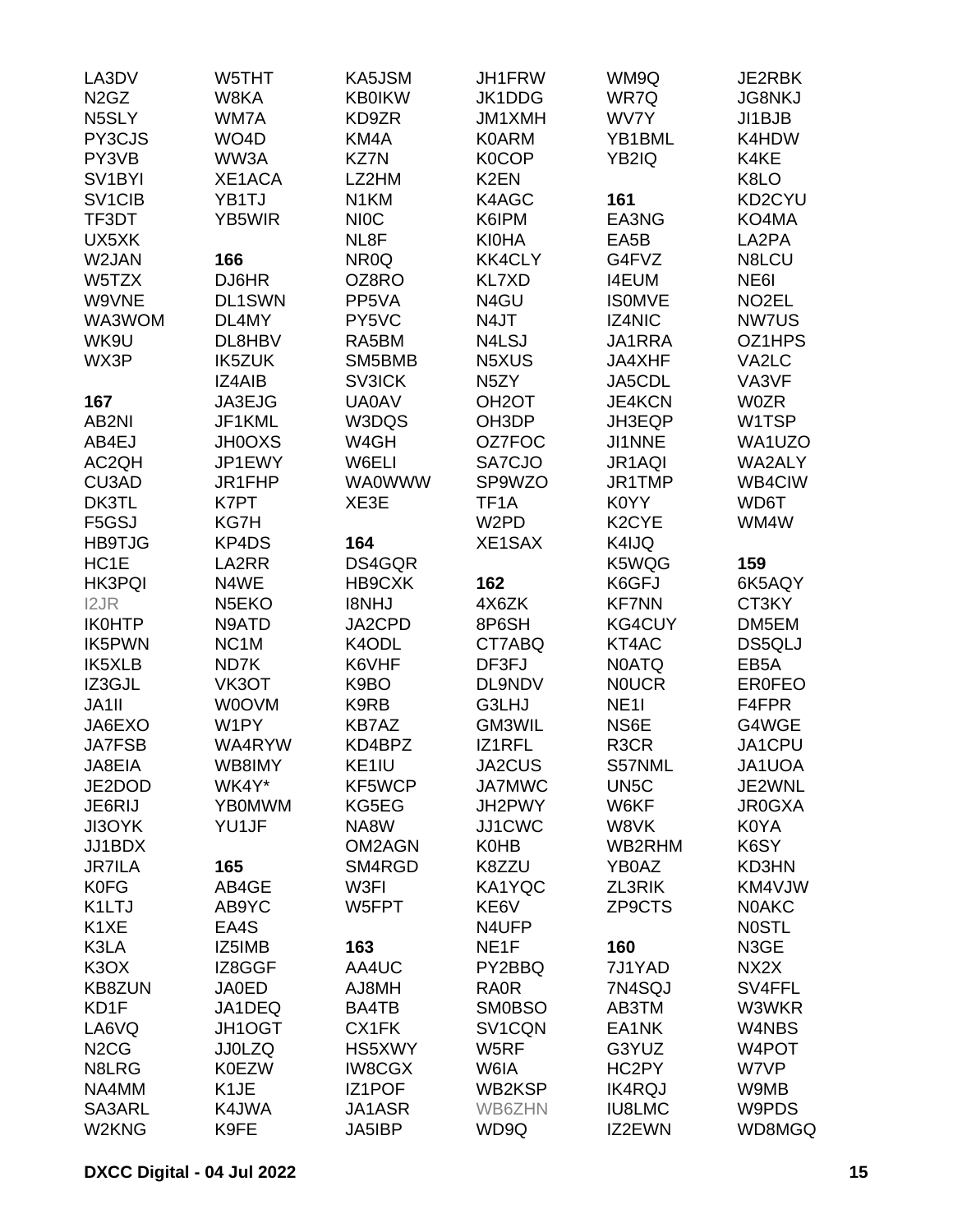| WF8R               | KI3F               | WB7B              | JA1VRY                          | VE3UZ                          | AD4XV              |
|--------------------|--------------------|-------------------|---------------------------------|--------------------------------|--------------------|
| XE <sub>1ILI</sub> | NU4I               | <b>YC3TSJ</b>     | <b>JR2TRI</b>                   | W3PT                           | DL1DQR             |
|                    | NZ4CW              |                   | K <sub>5</sub> D <sub>B</sub>   | W9BGX                          | DL5KUA             |
| 158                | OK1IL              | 155               | K <sub>5</sub> H <sub>X</sub>   | WB6PIH                         | EA3DNC             |
| AA4IB              | <b>ON6NG</b>       | 9K2HM             | K7QA                            | WW1XX                          | EA3UU              |
| AI6O               | PU4MMZ             | <b>GOTHF</b>      | K8VT                            | XE3DX                          | EA4FXZ             |
| CT2GZE             | SM5CSS             | HB9CAT            | KE8RU                           | ZS6RJ                          | EA5DFV             |
| <b>GOUII</b>       | W <sub>2</sub> FS  | HB9GWS            | KU <sub>5</sub> B               |                                | EA8TK              |
| <b>HB9FAN</b>      | W3SW               | <b>HK1LAQ</b>     | N <sub>1</sub> M <sub>G</sub> O | 152                            | G3OGE              |
| HL1IE              | W <sub>4</sub> TO  | I2KFW             | N <sub>1</sub> NU               | 7M4AOE                         | HB9BWE             |
| IZ4GOL             | W8BI               | <b>IW4EII</b>     | N8NN                            | AL7GA*                         | HB9UGD             |
| JA1UPT             | W8DN               | IZ8EYN            | NV <sub>4</sub> A               | CO <sub>2</sub> W <sub>Z</sub> | <b>HS7WMU</b>      |
| <b>JG2NLN</b>      | W9FF               | JA1WTO            | OE6VHF                          | DJ4LR                          | IK5BZH             |
| <b>JH3IOY</b>      | WB3FHU             | JF7RJM            | OZ5VO                           | EA2AFV                         | <b>JA1XGI</b>      |
| K4KU               | WB5KSD             | JJ3OFL            | R <sub>1</sub> AV               | <b>GU7DAI</b>                  | JA6WW              |
| K5WTA              | WU7X               | <b>K0CF</b>       | <b>SQ7FPH</b>                   | <b>HB9FAX</b>                  | JF1PTU             |
| <b>K8OO</b>        |                    | <b>K0SON</b>      | <b>UN7FGZ</b>                   | <b>IK2LEY</b>                  | JH1WJR             |
| LA9GV              | 156                | K <sub>2</sub> DF | VE7VV                           | <b>IK8TPB</b>                  | <b>JM1JIV</b>      |
| <b>NIOB</b>        | DG1LHM             | <b>K7ON</b>       | <b>WOVHF</b>                    | IT9YOZ                         | JR1AWN             |
| PA3AIN             | <b>DJ0CL</b>       | KI6DY             | W4PJW                           | <b>IW9FRB</b>                  | K <sub>2</sub> SWL |
| PT2DF              | EA1NO              | KK4CB             | W5QM                            | JA1UBZ                         | K3UW               |
| RA3QUA             | HB9HFM             | <b>KR7X</b>       | W6GRV                           | JA5XWB                         | K4MQL              |
| VE3GLA             | JA2HNP             | <b>KS7S</b>       |                                 | JA8WGX                         |                    |
|                    |                    | N5KDV             | W6KGP<br>WA3ZKZ                 | JH1KIM                         | KA1BQP<br>KA1VT    |
| VE3GYL             | <b>JA6SUY</b>      | N <sub>5</sub> ZC | <b>WW0E</b>                     | <b>K0KV</b>                    |                    |
| VE <sub>5EL</sub>  | <b>JE7KQU</b>      | ND <sub>2</sub> K |                                 |                                | KB2EF              |
| VK3TX              | JH1FXB             |                   | YE6YE                           | K4GJF                          | KG4Q               |
| <b>W0KW</b>        | JR1FCS             | NX6D              | YU <sub>5</sub> B               | K9OHI                          | KO8V               |
| W1GF               | K0AIZ              | OE1TKW            |                                 | KB1WV                          | N <sub>1</sub> XL  |
| WA3C               | K3HPA              | SM2DMU            | 153                             | <b>KB2CKN</b>                  | N4BU               |
| WA3GOS             | K <sub>5</sub> ER  | SP5LKJ            | AB1NS                           | KE1AU                          | NA1DX              |
| <b>WB7BBQ</b>      | KA5OWI             | SP6EQZ            | AB9QU                           | KW1DX                          | NC7M               |
| YB0JVZ             | <b>KB5CSQ</b>      | <b>TG9AKH</b>     | DL5JS                           | LA8OKA                         | OV3JW              |
| ZS6CR              | KC4HN              | VA3TTU            | EA1US                           | LA8PDA                         | RX3BP              |
|                    | KD6RF              | <b>VA7DXX</b>     | <b>HB9FUR</b>                   | N <sub>1</sub> RM              | UN7BY              |
| 157                | KF5BA              | VE3VC             | <b>IU0AWH</b>                   | N <sub>5</sub> PA              | W4DAO              |
| AE0Q               | KZ2R               | W5SUM             | JH6JWE                          | N6FS                           | W9DSP              |
| AE4WG              | <b>NOLD</b>        | <b>WA7HR</b>      | JI1ITW                          | N6PAT                          | W9WI               |
| DL2CHN             | N4LKB              | WA9AFM/5          | JJ1SZA                          | OH <sub>5</sub> N <sub>S</sub> | WA2LXE*            |
| DL2DCX             | NQ3A               | WY7FD             | K1KOB                           | <b>ON7ER</b>                   | WA3QPX             |
| <b>DL6UNF</b>      | RL3BZ              |                   | K3NF                            | SQ9DXT                         | WB5KFP             |
| <b>DS4NPL</b>      | RM4C               | 154               | K4OZS                           | VR2VGM                         | WC4V               |
| F4EWP              | RV4LC              | <b>9A1A</b>       | K7PT*                           | W <sub>1</sub> UV              | WJ4T*              |
| F6KOP              | <b>SMONJO</b>      | AA6E              | LA7CL                           | W8RHM                          | WT6X               |
| <b>IK8TEM</b>      | SM7BHH             | <b>BG4DRL</b>     | <b>NOVVV</b>                    | W9KB                           | YV4DYJ             |
| <b>IU3PMA</b>      | SP5ZCC             | DH8WR             | N <sub>2</sub> Y <sub>G</sub>   | W9VQ                           | ZL2JAA             |
| JA2HIJ             | SQ5CSF             | DL9ZAL            | N7MDW                           | WA0GUD*                        |                    |
| JE4RAL             | VR <sub>2</sub> CO | EA8AAH            | NA <sub>2</sub> R               | WB5HJV                         | 150                |
| <b>JR3REX</b>      | VR2IL              | <b>GOMGX</b>      | NA6MG                           | WQ5C                           | BH3DHE             |
| K1ETA              | W3LPL              | G4CTY             | ON6YH                           | YL2CZ                          | CX <sub>2</sub> CC |
| <b>K2OO</b>        | W4TE               | IZ5YHD            | PC <sub>5F</sub>                |                                | DK5AD              |
| K4HYJ              | W8GC               | JA1CKE            | PY8WW                           | 151                            | DL1EJD             |
| K4IU               | W9WO               | JA1DCO            | SM7VGY                          | AA3I                           | DM1DK              |
| KA5SYP             | WA1HEW             | JA1KRW            | SO <sub>5</sub> AS              | AB6L                           | DS2GOO             |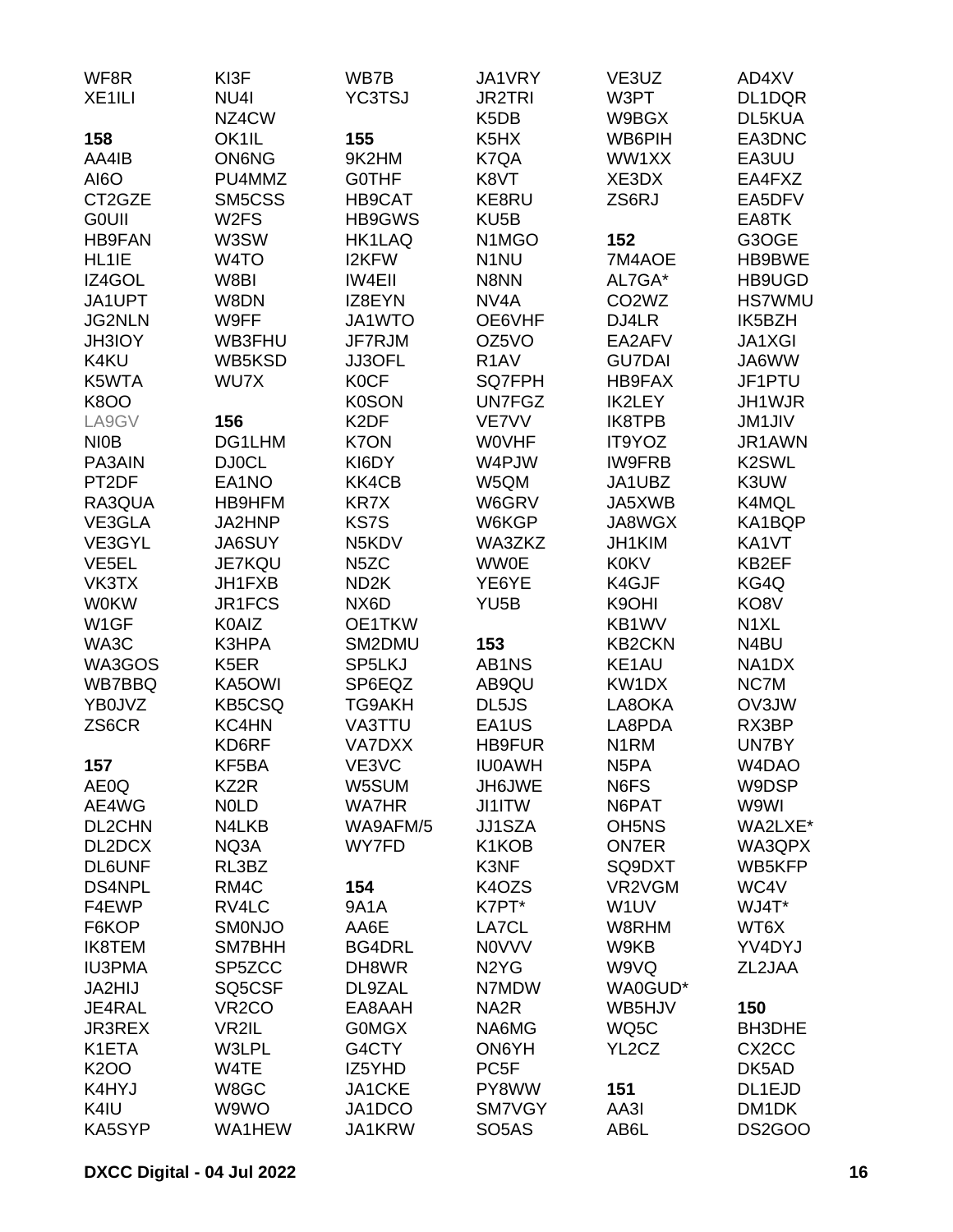| EA7BR               | <b>RA900</b>        | <b>IK2ANI</b>                  | UN6GVA                         | N6ZN                            | <b>DL3DUE</b>     |
|---------------------|---------------------|--------------------------------|--------------------------------|---------------------------------|-------------------|
| EI9FVB              | SA7BXU              | <b>IZ0FYW</b>                  | VE3EDY                         | N7TWS                           | EI9CN             |
| G6MXL               | SM6JQZ              | <b>JA0NPQ</b>                  | W <sub>2</sub> QA              | <b>NC3O</b>                     | IK5ZAJ            |
| G7TMU               | <b>VE1DUN</b>       | JA1MZM                         | W4DTA                          | PA3ACA                          | IZ4DPV            |
| <b>HB9TKB</b>       | <b>W0BM</b>         | JA4CSJ                         | W5GZ                           | SM6WET                          | <b>JA1JYS</b>     |
| HI8S                | W1ARY               | JE1FYV                         | W6FL                           | SV2ESW                          | <b>JA3MHA</b>     |
| <b>JA0POI</b>       | W4MOT               | <b>JH1IHG</b>                  |                                | SV <sub>2</sub> JU              | <b>JH1DTX</b>     |
| JA2LWD              | WA3PTF              | JJ6DGP                         | 146                            | W3UTD                           | <b>JR3PKO</b>     |
| JA4DLF              | WA5RHG              | K <sub>2</sub> RB              | EC1AE                          | W4BCG                           | KA5M              |
| <b>JA7DFD</b>       | WW8W                | KF4BI                          | EW8AX                          | W4TTZ                           | KC8AMH            |
| <b>JA7OBO</b>       | WZ8P                | KF6E                           | HB9GVJ                         |                                 | N3AIU             |
| <b>JA7PKV</b>       | ZL1BQD              | N7TR                           | HB9IIY                         | 144                             | N4LR              |
| <b>JA7VXB</b>       |                     | NY <sub>1</sub> V              | HB9POU                         | AB0Z                            | N5FPW             |
| JA8MIO              | 149                 | PV8DX                          | JH4GNE                         | AD7XG                           | NY9H              |
| <b>JE0FPH</b>       | CU <sub>2</sub> AF  | W4MHA                          | JM2LHB                         | <b>BG3ITB</b>                   | OE9DGV            |
| JE1JIM              | DS4BBL              | W5DP                           | <b>K0YL</b>                    | DL8PG                           | OT <sub>1</sub> A |
| JE3MDQ              | F5LMI               | WA2USA                         | K1FEV                          | F <sub>1</sub> OBJ              | SP2BUW*           |
| JE4MHL              | <b>HB9MXY</b>       | WD6DBM                         | K6BIR                          | <b>IOKKY</b>                    | UX5HY             |
| JF1IRW              | HP1AC               |                                | <b>KC3NIE</b>                  | <b>IK3SWB</b>                   | VE3BZ             |
| JF2UZW              | <b>I5XFD</b>        | 147                            | <b>MW0CPZ</b>                  | <b>IU2LFP</b>                   | VE6PL             |
| JG1JAN              | <b>IW4ARD</b>       | 7K2CWZ                         | N <sub>2</sub> M <sub>SF</sub> | IV3GHI                          | YB8EXL            |
| JH4RLY              | JA9EEH              | CE8SFG                         | N7WI                           | IZ0ICM                          | ZL1AIX            |
| JH8MZF              | JE2ILG              | <b>CU8FN</b>                   | NY2E                           | JA3AYU                          | ZP5JCY            |
| JI1AYF              | JF2OHQ              | DL5HF                          | OK2FB                          | <b>JHOUUY</b>                   |                   |
| JI1DHY              | <b>K0IDT</b>        | <b>DL7UHD</b>                  | SQ5OLD                         | JQ2QHQ                          | 142               |
| <b>JJ0VAR</b>       | K5SES               | EA7LS                          | <b>VE7UF</b>                   | <b>K0SQS</b>                    | 4X1KP             |
| JL2ULM              | K5XM                | EC4KW                          | VK2AMT                         | K2CQW                           | A41ZZ             |
| JP3SMH              | <b>KB2ZPB</b>       | EI6HB                          | W4GKR                          | <b>K7ORK</b>                    | AE4NT             |
| JQ1HDR              | <b>NOVB</b>         | HB9GZE                         | W4LIA                          | K8VD                            | <b>DL2TOS</b>     |
| JR1FOH              | N <sub>2</sub> VW   | <b>IK2JYT</b>                  | W9OP                           | <b>KA10</b>                     | F5DBT             |
| <b>K0FE</b>         | NO <sub>0</sub> B   | <b>IZORPS</b>                  | WB4OMM                         | <b>KD0KZE</b>                   | <b>IT9IPQ</b>     |
|                     |                     |                                |                                |                                 |                   |
| K3TRM               | PU2GTA              | JA1CCH                         | <b>WN0L</b><br>YB2VYY          | KF5ER                           | JF3VEC            |
| K4MF                | PY3IT<br>W2PSU      | <b>JN7TAN</b><br><b>K0BFR</b>  |                                | <b>KL7TS</b><br>KO6UW           | JI4UEN<br>JR1SLU  |
| K5PBR               | W3MRL               |                                | ZL1ANH                         |                                 |                   |
| K6KML               |                     | K1MDA                          |                                | LZ4TU                           | K0KL*             |
| K9RE                | W4ALF               | K4GM                           | 145                            | <b>MOAQM</b>                    | K4HQK             |
| KE5CO               | W7IMU               | K7CMZ                          | CT3EE*                         | <b>NIOK</b>                     | KC2THY            |
| KG2U                | W7SX                | <b>KL7NW</b>                   | <b>DS3CPL</b>                  | R3LC                            | KD1DT             |
| <b>KM2O</b>         | W7UG                | KU <sub>2</sub> C              | DS4DBF                         | SM2LKW                          | KD4MM             |
| KN4GB               | WA5KBH              | KW4CQ                          | JA3MAT                         | SV1RZE                          | KF6A              |
| KX7L                | <b>WA7YAZ</b>       | <b>MODXA</b>                   | JH5OXF                         | SV <sub>2</sub> D <sub>SJ</sub> | KM4FTK            |
| LA <sub>1</sub> CO  | WB6UNG              | MW2I                           | K1ING                          | UN7ZO                           | KQ6K              |
| LA2IR               | ZL <sub>2</sub> AKI | N <sub>1</sub> C <sub>NG</sub> | K1KU*                          | VK4ZP                           | N <sub>2</sub> CJ |
| LA9GSA              | ZP9MCE              | N4DWK                          | K3SF                           | W3NF                            | PP7LL             |
| LU2NI               |                     | N <sub>4</sub> SV              | K6JBH                          | W8EH                            | PS8RV             |
| N <sub>2</sub> CJN  | 148                 | N8KSG                          | K8BKM                          | YB9UA                           | R <sub>1</sub> AI |
| N3RYB               | 4F3OM               | N9BCA                          | K8YAH*                         | ZS1SBW                          | SV1MNE            |
| N4HUF               | AC0X                | N9NFT                          | KE4WI                          |                                 | SV1PMQ            |
| N9AVC               | AD4QS               | NQ4A                           | KI4A                           | 143                             | UA3EAY            |
| <b>NR50</b>         | EA4D                | NZ6L                           | <b>KJ7KOJ</b>                  | AE9K                            | <b>VK9VKL</b>     |
| OH <sub>2</sub> BSC | GI4JTF              | PA1GYS                         | KN4WOJ                         | AG4TO                           | <b>WOFG</b>       |
| PY3ED               | HB9ECS              | R7CD                           | KW4MB                          | DF9TW                           | W3MJ              |
| RA0BA               | <b>HLOC</b>         | TF3MH                          | N3WD                           | DG1NPM                          | W7JWM             |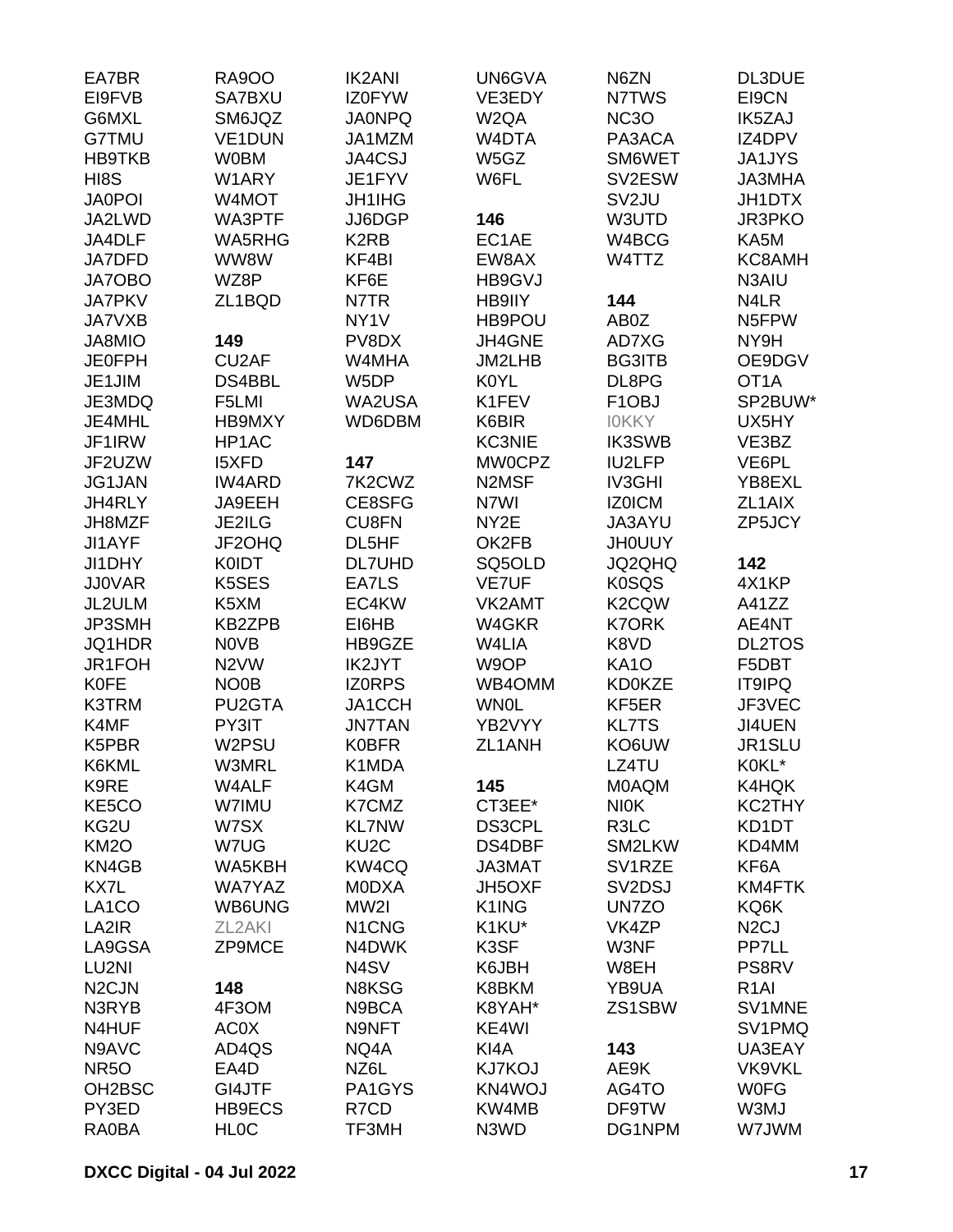| W8FIB               | LA6OK                         | <b>WB2UFF</b>     | JE2TLZ            | <b>SQ7NSN</b>      | DL2JIL              |
|---------------------|-------------------------------|-------------------|-------------------|--------------------|---------------------|
| WZ1Q                | <b>MMOINH</b>                 | WB8EKG            | JR4CTF            | <b>WOLS</b>        | EI2II               |
| ZS6AKU              | N <sub>5</sub> BA             | WT4N              | K <sub>2</sub> HT | W1HY               | <b>GMOVIT</b>       |
|                     | N5YJZ                         | WX2K              | K6DEX             | W1MRH              | IW8PQ               |
| 141                 | N7KA                          | XE2AD             | K8OS              | W <sub>2</sub> HE  | JA8NFV              |
| AA6XV               | N9JR                          | ZL2BX             | KC8GE             | W4LLX              | JG5VFK              |
| AC7JM               | <b>NSOD</b>                   |                   | <b>KE4BCN</b>     | W9GFB              | JH1KKT              |
| G0OSK               | NW8F                          | 138               | KE7XM             | W9II               | JH9CEN              |
| <b>HB9TUD</b>       | PY2GTA                        | <b>AA0KA</b>      | KG5EIU            | WB8RFB             | JI2EMF              |
| <b>IW4ECF</b>       | PY2YW                         | AG6HE             | KJ7G              | WL7CG              | JL6WVK              |
| JA3EY               | TA3BP                         | BV2LA             | LU2MCX            | ZL <sub>1</sub> BD | JR1POK              |
| JA5CUX              | W5MZX                         | DK3WL             | LX2KD             |                    | JR3QHQ              |
| <b>JA7WKG</b>       | W6SIY                         | EA3GCV            | N <sub>2</sub> RR | 135                | <b>K0MP</b>         |
| JP3OPW              | W8UV                          | EI2HZB            | N <sub>2</sub> SG | AF3K               | K <sub>2</sub> AT   |
| <b>JR1AUK</b>       | <b>WA7HQD</b>                 | EW4DX             | N7JB              | CU5AM              | <b>K7YMG</b>        |
| K6EV                | WB8TGY                        | G3YBY             | N9BUB             | <b>CU7MD</b>       | K8IU                |
| KA5YCM              |                               | G4ZWY             | PY2BT             | DK4VY              | K8QKY               |
| KC8YG               | 139                           | JA3ART            | UT9LC             | DL2IAN             | KD2BS               |
| KN <sub>2</sub> L   | 4I1AWM                        | JA8RRF            | W3ZGD             | DL7AA              | KE0QPG              |
| N4ZY*               | <b>AD0K</b>                   | JH1BAM            | W5LV              | EA1EH              | KJ4QDZ              |
| N <sub>5</sub> DT   | <b>BD7IBN</b>                 | JH6JMM            | W5WLA             | EA4BNB             | <b>KK0DX</b>        |
| N9AAA               | DL1MDZ                        | K <sub>2</sub> QQ |                   | EB8AIU             | KK <sub>2</sub> A   |
| <b>NK9O</b>         | F8MRQ                         | K <sub>2</sub> TA | 136               | <b>GODTX</b>       | N <sub>1</sub> RCT  |
| NX4W                | G0AZT/W6                      | <b>KC7HS</b>      | AI3Q              | G3KWK              | N3PV                |
| SM6YEC              | <b>HB9TRR</b>                 | KD <sub>2</sub> T | DJ1TU             | HB9FXY             | N6CPL               |
| TA1UT               | IZ1DXU                        | KG4URP            | DL2PR             | <b>HSOACS</b>      | N8DUY               |
| TF3Y                | IZ7QSS                        | KI5FJ             | DL4LGV            | <b>IK2HLM</b>      | NS4F                |
| VE2LX               | JA1DFQ                        | KK6M              | DL8ZAJ            | IZ8BGY             | NW4M                |
| VU2NXM              | JA1VYW                        | KS3F              | EA6AZ             | JA5GOJ             | <b>OK1JIR</b>       |
| W <sub>2</sub> PA   | JA4OPW                        | N8MR              | F5JSD             | JH4VDP             | PA9CC               |
| W3RTY               | K <sub>1</sub> D <sub>X</sub> | N8WXQ             | HB9IQB            | <b>K0DEW</b>       | PT8DX               |
| W6WA                | K <sub>2</sub> AMI            | N <sub>9</sub> KO | <b>I7LGM</b>      | K7STO              | SP9FWQ              |
| W8RES               | K3WGR                         | OZ2BX             | <b>IV3RJT</b>     | KB5HPL             | SV <sub>1</sub> DAR |
| WA8EFK              | K4BYN                         | PV8AJ             | JA1BFN            | <b>KN4NN</b>       | VE1AOE              |
| WA8KHP              | K4ZOT                         | SV1IZY            | K0ZT              | KX5U               | VO <sub>1</sub> LM  |
| WB9VGJ              | KA8YYZ                        | VE6MV             | K <sub>1</sub> ZE | N3GSE              | W3IZ                |
| YO <sub>5</sub> OEF | <b>KB9AIT</b>                 | VK2IS             | K3GW              | N4JJS              | W4TTY               |
|                     | KE8NOA                        | W4CWA             | K3LR              | N6TQS              | W5GA                |
| 140                 | KK5ID                         | W6ESL             | K <sub>4N</sub>   | N9VPV              | W6XA                |
| 9M2CQC              | KK9T                          | W6NS              | K5RRD             | RZ3DVP             | WA2CXA              |
| AC4FZ               | LA9KY                         |                   | K5WW              | SP2SGN             | WA9WJE              |
| CE3EEA              | N <sub>2KI</sub>              | 137               | K8YYY             | SV1JMO             | WB6JHI              |
| DK7YY               | N <sub>2</sub> RJ             | AA5SH             | <b>KC9IKB</b>     | W6QO               | <b>WR0H</b>         |
| DM3ZF               | NQ4U                          | AA6MP             | KE3A              | WA1S               | YB1VHC              |
| EI5GSB              | NS7V                          | AB4Z              | KI4KWR            | YB8HZ              | YB3LZ               |
| HK6W                | NU7J                          | <b>AE0MO</b>      | KJ4KVC            |                    | YB9WZJ              |
| IZ1UKG              | OH4LA                         | AF8C              | LA2XNA            | 134                | <b>YC0RI</b>        |
| <b>JA4NIM</b>       | PB7XYL                        | EA4E              | N <sub>5</sub> JB | AB5YI              | ZS6S                |
| <b>JJ0AEB</b>       | W4CU                          | F5TJZ             | N5RMS             | AC4WD              |                     |
| K4MQM               | W4YR                          | HI8SMX            | N7VZ              | AC9QR              | 133                 |
| K7VV                | W8FDV                         | <b>IK2CNC</b>     | NM4SH             | AI6A               | 9A3ACZ              |
| KC9LFD              | W8NP                          | <b>IK2RFC</b>     | OZ1GEJ            | CT3BX              | AI2S                |
| KG8CW               | WA8Y                          | <b>IK3XJP</b>     | SP1DOZ            | DL1APX             | DL2RD               |
|                     |                               |                   |                   |                    |                     |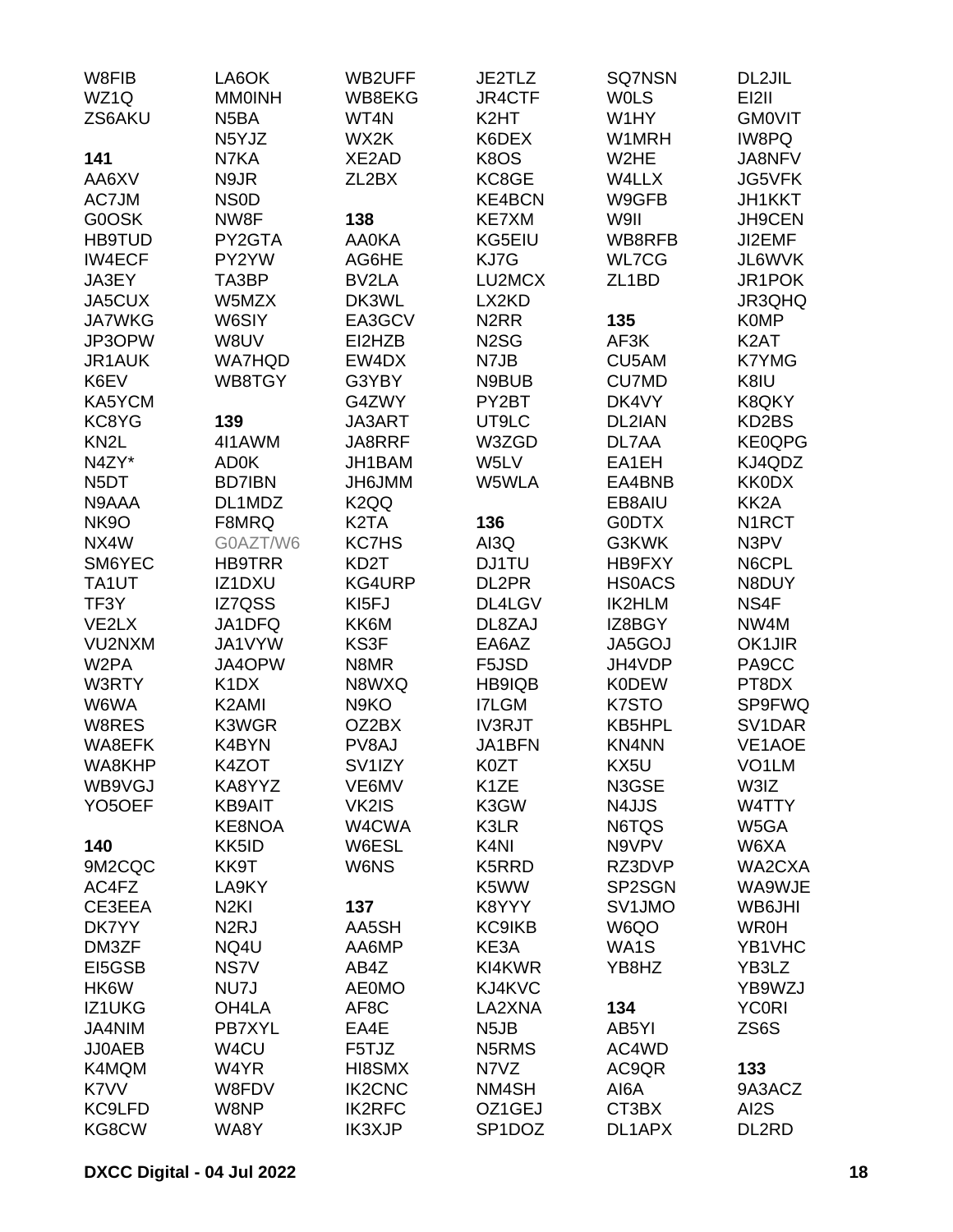| DS3BBC             | K7IA              | <b>VR2UNG</b>     | GI4OWA              | R9OSN                         | 126                            |
|--------------------|-------------------|-------------------|---------------------|-------------------------------|--------------------------------|
| <b>DS3EXX</b>      | K9LC              | W2KZ              | HB9BEP              | SN <sub>6</sub> P             | 4K6DI                          |
| ER <sub>5</sub> LL | <b>KC8RPV</b>     | W4DRK             | HL4LT               | SQ7RAD                        | 407CC                          |
| HB9GVX             | <b>KD0PMW</b>     | <b>WA2PNI</b>     | <b>IK2CMN</b>       | W8TOM                         | 9H <sub>2</sub> N <sub>C</sub> |
| HB9MZI             | <b>KE7BMG</b>     | WV1X              | JA5OXV              | WD5ELJ                        | A61DJ                          |
| <b>IV3BCA</b>      | KG2GL             |                   | JO1XHA              | ZL3DW                         | AL9A                           |
| IZ6GSP             | KG6T              | 130               | K4MIJ               |                               | DL2GH                          |
| JA1SKG             | KU4A              | AB4U              | K4WY                | 127                           | E21YDP                         |
| JA2OLJ             | <b>MOPTZ</b>      | AE4S              | K5RAV               | 7K1LUE                        | EA1AZ                          |
| <b>JA8NSF</b>      | N <sub>2</sub> ZN | AE8U              | KJ4YLO              | 9AY2K                         | G4HUN                          |
| K4GHS              | N4CE              | <b>BG5CNL</b>     | KK3Q                | DL3KOG                        | HB9FPC                         |
| K4TAX              | N7JI              |                   | <b>KX7YT</b>        | DL5JH                         |                                |
|                    |                   | CE1AT             |                     |                               | HL3EIL                         |
| K4VAC              | <b>NEOU</b>       | DP1POL            | KZ5JEF              | <b>E75AA</b>                  | <b>IW3RUA</b>                  |
| K8BN               | PY2EBD            | EL2BG             | N4PGL*              | EA3IFC                        | <b>IZOTHX</b>                  |
| K9FZ*              | SM5ELV            | G3XVF             | N6DW                | EA6/W3DM                      | <b>JG8TQL</b>                  |
| <b>KE0A</b>        | V51YJ             | HB9ZS             | N8YO                | EW2DZ                         | JM6NVD                         |
| N0ABA              | VA3DEF            | <b>IK4IDF</b>     | N9BD                | G4DBW                         | <b>JS2IYY</b>                  |
| N6DSC              | VK5JR             | JA8DSO            | NA <sub>2</sub> J   | HB9DDM                        | K0OOK                          |
| N8SHZ              | W1LY              | <b>JK1OTP</b>     | <b>NQ2O</b>         | <b>IU5KZG</b>                 | K4AFE                          |
| NF <sub>2</sub> K  | W2HRO             | KOIL              | <b>S53X</b>         | <b>JA0BEJ</b>                 | K4CC                           |
| OH <sub>1RL</sub>  | W4DWS             | K <sub>1</sub> GW | SM2GSR              | JA1IHD                        | K7UT                           |
| PY2ADR             | W9HJ              | K4PWS             | SV <sub>1</sub> EOS | <b>JA1PUK</b>                 | KA8MMI                         |
| R7LP               | WJ1B              | K4WPC             | <b>TI2HAS</b>       | JA5BZL                        | N <sub>1</sub> AH              |
| RN3QO              |                   | <b>KB5FIO</b>     | W <sub>2</sub> OIB  | <b>JI3MJK</b>                 | N5OHL                          |
| W4CC               | 131               | <b>KB5UNX</b>     | W3SCA               | JJ2HCM                        | N6ML                           |
| W7DRM              | 7Z1AL             | LU4DCW            | W6WF                | JK2VOC                        | NA9L                           |
| W7JET              | 9A1CZZ            | <b>NOBK</b>       | W6YW                | JR1ARK                        | OE8MOS                         |
| WA5HOD             | AC4CA             | <b>NOHJZ</b>      | WA4USA              | K1EDG                         | PY1KZ                          |
| <b>WB2FAU</b>      | AD5XD             | N <sub>2NF</sub>  | WT5L                | K3FS                          | W2JLK                          |
| WQ5W               | DG0OAT            | N6DN              |                     | K3VAR                         | W4IOE                          |
| WU9D               | DL2XN             | N6EB              | 128                 | K4LTE                         | W6ZL                           |
| WZ6P*              | <b>DS5BRE</b>     | N7MSU             | AA7XT               | K <sub>4</sub> Q <sub>S</sub> | W7SMW                          |
| YO9BPX             | F5PBL             | <b>ON6LY</b>      | AJ6T                | K5GZR                         | WA6QGH                         |
|                    | G4DDL             | PT7BI             | DF5MA               | <b>KC2NFJ</b>                 | WB3EVL                         |
| 132                | HL5YI             | SP3CMA            | EI4BZ               | KU4V                          | WC3W                           |
| 7K3BKZ             | <b>IU0HXY</b>     | SV8RMA            | F6FGY               | <b>MOTTB</b>                  | WT3Q                           |
| A41MK              | IZ1JIZ            | VA3EJN            | GW4BKG              | N <sub>1</sub> AC             | WT9U                           |
| AA5DE              | <b>JJ7TDH</b>     | VK2BGL            | HS1JZT              | <b>NO0L</b>                   | WU6K                           |
| AE5FM              | JP1KHY            | W4DYR             | JA3PRM              | NY7T                          | ZD8HZ                          |
|                    |                   |                   |                     |                               |                                |
| AK4PR              | <b>KI0KN</b>      | W4NE              | <b>JP7VHQ</b>       | OE3JAG                        | ZL2JON                         |
| G3YJQ              | KM6LBW            | W5BU              | <b>KOMKL</b>        | PY6ACP                        |                                |
| HB9BCK             | N3PPH             | W6OUL             | K4ED                | <b>SMOJCA</b>                 | 125                            |
| HL1SX              | N3TTT             | W8EOG             | K7GM                | SQ7B                          | AB6Z                           |
| HL4CBX             | N4VG              | WA1AAA            | KI8AE               | UR7EY                         | AD7L                           |
| <b>IWODGJ</b>      | N6DHZ             | WW3QB             | KN7K                | VE3DS                         | <b>DS4AKP</b>                  |
| <b>IW1GEU</b>      | N8MRB             | YB8HI             | N <sub>1</sub> TQ   | <b>WOCO</b>                   | <b>E24OYI</b>                  |
| <b>IW9DNI</b>      | N9ID              |                   | N1ZTB               | <b>WOIZ</b>                   | EA5K                           |
| JA1SCE             | NN <sub>8</sub> L | 129               | N7ML                | W7IUV                         | EA7ANV                         |
| <b>JA7FHL</b>      | NT3U              | AA4AK             | N8OYY               | W9HLQ                         | EI6FM                          |
| JE1PNX             | NV <sub>4</sub> B | AI4FR             | ND <sub>4Q</sub>    | WR7T                          | G4WWG                          |
| <b>K0GEO</b>       | PA2ALF            | DL3GA             | NZ4Q                | YB0KTT                        | HL4CKT                         |
| K3NC               | SM4AWC*           | EA7MA             | ON6LP               | YB9DE                         | JE6UJH                         |
| K5CWR              | <b>SM6NJK</b>     | G0SYP             | PY3WW               |                               | JE6UWU                         |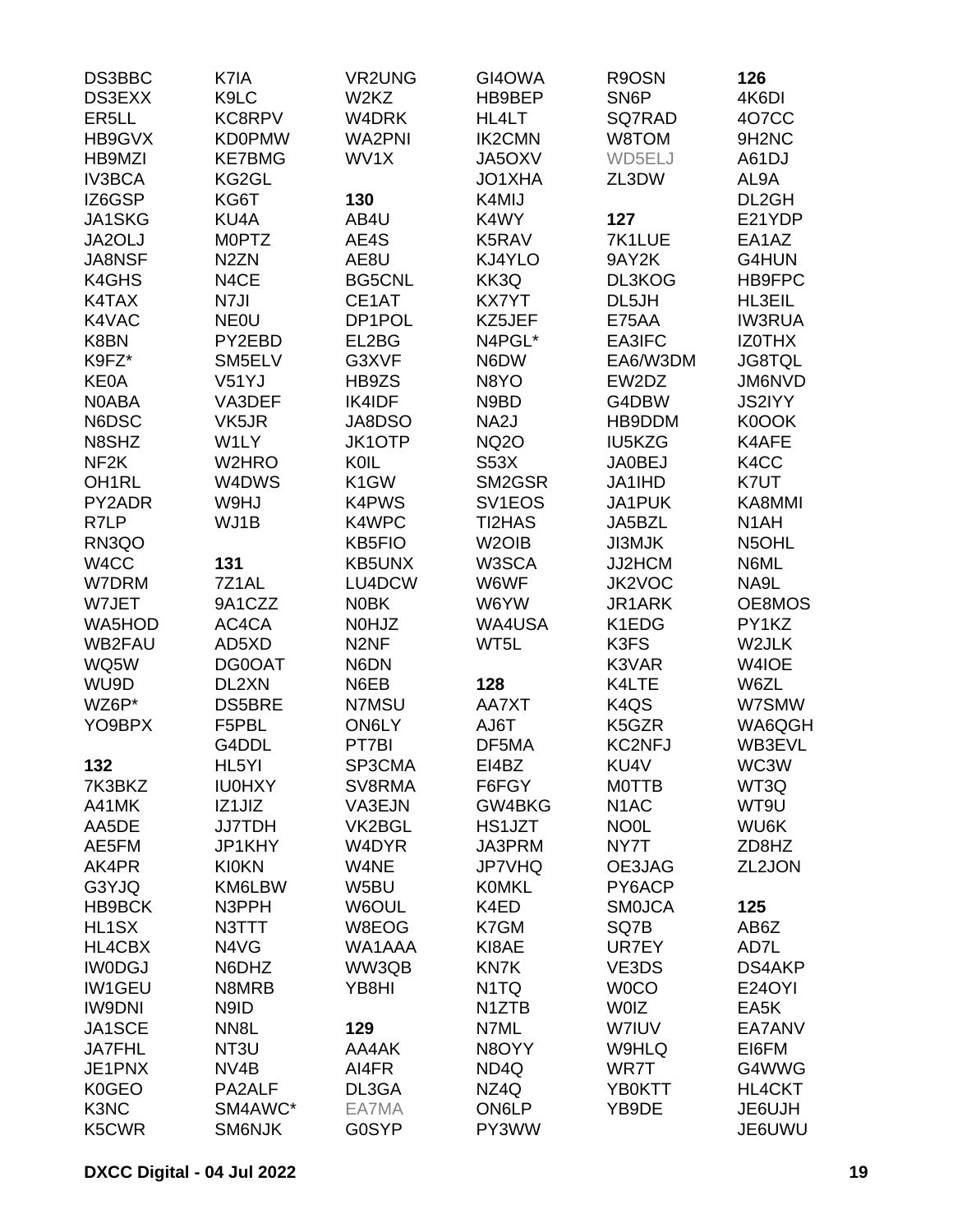| <b>JR3TOE</b>                  | K6ED                          | PG5V               | W4KK              | WS4WW                           | WB7QXU             |
|--------------------------------|-------------------------------|--------------------|-------------------|---------------------------------|--------------------|
| K4CX                           | K9KEU                         | R6AF               | W4MPS             |                                 | WD9GMK             |
| K7TQ                           | K9UC                          | RA9SAS             | W4PGC             | 120                             | ZR6DX              |
| KO4IBL                         | KA4H                          | SA5CDO             | W6GEE             | AA2FN                           |                    |
| <b>KW7N</b>                    | <b>KEOLY</b>                  | UR5EIT             | WD9EWK            | AC6CD                           | 119                |
| LA9VDA                         | KF <sub>2</sub> G             | UT5UML             | <b>WG0M</b>       | AC9X                            | AA6RE              |
| LX1TO                          | KM4AF                         | W1YM               | <b>WZ0L</b>       | AD5CA                           | AC9DX              |
| N2XQM                          | KQ4LA                         | W <sub>2ZI</sub>   | ZS6A              | AL7JR                           | <b>AE0P</b>        |
| N <sub>2</sub> YTF             | N <sub>1</sub> KEZ            | W4BGH              |                   | DL1DWI                          | DL1HAZ             |
| N3JIX                          | N4DE                          | <b>WA0STV</b>      | 121               | DL5XR                           | DL3CR              |
| N6MA                           | N4XQN                         | WA6EZV             | AK5Y              | EA2CJ                           | DL5HU              |
| N9EA                           | N6NO                          | WH6EY              | AK6DV             | EA4GQS                          | EA1CJ              |
| NS7K                           | N8RF                          | XE <sub>2N</sub>   | DC3RJ             | HA5AGP                          | <b>G0BBB</b>       |
| RW4UU                          | ON4ARJ                        | <b>YCOMAT</b>      | DG1DJK            | <b>HB9AOF</b>                   | I3PVE              |
| TA <sub>1</sub> H <sub>Z</sub> | PA8F                          | <b>YE0TUR</b>      | EA4URE            | HL3ERJ                          | <b>IK2UCL</b>      |
| UA9CGL                         | SQ7JZO                        |                    | G4XRV             | <b>IK1AMC</b>                   | <b>IV3YYK</b>      |
| VA3NL                          | TK5EP                         | 122                | HA3OU             | <b>IU0PVM</b>                   | IW5BT              |
|                                |                               | AG5ND              |                   | <b>JN3RBE</b>                   |                    |
| <b>WORMS</b>                   | VE3QN                         |                    | JA1DM             |                                 | JA6EDJ             |
| W2HDI                          | VU2BQN                        | D70LW              | JF2RSF            | <b>K0VM</b>                     | <b>JA7GFI</b>      |
| W2MKW                          | W <sub>2</sub> GM             | DK7AO              | JH1XFR            | K3ARB                           | <b>JS3OSI</b>      |
| W5AFY                          | W5HNK                         | E25KAE             | JH3PTC            | K3MQ                            | K <sub>1</sub> JD  |
| W8MHW                          | W5QP*                         | EA7ZY              | JT1DN             | K7OGW                           | K5PAX              |
| W9DKC                          | WA5NFC                        | G4VWI              | K2ITT             | <b>K7PAX</b>                    | K6RG               |
| WA4UWD                         | WB2AA                         | HA5AEZ             | K4JEZ             | K9TVG                           | K8PTT              |
| WB6RAB                         | WM4D                          | JA1ODC             | K5JUC             | <b>KD0S</b>                     | KC6G               |
| WV0Q                           | YB7WW                         | JF1LZQ             | K9UB              | KM <sub>5VI</sub>               | KH6KG/W5           |
| WV8EDU                         | YL3AX                         | JG3LDD             | K9XT              | N <sub>2</sub> R <sub>D</sub>   | LU1AC              |
| <b>WX7HS</b>                   |                               | K3BLN              | KC1NYY            | N4EDT                           | <b>MOTWB</b>       |
| WY2E                           | 123                           | K4LOD              | KF4UDL            | N4GE                            | <b>MJOLEL</b>      |
| <b>XQ7UP</b>                   | A71EM                         | K4MWK              | KL7X              | N <sub>4</sub> PO <sub>D</sub>  | <b>NOTK</b>        |
| YC1KLL                         | AC <sub>1</sub> O             | K5HDE              | <b>KR7LD</b>      | N6NG                            | N <sub>1</sub> KC  |
| YL3GDM                         | CU8AS                         | K6GFB              | KT <sub>1</sub>   | NC4CC                           | N <sub>2</sub> WLG |
| YO9FNP                         | DF9DD                         | <b>KA2KON</b>      | KY3N              | NE3K                            | N3AF               |
|                                | <b>G0GFC</b>                  | KB4ET              | N <sub>2</sub> MA | NE5DX                           | N4XMX              |
| 124                            | <b>GOMMI</b>                  | KU4MP              | N8TEM             | OH3GGQ                          | N7JP               |
| 8P6ET                          | <b>IW1PUR</b>                 | KW0A               | N8USY             | OZ4ZT                           | N7RVD              |
| AB7TJ                          | JA6COW                        | N <sub>1KI</sub>   | NH7U              | R7HF                            | OK1DH              |
| <b>AC0DQ</b>                   | JG1TGQ                        | N <sub>2</sub> QLT | NJ1Q              | <b>RA0AM</b>                    | PU8YPL             |
| CQ0ODX                         | <b>K0MD</b>                   | N3HYB              | NK4R              | S79VU                           | RA2FKD             |
| D44PM                          | <b>K0VG</b>                   | N4WOT              | OK1DX             | SM4FYX                          | RN9N               |
| DS3EXT                         | K <sub>1</sub> I <sub>G</sub> | N <sub>5</sub> QT  | <b>ON6MX</b>      | SM7HZK                          | SM7GIB             |
| EA3GLB                         | K <sub>1</sub> XO             | N8JEN              | OZ8FTDM           | SV <sub>1</sub> Q <sub>XU</sub> | VE3MDX             |
| G7CNF                          | K2RRB                         | NU6V               | RA6XV             | VK3BM                           | <b>VE7UM</b>       |
| <b>HL2AHL</b>                  | K7VC                          | OZ3TT              | VE7BC             | VK6AS                           | W0ZY               |
| HL3AHQ                         | K9WMS                         | PV8BR              | W3OD              | <b>W0ANZ</b>                    | W1USN              |
| <b>IK2WSO</b>                  | KB8RTB                        | PY5GA              | W4SW              | W1AVK                           | W2MIE              |
| IW8BZE                         | KC9EI                         | SM5API*            | W4TIJ             | W1FZ                            | W8YV               |
| JA6FOD                         | <b>KL7QW</b>                  | TA1AL              | W4TNH             | W <sub>1</sub> OG               | WA2RP              |
| <b>JF0HEN</b>                  | KQ5S                          | <b>TG9AWS</b>      | W5DQ              | W5/NH7C                         | WU2M               |
| JF2AIJ                         | <b>NOIRM</b>                  | VE3FJB             | W5HTG             | W5VFO                           | XE1RCS             |
| JH1CJQ                         | N <sub>1</sub> J <sub>G</sub> | <b>VU2RMS</b>      | W7GSV             | W7AII                           | YL3KV              |
| <b>JJ3DKQ</b>                  | N7GRB                         | <b>WOALA</b>       | W7PN              | W9RLL                           | ZL3GA              |
| K6CW                           | NZ6N                          | W1KE               | <b>WAOCIE</b>     | WA6BOB                          |                    |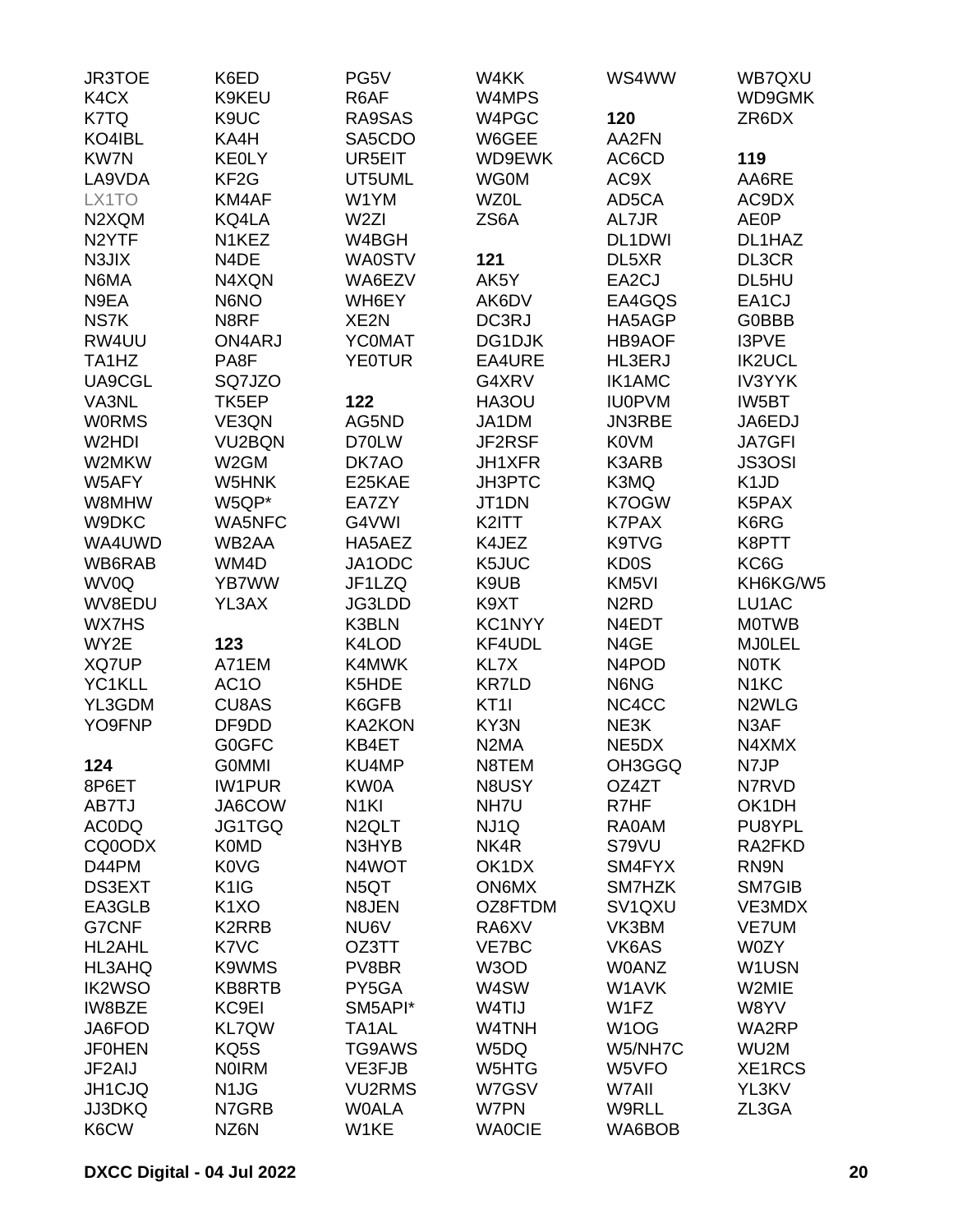| 118                           | DF <sub>1</sub> CH  | AA5KD                         | W5YM               | W1CEW             | <b>PU3RTS</b>                   |
|-------------------------------|---------------------|-------------------------------|--------------------|-------------------|---------------------------------|
| 4Z8BB                         | DG7YEO              | AA8DC                         | W6BXQ              | W4EY              | SP5ELW                          |
| 9A2DM                         | <b>DJ7TW</b>        | AD4YQ                         | W6OZI              | W4ZE              | SV <sub>1</sub> AH <sub>V</sub> |
| DB8DT                         | DL3MR               | AD9I                          | WA3MVQ             | W9FFQ             | TF3EK                           |
| DC8VA                         | DL4NWM              | AF4OX                         | <b>WB0DHB</b>      | WA6OWM            | VE3XK                           |
| DJ4DN                         | DL7UX               | AF6G                          | WN7J               | WB7JEP            | W6FFH                           |
| EA5KA                         | DO9LX               | DD7ZT                         | YO3GA              | WM2U              | W8LNL                           |
| EA8TZ                         | DU1IVT              | DF5WA                         | YO4PX              | WM6Y              | WA2LTH                          |
| G3VDB                         | DV1/JO7KMB          | DK4TP                         | YU7AM              | XE1SVT            | WA3I                            |
| G4XXI                         | EI9KF               | DK7AE                         | ZS <sub>2</sub> CR |                   | WA5IWB                          |
| HL2ADO                        | <b>GOJSP</b>        | DL1SVA                        |                    | 114               | WB2SXY                          |
| <b>IK2BUF</b>                 | <b>IOKMJ</b>        | DL2LDE                        | 115                | 4K5D              | YF8DX                           |
| JA6HOR                        | IZ3CAN              | DL2RPN                        | AB8M               | BV2NT             |                                 |
| JH1VES                        | JH2VVH              | DL3MB                         | <b>AC0XY</b>       | D44BS             | 113                             |
| JH2GSW                        | JO1VRV              | DL5DQL                        | DK <sub>1</sub> CO | DL3SC             | AJ4VE                           |
| JN1DGP                        | K <sub>2FJ</sub>    | <b>DL6MIG</b>                 | DK1MCS             | <b>DS5KJR</b>     | BX6ABC                          |
| JP3RRW                        | K3XC                | EA1WS                         | DK3NU              | EA4BQG            | CT1BWW                          |
| <b>JR3DXJ</b>                 | K4ZIN               | G4KCM                         | DO3BOX             | EA4EPY            | EA1MV                           |
| <b>K0WJ</b>                   | K6BRN               | HA5OMM                        | DX3H               | F5LCU             | F6JSZ                           |
| K0XM                          | KC2ZOR              | HB9ESC                        | G3SWO              | <b>GOKLD</b>      | G4BMM                           |
| K <sub>2</sub> D <sub>C</sub> | <b>KK7DS</b>        | <b>IOIA</b>                   | HA3JB              | <b>GOWEJ</b>      | <b>IK2IGQ</b>                   |
| K4DXT                         | <b>KR7RK</b>        | <b>IW9FRA</b>                 | HG6IA              | G3TDH             | <b>IV3BMV</b>                   |
| K6DJ                          | LA6JKA              | IZ2ZPH                        | <b>HK5FCI</b>      | G4GEE             | JA1AWM                          |
| K6UT                          | <b>MOOIC</b>        | <b>MLORAL</b>                 | <b>IK8JRD</b>      | <b>I1GMF</b>      | JA1JMF                          |
|                               |                     |                               |                    |                   |                                 |
| K8ZEE                         | <b>M0TQR</b>        | JH1BCS                        | IZ1XBB             | I3OBO             | JA6SRB                          |
| K9BIZ                         | N <sub>2</sub> SU   | JR1RCQ<br><b>K0IP</b>         | <b>IZ2CSX</b>      | <b>IT9SMU</b>     | JE6LZN                          |
| <b>KB7QFE</b>                 | N3XRU               |                               | JF1KIG             | IZ6GVC            | <b>JG5DHX</b>                   |
| KC1GWX                        | N3YZ                | <b>K0TV</b>                   | JG1JPE             | JA4RTX            | JH4QGW                          |
| KE8Y                          | N4BPP               | K <sub>2</sub> OP             | JH2ABL             | JH1DWN            | JM1WBB                          |
| KT <sub>1</sub> M             | N4WD                | K7ADD                         | <b>JI1MPS</b>      | JH3FEN            | JP1EOM                          |
| KW2E                          | N6FB                | KB1OIQ                        | JL1FUQ             | K1GVW             | K1ECU                           |
| N8HM                          | N6KW                | KB2BK                         | JR1EYB             | K3HW              | K3ADU                           |
| N8IK                          | N6XT                | KB2GCG                        | <b>JS2IWW</b>      | K3IXD             | K3LAB                           |
| N9HF                          | N7GHZ               | KF4DUE                        | K4VD               | K4FK              | <b>K4TMG</b>                    |
| PY5CC                         | N8MSA               | KG4TEI                        | KF2TI              | K4QZF             | K4WRX                           |
| R5ACQ                         | N9XX                | KK6YA                         | KF <sub>2</sub> X  | K4RG              | K6TD                            |
| SV <sub>1</sub> EJD           | NF <sub>5KF</sub>   | KP2N                          | KJ4IZW             | K5EWS             | K6UIP                           |
| VK4BRT                        | OD5PL               | N <sub>5</sub> P <sub>G</sub> | KL7J               | K7NK              | K7ACT                           |
| W4NJ                          | PJ2LJG              | N9MS                          | KO <sub>1</sub> H  | K9MQ              | K7HC                            |
| W6JWK                         | R3FP                | NZ4DX                         | <b>MU0FAL</b>      | KA9JAC            | KA2F                            |
| WB5TEQ                        | SM4JSF              | <b>OH3KAV</b>                 | N0VTZ              | KB9S              | KI7CC                           |
| WB6FWS                        | SQ2BXI              | OZ3SM                         | N4QVM              | <b>KE4TTS</b>     | KK7X                            |
| YB1BUL                        | VK3OI               | <b>ROCAF</b>                  | N4UPX              | <b>KE7AUB</b>     | <b>MOPTB</b>                    |
| YB6HAI                        | W3WTD               | R <sub>2</sub> YES            | N <sub>5</sub> BCA | KF8QL             | NL7XT                           |
| ZS6GC                         | W4VZH               | <b>SMOKCR</b>                 | N <sub>5</sub> BO  | N <sub>2</sub> YU | R7KKO                           |
|                               | W4ZYT               | SP3EPG                        | NA1VT              | N5UWY             | RV3AMV                          |
| 117                           | W5ZH                | UR5WCW                        | NJ1H               | N8NH              | <b>WODHS</b>                    |
| 5P6MJ                         | W8KHP               | UW3QB                         | NJ3T               | NJ4V              | W <sub>1</sub> AO               |
| 9H1AZ                         | ZL <sub>1</sub> BIV | VE4HQ                         | NU0Y               | NO3U              | W4GBU                           |
| 9K2HS                         |                     | <b>W0SA</b>                   | OH <sub>2ID</sub>  | NT6AA             | W5EW                            |
| 9L1YXJ                        | 116                 | W2ZQ                          | PJ4/DL6KR          | NW7D              | W5PUF                           |
| AB4BJ                         | 2E0FVN              | W3DAD                         | UR5NMZ             | NY <sub>6</sub> C | WB4KXS                          |
| AG3X                          | 9G5ZS               | W4DSM                         | <b>WOTLX</b>       | ON7BS             | WG5T                            |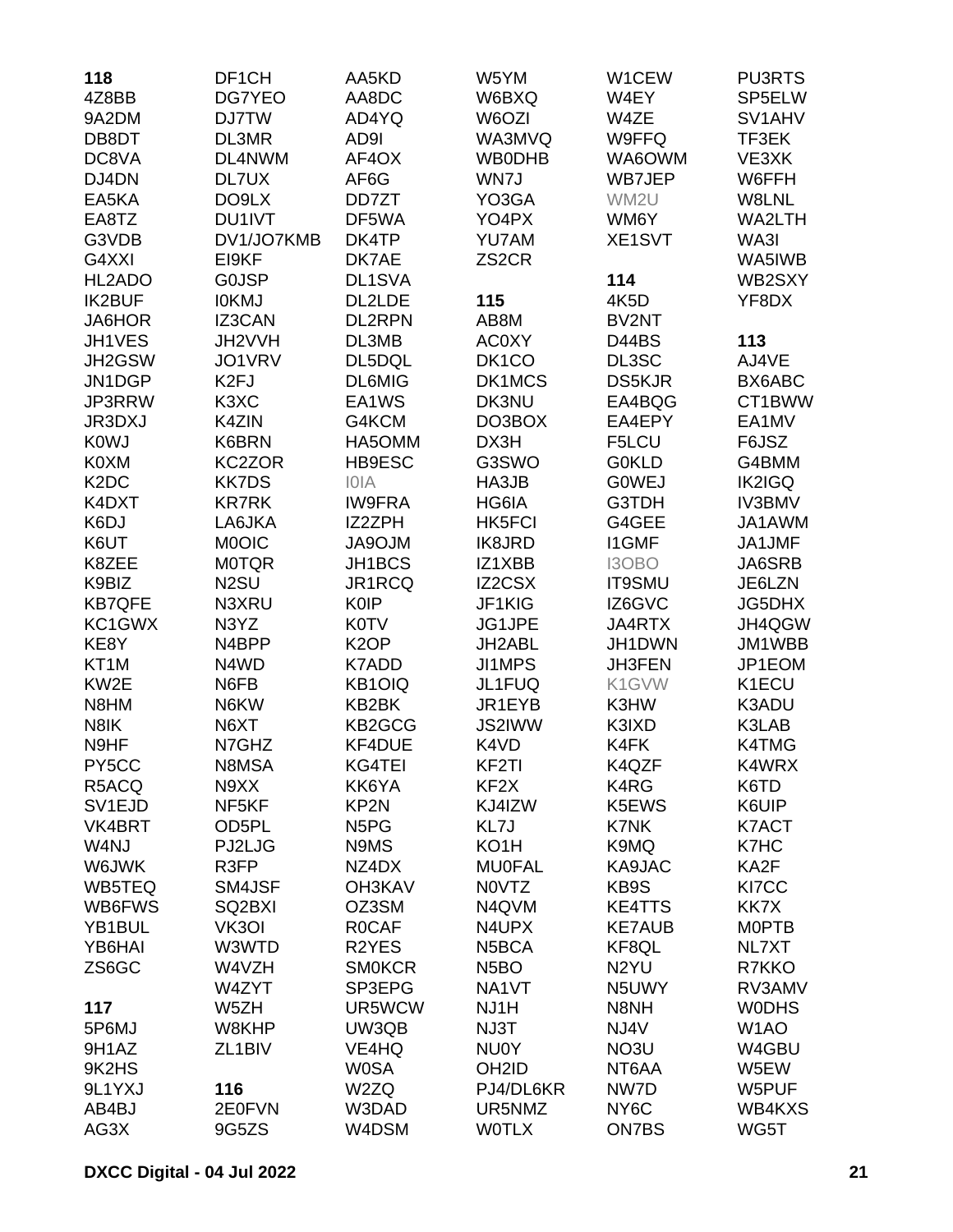| WV4Y                          | W1MAT              | OE7OMT             | KR <sub>2Q</sub>                | JE1LPZ              | <b>GW0TKX</b>              |
|-------------------------------|--------------------|--------------------|---------------------------------|---------------------|----------------------------|
| YC2JPO                        | W <sub>2KI</sub>   | ON4ACG             | KY4CU                           | JE1WBA              | <b>HL1LKF</b>              |
| YD1BJJ                        | <b>W6NUC</b>       | OZ9HMN             | N <sub>2</sub> N <sub>W</sub> S | <b>K0FF</b>         | I2WEG                      |
| YU1AM                         | W7SLS              | PA3HGC             | N <sub>5</sub> CF               | K1PGV               | <b>IK5EKM</b>              |
|                               | W8LNK              | SM1NJC             | N8IL                            | K3YLW               | JA2LA                      |
| 112                           | W8MQW              | UN6GAV             | N9APK                           | K8FER               | JJ1QDK                     |
| 4X1DB                         | WA2CBX             | VE <sub>1</sub> YY | N9MW                            | KB1W                | JK1BIB                     |
| DJ9UP                         | <b>WH7DX</b>       | VK3YR              | NA4C                            | <b>KB6IGK</b>       | <b>JK1WSH</b>              |
| <b>DL2RUG</b>                 | WM <sub>5</sub> H  | W4AG               | NB <sub>3</sub> R               | KC <sub>2</sub> QII | JM1MTE                     |
| DL4HCF                        | XT2DP              |                    | NT3B                            | KF6ILA              | <b>JM1QUJ</b>              |
|                               |                    | W4DFU              |                                 | KI4SP               |                            |
| HB9DED                        | YB8FL              | W4GKM              | P40YL                           |                     | JN4FNZ                     |
| <b>IU0NWJ</b>                 |                    | W4GV               | SP7ASZ                          | KM7DX               | JO1CRA                     |
| <b>IW0GYC</b>                 | 111                | W7WW               | UA0C                            | KR4RO               | K1MM                       |
| IZ4COT                        | AA4CK              | WB3AVD             | VE3ORY                          | N1SFE               | K <sub>1</sub> OC          |
| <b>IZ7DMT</b>                 | AE4VJ              | WE9M               | VE7OR                           | N6AKI               | K2AQX                      |
| <b>JA0IJG</b>                 | AP2IA              | WQ5T               | VE9BJK                          | N6ERD               | K4AR                       |
| JD1BLY                        | DG3IAM             | WV5Y               | VK2SPB                          | N9DD                | K4AX                       |
| JE7OEC                        | DG6DBV             | <b>YB0NDT</b>      | <b>WOMRZ</b>                    | N9XG                | K4JYS                      |
| JL1JVT                        | DG8KAD             | ZS6NJ              | W1HMM                           | <b>NA6O</b>         | K4RSA                      |
| K0QB                          | DK5MR              |                    | W4PG                            | RD <sub>4</sub> A   | K4WQ                       |
| K <sub>5</sub> UZ             | DK6BZ              | 110                | W5GML                           | RW6A                | K5KB                       |
| K6GO                          | DK9WI              | 9A2GA              | W <sub>5I</sub> O               | S51HF               | K6VMV                      |
| K6LPO                         | EA4CI              | AB2E               | WA3DX                           | SM2HWG              | K7LFY                      |
| K7PO                          | EI4IWB             | BH4WPN             | <b>WK0DX</b>                    | SM6PPS              | K8TS                       |
| <b>K7WTG</b>                  | F1EZY              | <b>DL6NAV</b>      | <b>Y39XO</b>                    | <b>WOMA</b>         | K9IZT                      |
| K8RC                          | G3ZRN              | DU3CQ              | YB3BME                          | W1AUV               | KA1SAW                     |
| <b>KC7RAS</b>                 | HK5NLJ/3           | DW3CWM             | YC6EI                           | W1FOX               | KB4EC                      |
| KE6FOA                        | <b>IN3JJI</b>      | EA1AVN             | YV4ABR                          | W1XY                | <b>KB5RGH</b>              |
| KK4DK                         | <b>IU4BIP</b>      | EC1AKI             |                                 | W2ZF                | KD <sub>2</sub> GC         |
| KO4XJ                         | IV3XZG             | F3RG               | 109                             | <b>W7CHE</b>        | KD3KW                      |
| <b>KS1PPY</b>                 | <b>JA1JNY</b>      | F6BEG              | 9A3QY                           | W7HO                | KD6AZN                     |
| KW8D                          | JH4QKY             | G3NXT              | AA5WH                           | W8DOL               | KD8JSP                     |
| LA9L                          | K1MK               | G4ZKJ              | AB0Y                            | <b>WA2YCI</b>       | KG4OPX                     |
| N <sub>2</sub> H <sub>X</sub> | K4TXJ              | HB9DCQ             | AF9A                            | WB2DHY              | KW4QY                      |
| N3COB                         | K5AR               | <b>IW1FOO</b>      | DD2MON                          | WB2QJ               | LY2KX                      |
| N4UP                          | K6OWL              | <b>IW2FLB</b>      | DL5KLX                          | ZP5ALI              | <b>MOXRJ</b>               |
| N5UKZ                         | K7GA               | JA4DHR             | DL6WA                           | ZP9EH               | N <sub>2</sub> LEB         |
|                               | K8GO               |                    |                                 |                     |                            |
| N9CQB                         |                    | JA9PHV             | DO1NSP                          |                     | N <sub>2</sub> YCH<br>N7UP |
| NJ8G                          | <b>KB2SSE</b>      | JI4MCP/P           | E73D                            | 108                 |                            |
| OE5WRO                        | KC9GLI             | JP3EXR             | EA1WH                           | AC9S                | N8NOE                      |
| <b>OH9MMN</b>                 | KD9BIE             | JP7SOZ             | F8EZE                           | DF3WI               | NK <sub>5</sub> A          |
| OZ/LA6OP                      | KG6TT              | K <sub>2</sub> BB  | F8RR                            | DH9DX               | NK6A                       |
| <b>OZ7PBI</b>                 | LA <sub>1</sub> J  | K <sub>2</sub> KN  | <b>G0KRL</b>                    | DJ3XM               | NZ <sub>11</sub>           |
| PD1ROS                        | LA9XBA             | K <sub>2</sub> SNJ | <b>G0WDK</b>                    | DL2YCD              | RA4HT                      |
| SM5VSS                        | <b>MOIFT</b>       | K4RDU              | GI4RNP                          | DL6SAK              | RV6LNZ                     |
| SP3CUG                        | N <sub>2</sub> PKN | <b>K7LLC</b>       | HB9WDF                          | DL9DRA              | <b>S56A</b>                |
| SP8TDV                        | N3QW               | K8VSY              | HL1BX                           | DS5AAQ              | S57CT                      |
| SQ6RGK                        | N6SPP              | KB1IKD             | I2HEO                           | E20SJC              | SP5AMN                     |
| <b>T88UW</b>                  | N8ADO              | KB8DEX             | <b>I3XUH</b>                    | EA7KP               | SV3KH                      |
| <b>TF3IRA</b>                 | NA5J               | <b>KC0XU</b>       | <b>I8DKR</b>                    | EI2JD               | TF4M                       |
| VE2SYQ                        | NK <sub>5</sub> Z  | KC5GGE             | JA1ANH                          | EI5IF               | UA1NFA                     |
| <b>VE7GEL</b>                 | NP3YL              | KI4SFT             | JA1FON                          | G0AZT               | VE3ST                      |
| VP5JM                         | NP4BM              | KK5AB              | JA6BF                           | G7KHV               | VK5UR                      |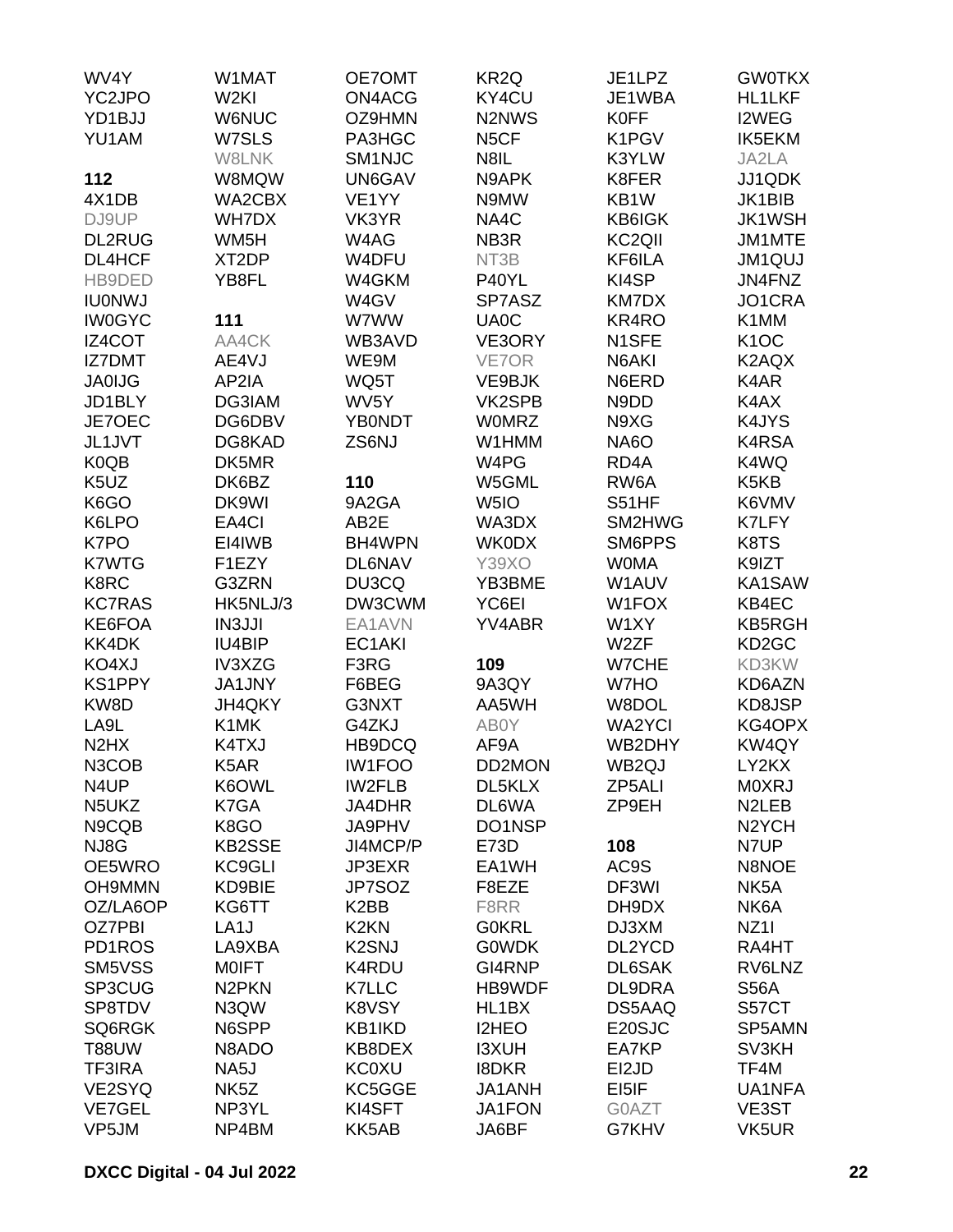| <b>WOJM</b>        | KB2VMG*                        | WR4FT              | KA3CZY                        | <b>AD0TT</b>      | N <sub>5</sub> LL  |
|--------------------|--------------------------------|--------------------|-------------------------------|-------------------|--------------------|
| W1VEM              | KE1AK                          | WS3P               | <b>KB0VE</b>                  | <b>AE0TB</b>      | N5MB               |
| W4MIG              | KH6/W0ZT                       | WZ6P               | KB9EWG                        | <b>BG7CDX</b>     | N6NKT              |
| W4OWY              | KI7UXL                         | XE1AC              | <b>KC7QR</b>                  | DG7RF             | N7BU               |
| W4SKB              | KI8U                           | Z32ZP              | KD4JS                         | EA4CPM            | NA4D               |
| W5RJ               | <b>KK4YA</b>                   |                    | KD8LO                         | F6BIP             | NK5G               |
| W6ACU              | KK5II                          | 106                | KD8RDH                        | G8VVY             | OE1HMC             |
| W7LUX              | KO4PY                          | 3Z6AEF             | KG5ZMQ                        | HB9PTF            | OE3EPW             |
| W7RTX              | N <sub>1</sub> AM              | 9A1CVW             | KG5ZNJ                        | HC1DX             | OZ8AGB             |
| W7XN               | N <sub>1</sub> GN <sub>B</sub> | AA2AE              | LU9XT                         | <b>IU0LGQ</b>     | PU4ENY             |
| W8HF               | N2IEN                          | AA3AE              | M5LRO                         | <b>IW8AWZ</b>     | PY2KXH             |
| W9IFW              | N3DNX                          | AA4XR              | <b>NORC</b>                   | <b>JA0GUG</b>     | R <sub>2</sub> ANX |
| WA2VJL             | N5QS                           | AE5RM              | N <sub>1</sub> DC             | JA3MHV            | R3XBS              |
| WB <sub>2</sub> P  | N7DGI                          | AF7WM              | N4KFT                         | JE2BSJ            | SA5DFR             |
| <b>WD0BNC</b>      | NQ9R                           | BX3ACC             | N4UW                          | JH1JEJ            | SM4BNZ             |
| YB1LZ              | NR8Z                           | DD <sub>2</sub> XJ | N <sub>5</sub> P <sub>D</sub> | JH1ORW            | SV1VN              |
| YL7X               | NR9H                           | DF3EC              | N <sub>5</sub> XL             | JH4GLG            | TI4/N0URE          |
| YU7AE              | NY <sub>2</sub> A              | DL3LBP             | N7IVV                         | JJ1UUZ            | UR5FAV             |
| Z68HZ              | NZ <sub>4</sub> O              | DL8XA              | N <sub>9</sub> OI             | <b>JM1CTP</b>     | UR6LEY             |
| ZS6EB              | OE9GHV                         | EI4GD              | NA9J                          | JQ3ABD            | UR8IDX             |
|                    | OH8MWD                         | F4EEX              | NN <sub>3</sub> V             | <b>K0CFI</b>      | VE3CX              |
| 107                | OK1VKX                         | F5NZO              | <b>NX5O</b>                   | <b>K0FM</b>       | VK2EY              |
| 9A3AYU             | OT <sub>4</sub> B              | G1HCM              | ON5GF                         | K3TXT             | VK3SN              |
| 9A6NA              | PT2CSM                         | G3VQO              | <b>ON7MIC</b>                 | K4BU              | VK6BMW             |
| 9V1PW              | PU <sub>2</sub> OIP            | G4PWO              | <b>SMONUE</b>                 | K4UY              | VK6GOM             |
| AB9DU              | R3PJT                          | <b>HA0GK</b>       | SM4GOJ                        | K4WM              | VK8ZJZ             |
| AC7GL              | <b>S52R</b>                    | <b>IOKHP</b>       | SM6TKG                        | K6ELE             | W1ES               |
| AC9GK              | SQ6NDC                         | IK4MHB             | SQ8J                          | K6QY              | W1MTI              |
| AL6A               | TA3J                           | <b>IK7NXU</b>      | UA1AFZ                        | <b>K7CMI</b>      | W3NJ               |
| BD5UQ              | TA8A                           | <b>IK7WDS</b>      | VA3YC                         | K8SEM             | W4VAB              |
| CU3EJ              | UA6A                           | IQ8MJ              | VE3FXR                        | <b>KB1GKN</b>     | W5JDF              |
| DF <sub>2</sub> KD | <b>V31CC</b>                   | <b>IU1KAX</b>      | VE3VAC                        | KB2DPY            | W5RYA              |
| DJ0DX              | <b>V31CQ</b>                   | <b>IU3NPG</b>      | VK6RK                         | <b>KB8DRK</b>     | W5TFW              |
| DM <sub>1</sub> AD | VA2RC                          | JA1PPD             | <b>W0GN</b>                   | <b>KC3KFW</b>     | W9YW               |
| DV1VHK             | VE3BQ                          | JA2LMY             | W2HXF                         | KD5IUN            | WA6MHZ             |
| F1NZC              | VU <sub>2</sub> SJV            | <b>JH7HWR</b>      | W2IZC                         | KD8CGH            | <b>WA7TV</b>       |
| F5NBX              | <b>WOWT</b>                    | JI1AJO             | W3GP                          | KE2M              | WA8LBZ             |
| F5VKT              | W2HUV                          | JI1CLB             | W5EC                          | KE3TW             | WB9AMI             |
| G4GED              | W <sub>2</sub> SF              | JK1DDQ             | W5ODD                         | KF5DN             | WV9L               |
| HA5CP              | W3FQE                          | JP1LVI             | W5XB                          | KG5VK             | WW2DX              |
| HB9SVT             | W3MAM                          | <b>K0RY</b>        | <b>WA7JAY</b>                 | <b>KJ7AKV</b>     | WW6G               |
| HC6PE              | W4BH                           | K1XHX              | WB2JXI                        | KU1CW             | XE1RP              |
| I5HZZ              | W4HY                           | K2KJ               | WB2KDG                        | KV4DX             | YB0FLY             |
| JA2KFQ             | W4IWH                          | K3IU               | WK6E                          | KW3S              | YO <sub>2</sub> IS |
| JA8IAF             | W4TOY                          | K4BOI              | WU4B                          | <b>KX7LDS</b>     | ZL <sub>2</sub> AL |
| <b>JG0PTP</b>      | W6LAX                          | K4DL               | WW5RC                         | LA5XRA            |                    |
| JH8BKP             | W6OQI                          | K4EQ               | YC1KK                         | <b>MOYTE</b>      | 104                |
| <b>JJ4NIQ</b>      | W9RZX                          | K4JT               |                               | N3GSD             | 4X1UF/QRP          |
| K1VW               | WB2CMF                         | K4KIY              | 105                           | N4AB              | 4Z1AC              |
| K3BAK              | WB8LEM                         | K5ED               | <b>7Z1CQ</b>                  | N4BRF             | AA8TC              |
| K5CSA              | WD1M                           | K5FXB              | <b>AC0TP</b>                  | N <sub>4</sub> GJ | AC4OB              |
| K9DUR              | WO <sub>5</sub> I              | K6KA*              | AC4RD                         | N4MTT             | AC6ZM              |
| KA5ETS             | WO9I                           | K8AA               | AC4VR                         | N <sub>5</sub> BV | AE7U               |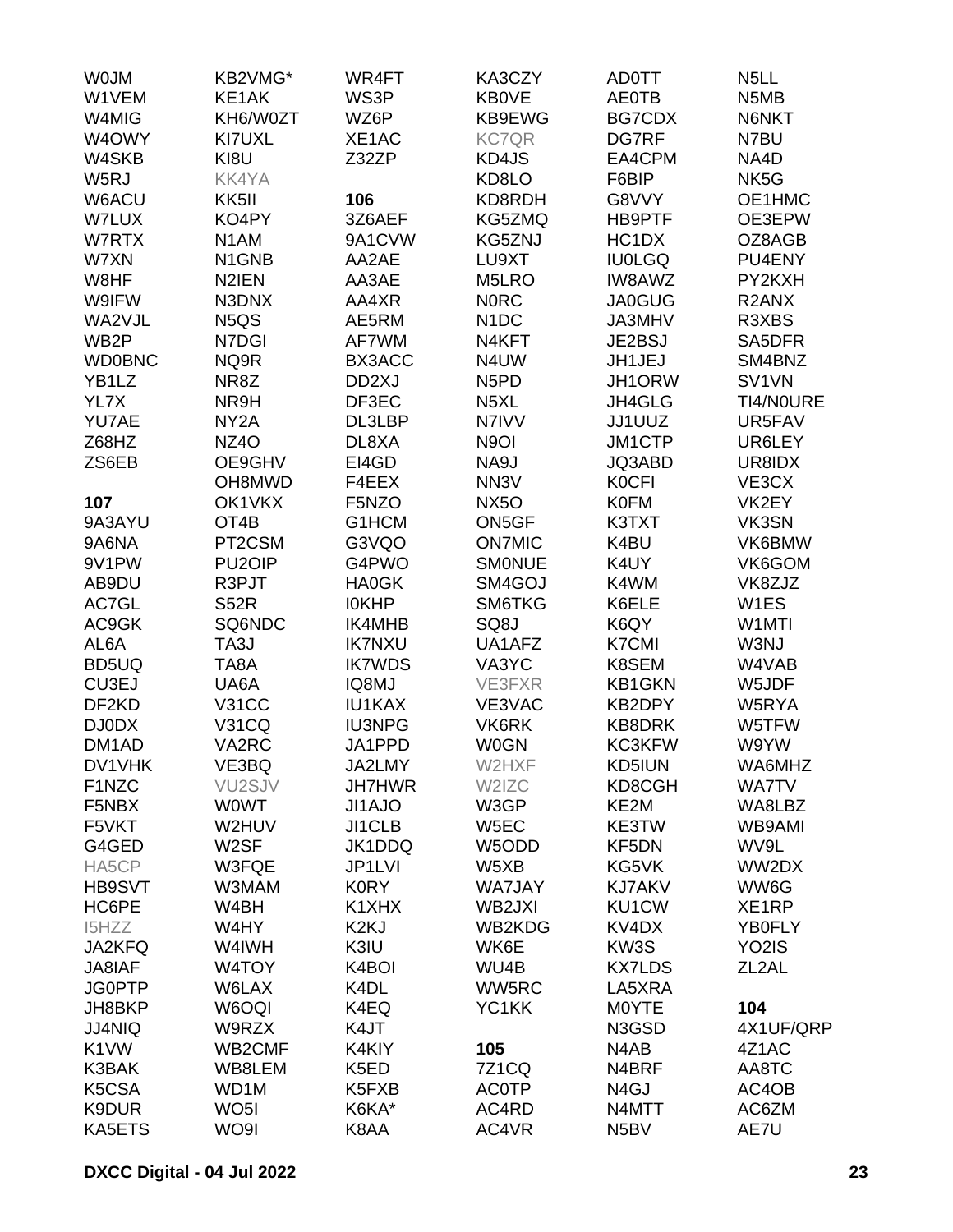| <b>BH4UTT</b>                  | N2WWD                          | 7K3OZQ             | K8FB                           | W3BUI              | HL1QVH                        |
|--------------------------------|--------------------------------|--------------------|--------------------------------|--------------------|-------------------------------|
| <b>BI4RFS</b>                  | N4DOU                          | A65CP              | KA2LAC                         | W4PAT              | I6VTO                         |
| CT1GFQ                         | N4UC                           | AA6SQ              | KA9NFE                         | W4WN               | IK2HTY                        |
| <b>DA0BCC</b>                  | N7DZI                          | <b>ACODA</b>       | KD2NF                          | W7AJ               | <b>IU2PAA</b>                 |
| DK1AQ                          | N8DVE                          | AC2MM              | KD6WKY                         | W8CNL              | <b>IW2MYV</b>                 |
| DL4FCH                         | NJ2X                           | AC5V               | <b>KE0RT</b>                   | W9WH               | JA1LDG                        |
| DL8UO                          | NQ7G                           | AD6Q               | <b>KE4DRF</b>                  | <b>WA0TEY</b>      | JA1TO                         |
| DO4FZ                          | NU3H                           | AE2A               | KE <sub>5</sub> K              | WA2VQF             | JA2QCX                        |
| EA2AKP                         | OH <sub>2</sub> TI             | AE4G               | KE6SVR                         | WB6BNE             | JE1PEN                        |
| EA5AX                          | OZ1KIH                         | AG2T               | <b>KI7DAN</b>                  | WD8KRV             | JF2HBM                        |
| F <sub>2</sub> AR              | <b>PB0R</b>                    | AI4VV              | KK6MF                          | WS0I               | JH2BTM                        |
| F6FDR                          | PE2MMJ                         | BD4VGZ             | KN1UM                          | WT8N               | <b>JL3RPD</b>                 |
| <b>GOMGM</b>                   | PU2RAI                         | CX <sub>2</sub> CN | KO7W                           | YB2ECG             | JN1NDZ                        |
|                                |                                |                    |                                |                    |                               |
| G3XON                          | PY2TWI                         | DJ2TH              | KS <sub>2</sub> G              | <b>YB5NOF</b>      | JR1IXK                        |
| G4OEQ                          | RG7A                           | DJ5UW              | KT6YL                          | YV5TX              | <b>K0HW</b>                   |
| G7OOD                          | SA0BFG                         | DK3EG              | KW5PA                          |                    | K1BUK                         |
| GM4CFS                         | SM6CAL                         | DL2BMH             | LA1ZIA                         | 102                | K <sub>1</sub> N <sub>V</sub> |
| <b>HA5KAG</b>                  | TI2YO                          | DL4DZL             | LX1JH                          | 2U0WZY             | K <sub>1</sub> T <sub>G</sub> |
| <b>I1FYB</b>                   | VA3KD                          | DL8UAT             | <b>MOKEP</b>                   | 4X6HX              | K1VWJ                         |
| <b>I2NOY</b>                   | VE6CNV                         | DL9PN              | M1PTT                          | 4Z5UY              | K <sub>2</sub> HN             |
| <b>I5GJK</b>                   | <b>VE7KS</b>                   | EA8CYQ             | M3ERE                          | AA3FC              | K <sub>2</sub> UF             |
| I6KYL                          | VK <sub>2</sub> V <sub>C</sub> | EW2NN              | <b>NOUBL</b>                   | AA5B               | K3ATG                         |
| IZ3LEF                         | VK3BOY                         | <b>G0KHO</b>       | N <sub>2</sub> H <sub>OQ</sub> | AB1ZM              | K3DQB                         |
| JA1VPE                         | <b>VK4ZPU</b>                  | G3SZS              | N <sub>2</sub> U <sub>S</sub>  | AB6A               | K3WYC                         |
| JA2KPW                         | VU <sub>2</sub> POL            | G6TME              | N8AID                          | <b>ACODH</b>       | K4DR                          |
| JA3LEV                         | <b>WOIEA</b>                   | HA0AA              | N9IXD                          | AC <sub>2</sub> GI | K4KSV                         |
| <b>JA4IXI</b>                  | W1DJD                          | HA5GN              | N9KQQ                          | AC4XO              | K5RHD                         |
| <b>JA6NQT</b>                  | W2LTF                          | <b>IK0AOC</b>      | N9NNL                          | AJ6V               | K6PSP                         |
| JE1EKC                         | W3TC                           | IU1DSU             | NA6MB                          | AP2IN              | K7AGE                         |
| JG1RYQ                         | W4AEJ                          | <b>IZ7GIT</b>      | NG9J                           | <b>BD7BW</b>       | K7CTM                         |
| <b>JG3NKP</b>                  | W4GOV                          | JA1EJY             | NK5Y                           | <b>CD3TSK</b>      | <b>K7UWR</b>                  |
| JH1OBM                         | W4RKC                          | JA1IZ              | <b>NZ3O</b>                    | CE3CEW             | K8SI                          |
| JJ1XIH                         | W5WRJ                          | JA4VUQ             | OE2RPL                         | CT3IA              | K8VE                          |
| JL8IPF                         | W6EAW                          | JA5JLF             | OH7LZB                         | CU3AT              | K9LRE                         |
| JO1GRR                         | W6PG                           | <b>JA7WQJ</b>      | OZ1LNR                         | DH <sub>2</sub> ID | K9RRB                         |
| JQ2MPJ                         | W7PP                           | JE1HIM             | <b>PDORKA</b>                  | DJ7BU              | K9SOL                         |
| K4AAP                          | W8BFT                          | JE4IVN             | PY3OG                          | DK1TW              | K9ZJ                          |
| K4CU                           | W8POF                          | JF1TFC             | RA3TYL                         | DK2XV              | KA4UFM                        |
| K4FPV                          | W9GG                           | JF1XUD             | <b>S51AD</b>                   | DK3HO              | KA5RNH                        |
| K4MV                           | <b>WA0LPV</b>                  | JH1WUC             | SK5AA                          | DL1FCC             | KB1KR                         |
| K4SAW                          | WA5GEO                         | JH3AQQ             | SM6LJP                         | DL3BBY             | KB1RZA                        |
| K5TRI                          | <b>WA7AVL</b>                  | JJ1IOM             | SM6SRW                         | DU1RP              | KB8ECG                        |
| K6LE                           | WA9YYY                         | <b>JK1IHE</b>      | SP9WZP                         | EA1BXX             | KC2LM                         |
| K8MC                           | WB8JAY                         | JM3XHD             | TA1FR                          | EA1CRK             | KC5WXA                        |
| K9DT                           | WR2G                           | <b>JO7RAA</b>      | UA6AAX                         | EA1TF              | <b>KD7HGL</b>                 |
| K9UW                           | YB0DX                          | <b>K0MBC</b>       | V7/KD7ADI                      | EA3HRU             | <b>KE0BRZ</b>                 |
| KC3RPO                         | YB0MZI/4                       | K1JMH              | VA5LF                          | EA5CVR             | KE2UK                         |
| KD8SSX                         | YB0PTR                         | K <sub>1</sub> PU  | VE <sub>1</sub> XE             | ES1TAR             | KI <sub>2</sub> X             |
| KI0G                           |                                |                    |                                |                    |                               |
|                                | YO7DAA                         | K4BRU              | VE2EH<br><b>WOWP</b>           | FG5GH              | KI5NXF                        |
| KM6GUO                         | ZS6OB                          | K4DB               |                                | <b>GOJDL</b>       | <b>KNOW</b>                   |
| KX2H<br>LZ2RR                  |                                | K4YCP              | W1HFN                          | G8OEF              | KN6OX                         |
|                                | 103                            | K6GCN              | W <sub>1</sub> PL              | HA3FFR             | KO4MBN                        |
| N <sub>2</sub> OW <sub>D</sub> | 2E0XAR                         | K6GT               | W3AAD                          | HB9LFQ             | KO4NEI                        |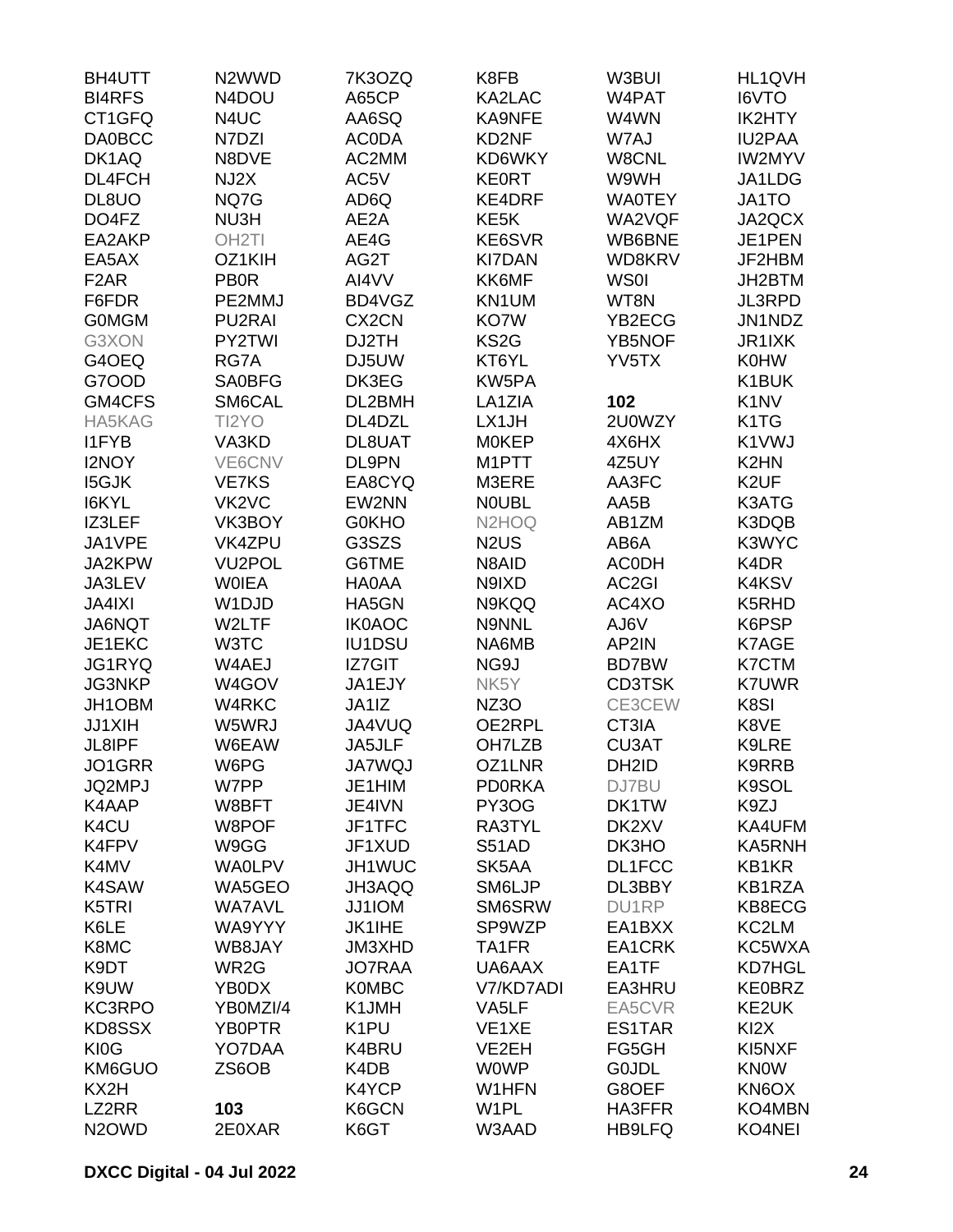| KO <sub>9</sub> V             | VE3SMA                        | AB8OU              | JE1CTA            | <b>KB1UIF</b>      | N <sub>4</sub> GD |
|-------------------------------|-------------------------------|--------------------|-------------------|--------------------|-------------------|
| KS9A                          | VE3YUL                        | AC3T               | JF3JIQ            | KB4GH              | N <sub>5</sub> CQ |
| KW <sub>4</sub> V             | VK2RT                         | AC9P               | JF4EDS            | <b>KB9RUG</b>      | N5DSK             |
| LU1VEL                        | <b>VK3FNJ</b>                 | AD7UZ              | JG1FVZ            | <b>KC0GU</b>       | N5LKE             |
| LU4FTA                        | VK3PF                         | AF4TF              | <b>JG5TOL</b>     | <b>KC1NDI</b>      | N5SSH             |
| LU7FJO                        | VK3VDX                        | AG5ZH              | <b>JH0EJF</b>     | KC3DA              | N5THN             |
| M <sub>1</sub> BCM            | VK3XN                         | AG7GK              | <b>JH1CJY</b>     | <b>KC4FNV</b>      | N5YHF             |
| <b>N0EUV</b>                  | VK5RY                         | AI8TA              | JH2CCT            | KC9LBO             | N6NFB             |
| N <sub>1</sub> RDN            |                               |                    |                   |                    |                   |
|                               | VP8DIZ                        | AK2S               | <b>JH3IEG</b>     | <b>KC9WIB</b>      | N7CNH             |
| N <sub>2</sub> T <sub>C</sub> | VU2EEI                        | <b>BD3GNI</b>      | JH4BAR            | <b>KD0IVV</b>      | N7WLC             |
| N2VXZ                         | <b>W0GG</b>                   | BH3DBF             | <b>JH8FIH</b>     | KD1AB              | N8ABW             |
| N4STC                         | <b>WOTML</b>                  | <b>BH7AHS</b>      | <b>JI2HCB</b>     | KD2DVW             | N8NIJ             |
| N5IMS                         | W1DWF                         | <b>BI1KFY</b>      | JI6BEN            | KD2MKJ             | N8QF              |
| N5JED                         | W1DY                          | <b>BV7RR</b>       | <b>JJ0UZR</b>     | KD2RWC             | N8XE              |
| N7FG                          | W <sub>1</sub> SD             | CT1DIZ             | <b>JJ1KTK</b>     | KD5E               | N9IGP             |
| N9BT                          | W <sub>2</sub> D <sub>Z</sub> | DF3NA              | <b>JK1AUS</b>     | KE4JD              | N9XHN             |
| N9FTC                         | W2RD                          | DK7GH              | JM1AZO            | KE5SF              | NA5WH             |
| N <sub>9</sub> OP             | W4XK                          | <b>DL6SFR</b>      | <b>JM1BNF</b>     | KE9S               | NB7B              |
| N9VMO                         | W5DWA                         | DL8QP              | <b>JN1WAT</b>     | KG4NXT             | NE <sub>2U</sub>  |
| NF9U                          | W6MKO                         | DM1HR              | JO3TAP            | KG4SS              | NI <sub>2</sub> E |
| NK0G                          | W6SZG                         | EA2ABI             | JP3NVU            | KG5RPZ             | NR6N              |
| NR <sub>5</sub> R             | W7GAM                         | EA2EPC             | <b>JQ3BHT</b>     | KG8MR              | NT5EE             |
| <b>NTOF</b>                   | W9FG                          | EA3ALV             | <b>JR0HBQ</b>     | KH6RE              | NX <sub>5</sub> N |
| NU8B                          | WA1RCT                        | EA4LE              | JR2MIC            | <b>KI0H</b>        | NY9D              |
| OE1ILW                        | <b>WA1TGN</b>                 | EA5BH              | <b>JS2KMX</b>     | KI5KEE             | <b>OH1NIL</b>     |
| OF3DP                         | WA2ISE                        | ES <sub>3VI</sub>  | K0AD              | KJ4DJ              | OH2EUU            |
|                               |                               |                    |                   |                    |                   |
| OM3WBY                        | <b>WA2LAN</b>                 | G <sub>1</sub> III | <b>KONC</b>       | KK5ZV              | OK1VP             |
| ON4IVU                        | WA3YDZ                        | G4IJC              | K1AFC             | KL4H               | OV <sub>2</sub> B |
| ON4KJR                        | WA4KBM                        | G6PCU              | K <sub>1</sub> DU | KN4AMX             | OZ1TMK            |
| OV <sub>1</sub> A             | WA6HBR                        | G7RMG              | K1FOG             | <b>KN4LTR</b>      | OZ3QY             |
| <b>PAOLUS</b>                 | WA6VPJ                        | G8LRS              | K <sub>1</sub> RE | KO4LZ              | <b>PD0SCY</b>     |
| PA0QRB                        | <b>WA7EGA</b>                 | <b>GJ0VJP</b>      | K <sub>2</sub> AK | KO4OSA             | <b>PHOAW</b>      |
| PA3CMF                        | WA9CGZ                        | HA2EQD             | K <sub>2</sub> RH | KP3DA              | PU2YJO            |
| PA3FXY                        | WB3KUH                        | <b>HB9BTQ</b>      | K3CHB             | KS3K               | PY5VB             |
| PR7AR                         | WB4HZA                        | HI8K               | K3NDM             | KV3W               | R <sub>1</sub> TB |
| PR8MET                        | WB9GCV                        | <b>IK0VCK</b>      | K4AKY             | KW3DX              | SA3BWS            |
| PY2HBF                        | WG7I                          | <b>IK1JMJ</b>      | K4GXK             | KX1A               | SA3CFY            |
| R <sub>2</sub> DTE            | WP4PXF                        | <b>IS0QDV</b>      | K4MVM             | KX4FZ              | <b>SM0KBD</b>     |
| R <sub>2</sub> LAD            | WV2M                          | <b>IU2IGV</b>      | K6HGF             | KX4P               | SM6KWJ            |
| RZ3ATG                        | YB8EL                         | <b>IU4NGP</b>      | K6TXT             | LB6B               | SP5ATA            |
| <b>S51DX</b>                  | YL3GBV                        | <b>IW2EQR</b>      | K6VIB             | LU4AMJ             | SP6IEQ            |
| SP3AP                         | YO4BTB                        | <b>IW2MYH</b>      | <b>K7ALM</b>      | LU4FW              | SP9AB             |
| SP5NON                        | YU2OH                         | <b>IW9GHJ</b>      | K7RM              | M0AFZ              | SV1UG             |
| SQ8KEZ                        | ZL1TA                         | <b>IZ0ANE</b>      | K8HVN             | <b>MOZMS</b>       | UA4FWD            |
| SV <sub>1</sub> LIQ           |                               | JA1SBA             | K9DID             | <b>NOKEN</b>       | UT3KW             |
|                               |                               | JA1VWK             |                   |                    | UX5DH             |
| SV7BVM                        | 101                           |                    | K9DJT             | N <sub>0</sub> OB  |                   |
| <b>TA1NSK</b>                 | 4X1GT                         | JA2QWN             | K9TAD             | N <sub>1</sub> IC  | VA2MM             |
| TA2BGK                        | 4X4ZP                         | JA6GWD             | K9XJ              | N1SPX              | VA3AUW            |
| TK5DD                         | 7K4OIV                        | JA8QOB             | K9ZBU             | N <sub>2</sub> AWJ | VE3BHZ            |
| UA1ZFG                        | 9A6JWF                        | JA9AOB             | <b>KA0VXK</b>     | N3AKQ              | VE3MF             |
| UA3RAB                        | AA4QE                         | JA9CM              | KA1AF             | N3FIP              | VE3ZN             |
| VA3WEB                        | AA6I                          | <b>JA9WMS</b>      | KA6T              | N3NMP              | VK2BNG            |
| VE3EJ*                        | AB6BW                         | JE1CAC             | <b>KB1LRL</b>     | N <sub>4</sub> AII | VK3BU             |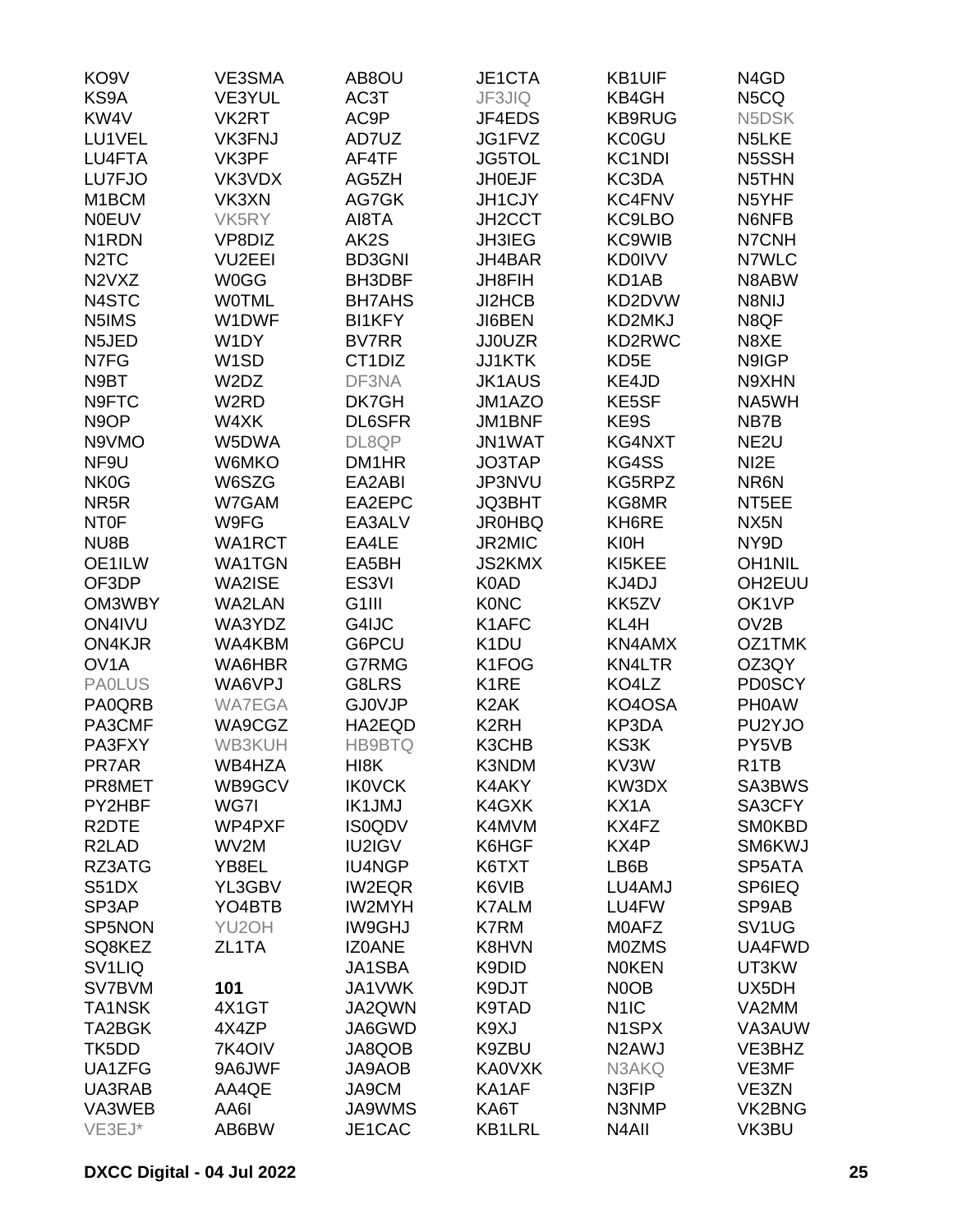| VK3PD               | ZL3CRG       | AE6XG              | DL1YCF             | G3YUE              | <b>JA0CVC</b> |
|---------------------|--------------|--------------------|--------------------|--------------------|---------------|
| VP8ADR              | ZL3CTN       | AE9R               | DL3YAW             | G3YZO              | <b>JA0DXW</b> |
| VU <sub>2</sub> EOJ | <b>ZSORR</b> | AF4DN              | DL5LH              | G3ZHL              | <b>JA0PZJ</b> |
| <b>VU2NFJ</b>       |              | AF4WR              | <b>DL5NCC</b>      | G4AWA              | JA1CAY        |
| VU <sub>2</sub> ORQ | 100          | AF5BG              | DL5WS              | G4HCC              | JA1OZZ        |
| <b>WOTUP</b>        | 2E0OXF       | AF6GA              | DL6MHC             | G4HPW              | JA1PWK        |
| <b>WOUV</b>         | 2E0XRD       | AG2AA              | DL6TS              | G4HZW              | <b>JA2KCY</b> |
| <b>WOVC</b>         | 3D2TS        | AG5S               | DL6VMA             | G4LRG              | JA2UBD        |
| W1CBD               | 4A2MAX       | AG5XQ              | DL8VKO             | G4NDM              | JA3MPT        |
| W1QG                | 4S6SAD       | <b>AG7NR</b>       | DL9SDC             | G4OED              | JA3PIU        |
| W2SUB               | 5P1W         | AH6SZ              | DM6DL              | G4RAA              | JA3VXM        |
| W3LMC               | 5W1SA        | <b>AIOIA</b>       | DO <sub>2</sub> AO | G4XBG              | JA4VKL        |
| W3YJ                | 6K2KPZ       | AI2Q               | DO2MOG             | G4ZRZ              | JA5AEA        |
| W4CG                | 7K3EUT       | AI4RA              | DO7OX              | G6FOV              | JA6KTD        |
| W4RIG               | 7K4GDC       | AI9T               | DO8LHK             | G7HJX              | JA6SQR        |
| W4TLR               | 7N1DKU       |                    | E20EHQ             | <b>GI7KMC</b>      | JA7OAO        |
|                     |              | AJ5E               |                    |                    |               |
| W4WNT               | 7N1VMN       | AJ6TE              | EA1WW              | GM4KLN             | JA8LUQ        |
| W5GOL               | 7N2JLJ       | <b>AJ6UW</b>       | EA1XT              | GM4YLN             | <b>JA9TTT</b> |
| W5GT                | 7N4FTL       | AJ6X               | EA2DDE             | GM6NX              | JE1JCF        |
| W5LRP               | 8S6OP        | AJ8A               | EA2DUS             | HA1RJ              | JE2XUD        |
| W5RCQ               | 9V1SH        | AK3Y               | EA3CZM             | <b>HB0RER</b>      | JE6PJP        |
| W5VGR               | <b>AA0RG</b> | AK4N               | EA3HLC             | HB9DLT             | JE9PFD        |
| W5WGF               | AA2EA        | AK5DA              | EA3TA              | HB9EDI             | JF1DPF        |
| W6DF                | AA4YL        | AP2MQ              | EA4AFP             | HB9FGQ             | JF1ENF        |
| W6ZM                | AA7MM        | BA1PK              | EA4HEA             | <b>HB9FNO</b>      | JF1MAD        |
| W7ADG               | AA7TC        | <b>BD3RK</b>       | EA4SU              | HB9FXS             | JF1NBO        |
| W7DDE               | AA8IK        | BD7BW/QRP          | EA5RU              | HB9GVF             | JF1QHQ        |
| W7RTM               | AA9GE        | <b>BD7OA</b>       | EA7IDH             | <b>HB9HSLU</b>     | JF1WHJ        |
| W8PSP               | <b>ABOLV</b> | BG1TPT             | EA7KDW             | HB9JOE             | JF1XHA        |
| W9AKS               | AB3LZ        | <b>BH7JFR</b>      | <b>EA7KIP</b>      | HB9PKP             | JF2IUC        |
| W9GT                | AB3OF        | <b>BV7RN</b>       | EA7KZ              | HB9UFQ             | JF2KRR        |
| W9NED               | AB3TS        | BX2ADE             | EB3DKE             | HC1TPV             | JF2MMJ        |
| W9SET               | AB5FU        | BX2AFO             | EI2IXB             | HH <sub>2</sub> JA | JF3HWO        |
| WA3OFR              | AB7RW        | CE7KF              | EI8GVB             | HK4FZ              | JF3MKC        |
| WA3RIJ              | AB8SF        | CU <sub>2</sub> CB | ER1VS              | HL2AAQ             | JF3UYE        |
| WA7EM               | AB8YZ        | DB9CR              | ES1RAM             | HL2DNU             | JF3XYH        |
| WA8WDQ              | AC3GH        | DC3HB              | F <sub>1</sub> JSU | <b>HS0ZIL</b>      | JF7XUE        |
| <b>WB0MH</b>        | AC8NW        | DC7RF              | F <sub>1</sub> LII | HS1TGP             | JG1CYF        |
| WB1FLD              | AC8TW        | DC9ZP              | F4DNS              | <b>HS8KAY</b>      | JG1GJH        |
| WB3JZV              | AC8ZF        | DD1LI              | F4GVX              | <b>IOQGR</b>       | JG1QNV        |
| WB4JPG              | AC9TA        | DF4NR              | F4GYE              | <b>I8ZSE</b>       | <b>JG8UFB</b> |
| WB5DW               | AC9TY        | DF5DH              | F4PCM              | <b>IK8NIJ</b>      | <b>JH0EYA</b> |
| WB5VYE              | <b>AD0QI</b> | DG2BPW             | F6DHD              | <b>IU0OPT</b>      | JH1IMU/P      |
| WB8CZH              | <b>AD0YO</b> | DG9NAJ             | F6EAO/P            | IU2OZH             | JH1SWW        |
| WD5GRW              | AD2TR        | DH2LAB             | F8CRS              | <b>IWORBS</b>      | JH2IUV        |
| <b>WF0GM</b>        | AD4MC        | DJ1RB              | F8DYD              | <b>IW1AZF</b>      | JH3DRN        |
| <b>WX0F</b>         | AD5JK        | DJ2YE              | F8VNU              | <b>IW3SIP</b>      | <b>JH3GIR</b> |
| WX5CSS              | AD7KG        | DJ3GE              | FK1TS              | IZ2JNN             | JH4GEW        |
| XE3RR               | <b>AE0DC</b> | DJ5CT              | <b>GOHEU</b>       | IZ2OBS             | JH6HXQ        |
| <b>YC7MP</b>        | <b>AE0JM</b> | DJ6JH              | G0OJG              | IZ2PCJ             | JH7GGZ        |
| <b>YD0DMS</b>       | AE1G         | <b>DK7RCA</b>      | G1ABR              | IZ2SVW             | <b>JH7MJB</b> |
| ZL2BH               | AE5FY        | DL1OKR             | G <sub>2</sub> DP  | IZ5RKW             | JH8ESQ        |
| ZL2MM               | AE6I         | DL1XG              | G3XWH              | IZ8LMA             | <b>JH8ISO</b> |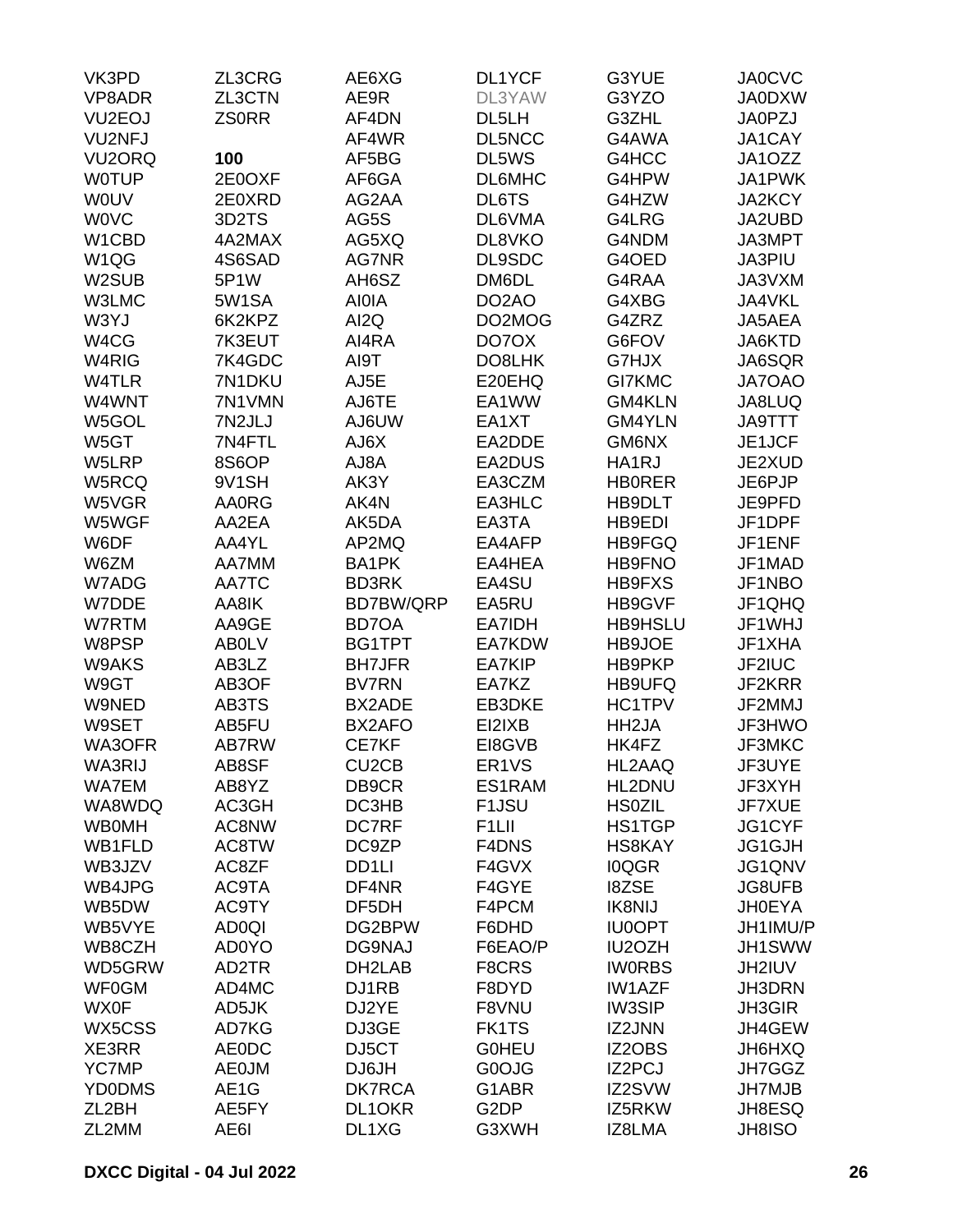| JH8UGL        | K0OK                          | K5WRE             | <b>KB2MDR</b> | KE4H              | <b>KN4PMF</b>      |
|---------------|-------------------------------|-------------------|---------------|-------------------|--------------------|
| JH8WAH        | <b>K0PHP</b>                  | K6BOS             | <b>KB2YCW</b> | KE4TG             | KN6F               |
| JI1RNB        | <b>K0SH</b>                   | K6ERF             | KB3FW         | <b>KE4UNA</b>     | KN6HIP             |
| <b>JI1RUX</b> | K1ABC                         | K6ESU             | KB3UFH        | KE5AKG            | <b>KN7AW</b>       |
| <b>JI3XOK</b> | K1BBZ                         | K6FA              | KB4DPH        | KE5QB             | KO3F               |
| JJ0OAP        | K1KEU                         | K6JCA             | KB4IR         | KE5XV             | KP4AJ              |
| <b>JJ0VNP</b> | K1KQC                         | K6JEK             | KB4XM         | KE6U              | KP4N               |
| JJ1BBY        | K1LEO                         | K6JQ              | KB5IAV        | KE7ZK             | KQ4SY              |
| JJ1GZM        | K <sub>1</sub> NE             | K6SJT             | KB5IY         | KE8ESJ            | KQ6A               |
| JJ1JMZ        | K <sub>1</sub> R <sub>V</sub> | K6WRF             | <b>KB5PGY</b> | KE8FMJ            | KQ9I               |
|               |                               |                   |               |                   | KR6SAM             |
| JJ1MNB        | K <sub>1</sub> SFA            | K6ZZ              | KB5VKP        | KE8IOL            |                    |
| JJ1PMZ        | K <sub>2</sub> DT             | <b>K7CHW</b>      | <b>KB5WCK</b> | KE8LFC            | <b>KS0AA</b>       |
| JJ1VCJ        | K <sub>2</sub> GW             | K7EIQ             | <b>KB9TVR</b> | KE9HS             | KS4VJ              |
| JJ4CDW        | K2HRT                         | <b>K7FRY</b>      | KB9VK         | <b>KF0AIJ</b>     | KT3L               |
| <b>JK1AKA</b> | K <sub>2</sub> N <sub>C</sub> | <b>K7HAL</b>      | <b>KC0EM</b>  | KF2VX             | KU3J               |
| JK1AYO        | <b>K2NRS</b>                  | <b>K7HPN</b>      | KC1HTT        | KF4DVW            | KU4S               |
| JK1DUH        | K <sub>2</sub> UA             | K7IPP             | KC1KMM        | KF4FK             | KV4HV              |
| JK1DZT        | K3IK                          | K7QDX             | KC1LBN        | KF6RY             | KV4ZN              |
| <b>JK3JXP</b> | K3JRB                         | <b>K7ULS</b>      | KC1MNC        | KF7JZ             | KW3F               |
| <b>JK4SJH</b> | K3LSU                         | K7UW              | <b>KC1NCN</b> | <b>KF7NOP</b>     | KW4WD              |
| JL1CYL        | K3MI                          | K7VMZ             | KC2IEB        | <b>KF7PBM</b>     | KX0S               |
| JL1GYY        | K3NO                          | K8DTF             | KC2SZ         | KF8VN             | KX4BW              |
| JL2SRP        | K3PGM                         | K8KJR             | KC2VIC        | KG4ASZ            | KX4QC              |
| JL8LGW        | <b>K3RTK</b>                  | K8KY              | KC3OD         | KG4FVR            | KX9X               |
| JM1BUQ        | K3SGT                         | K8MC*             | KC3OND        | KG5FPU            | KY8R               |
| JM1OFJ        | K3TXW                         | K8PK              | KC4DV         | KG5JJ             | KZ9P               |
| JM6FLU        | K3YV                          | K8YV              | KC4GCK        | KG5KS             | LB4YB              |
| <b>JM8CNE</b> | K4ADR                         | K9AQ              | <b>KC4JNW</b> | KG5ZTH            | LB5JJ              |
| JN1NKV        | K4BH                          | K9CPA             | KC4UCT        | KG6BXW            | LB7PG              |
| JN1SUT        | K4CBW                         | K9JRW             | KC5MW         | KG7VZ             | LB7UI              |
| <b>JN3NAR</b> | K4DJG                         | K9MV              | <b>KC5UFS</b> | KH6KG             | LU1DLA             |
| <b>JN3TSY</b> | K4ILA                         | K9NYO             | <b>KC7RG</b>  | <b>KIOD</b>       | LU1FM              |
| JN3XEZ        | K4JDF                         | K9YKL             | <b>KC7RW</b>  | KI <sub>1</sub> E | LZ1VX              |
| JN3XQV        | K4LIX                         | K9YO              | KC8T          | KI3T              | <b>MOCLH</b>       |
|               |                               |                   |               |                   |                    |
| JO1AYI        | K4NC                          | KA0AZS            | KC9VVX        | KI4KPO            | <b>MONJH</b>       |
| JP1SMR        | K4QY                          | KA1EKR            | KD0GY         | KI4RFM            | <b>MORQQ</b>       |
| <b>JP7BRB</b> | <b>K4RGN</b>                  | KA <sub>2</sub> R | KD2HEK        | KI4WKZ            | <b>MOXAC</b>       |
| JR1EMO        | K4RM                          | KA3DHV            | KD2HRD        | KI5QQG            | M <sub>1</sub> DOX |
| JR1FTY        | <b>K4TLS</b>                  | KA3EAJ            | KD2RUY        | KI6RRD            | M1VPN              |
| JR1KEI        | K4VMG                         | KA3FUU            | KD2WOZ        | KJ4MR             | M3VII              |
| <b>JR3BIG</b> | K4YEH                         | KA3PTF            | KD3CI         | KJ6HT             | M7LSI              |
| JR3GSW        | K4YNZ                         | KA3YJM            | KD4FW         | <b>KK4ISJ</b>     | <b>MM0DXH</b>      |
| <b>JR3KLS</b> | K4ZMV                         | KA4FOX            | KD6KHJ        | <b>KK4PFQ</b>     | <b>MM0ONX</b>      |
| JR3OYH        | K5CPR                         | KA4RSZ            | KD9NHZ        | KM2T              | <b>MQ0HIH</b>      |
| JR3QFB        | K5CRJ                         | KA5IAU            | KD9OFJ        | KM4MDT            | <b>MW0GBW</b>      |
| <b>JR6INO</b> | K5ETU                         | KA5VZG            | KD9QGE        | KM4RGZ            | N0BZ               |
| <b>JR7CYR</b> | K5EY                          | <b>KA7KUZ</b>     | <b>KE0ME</b>  | KM6MHZ            | N0DZ               |
| <b>JS1LQI</b> | K5KXF                         | KA8VHF            | <b>KE0NRE</b> | KN <sub>1</sub> B | <b>NOIU</b>        |
| JT1BU         | K5ND                          | <b>KB0ATY</b>     | <b>KE0OIR</b> | KN <sub>2</sub> K | <b>NONET</b>       |
| <b>K0ARG</b>  | K5PTB                         | KB0GT             | <b>KE0X</b>   | KN4BBC            | <b>N0RQV</b>       |
| <b>K0BHJ</b>  | K5SMH                         | <b>KB0PPQ</b>     | KE1JF         | KN4CPA            | <b>NOTZL</b>       |
| <b>K0KC</b>   | K5VPQ                         | KB1IKC            | KE4AAP        | KN4DMN            | <b>NOZTN</b>       |
| <b>K0KQ</b>   | K5VYT                         | <b>KB1VUN</b>     | KE4EA         | KN4LWI            | N <sub>1</sub> AOA |
|               |                               |                   |               |                   |                    |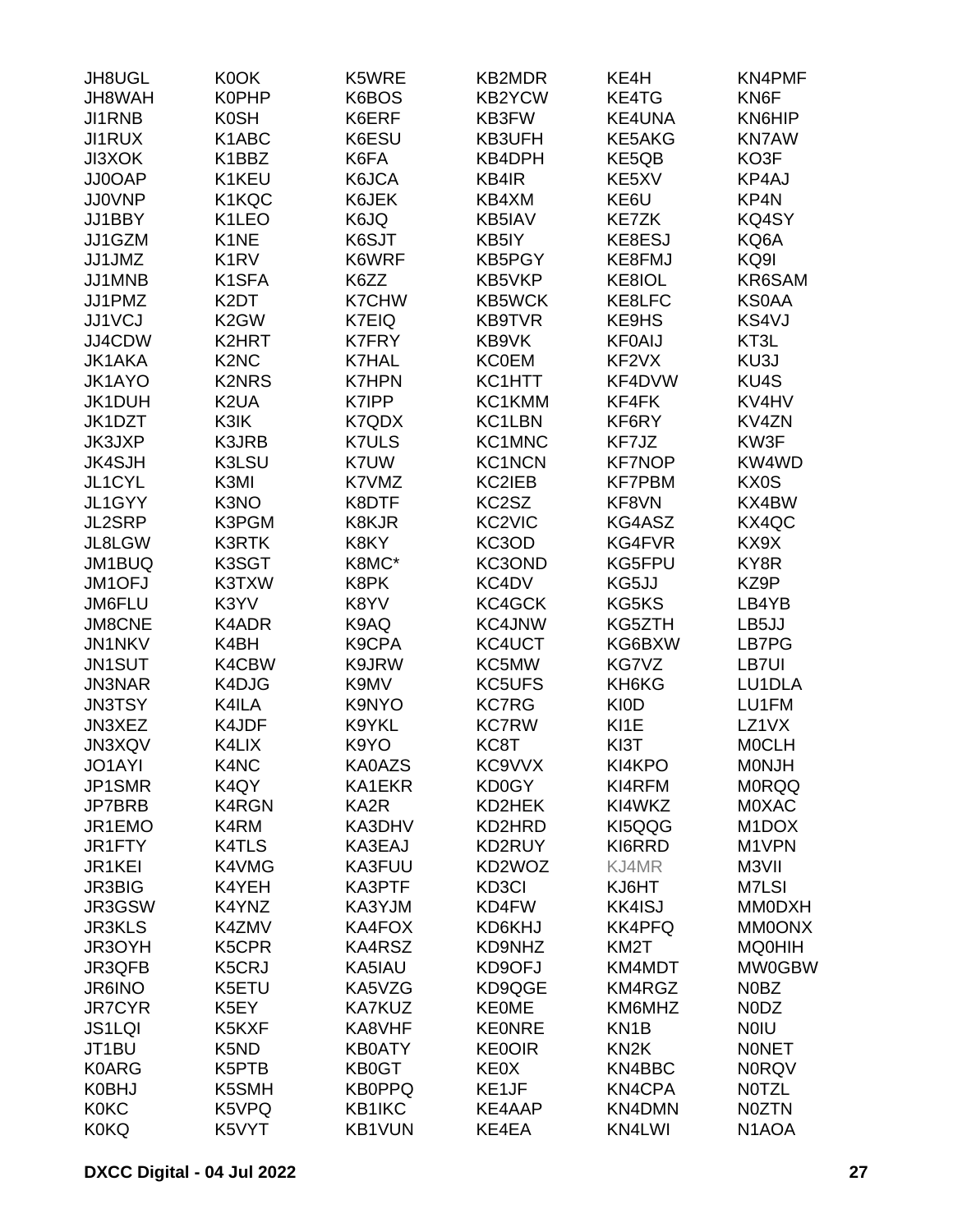| N <sub>1</sub> ID               | N7MMO              | OH7CBC             | SM5RZL              | VU <sub>2FI</sub>  | W5DMT         |
|---------------------------------|--------------------|--------------------|---------------------|--------------------|---------------|
| N <sub>1</sub> IPA              | N7ND               | OK1FMY             | SM6LRY              | VU2MUD             | W5DTX         |
| N1MVV                           | N7TBR              | OK1MGJ             | SM6STI              | VU2SBJ             | W5JDW         |
| N <sub>1</sub> TCH              | N7TM               | OK1OTM             | SM6WKB              | <b>WOCOE</b>       | W5MW          |
|                                 |                    |                    |                     |                    |               |
| N <sub>2</sub> BRC              | N7VGO              | ON6JY              | SP3DAT              | <b>W0KDT</b>       | W5TMR         |
| N <sub>2</sub> CEC              | N7WE               | <b>ON6NA</b>       | SP7JWK              | <b>WONBC</b>       | W6RIF         |
| N <sub>2</sub> EDU              | N7WFK              | ON6SAT             | SP9JP               | <b>W0ZI</b>        | W6RN          |
| N <sub>2JYL</sub>               | N8ADK              | OS1X/M             | SQ5BE               | W1BCL              | W6SJ          |
| N <sub>2</sub> L <sub>Z</sub>   | N8AMY              | OY3JE              | SQ9FVE              | W1DCA              | W6TOI         |
| N <sub>2</sub> PQJ              | N8CGY              | <b>OZ0JBM</b>      | SV <sub>2</sub> BBO | W <sub>1</sub> DSC | W6WYN         |
| N <sub>2</sub> XK               | N8FUM              | OZ1JRL             | SV4RRK              | W1FYI              | W7DGP         |
| N3AML                           | N8LFK              | OZ1PER             | SV6COH              | W1HZ               | W7DLZ         |
| N3DD                            | N8MAM              | OZ2JUM             | SV9/KC8JNV          | W1JMA              | <b>W7DMC</b>  |
| N3DGE                           | N8MAS              | OZ3ACB             | TA2NXS              | W <sub>1</sub> JV  | W7IEQ         |
| N3GQF                           | N8PVL              | OZ6GH              | <b>TG9ANF</b>       | W1LBM              | W7PEZ         |
| N <sub>3</sub> G <sub>S</sub>   | N8XHF              | OZ7XF              | TG9SRP              | W1VK               | W7QL          |
| N3HND                           | N8YUI              | OZ9ZZ              | UA9OG               | W1WRA              | W7SDC         |
| N3MCZ                           | N9AEP              | PA1CCX             | UN7JMM              | W1XD               | W7VD          |
| N3NL                            | N9DMM              | PA1FRA             | UR5ZIW              | W <sub>1XI</sub>   | W8DKR         |
| N3PEC                           | N9HR               | PA1TB              | US6IQ               | W2ARP              | W8GSR         |
| N3UGI                           | N9JJ               | <b>PB0ANW</b>      | VA2UP               | W2DEN              | W8MIL         |
| N <sub>3</sub> VJ               | N9JKP              | <b>PD0JNG</b>      | VA3FLF              | W2EKE              | W8SIC         |
| N3VT                            | N9MSG              | PE1PRP             | VA3PYT              | W2EY               | W8UQ          |
| N3XL                            | N9RK               | PE9EK              | <b>VA7AMV</b>       | W2JSB              | W8VVE         |
| N4AA                            | N9SJ               | <b>PHOTV</b>       | VA7ST               | W2KKJ              | W8WV          |
|                                 |                    |                    |                     |                    |               |
| N4ACK                           | N9TBC              | PH <sub>9</sub> A  | VE <sub>1</sub> BZI | W <sub>2</sub> TP  | W9DMC         |
| N4CZ                            | N9ZTS              | <b>PU8RFL</b>      | VE <sub>2</sub> CH  | W3CQB              | W9GOO         |
| N4FKH                           | NB <sub>3</sub> P  | PY1ME              | <b>VE2NCG</b>       | W3CRZ              | W9NWH         |
| N4FWD                           | NC4AB              | PY2TNA             | VE3BOK              | W3CUB              | W9OAA         |
| N4KIN                           | ND <sub>20</sub>   | PY3DXM             | VE3COC              | W3DNR              | W9TNG         |
| N <sub>4KPI</sub>               | NE8S               | PY5HT              | VE3CWE              | W3GRL              | WA1HGS        |
| N4KVL                           | NG <sub>1</sub> H  | PY7ML              | VE3DGY              | W3HGT              | WA1KPD        |
| N4QGS                           | NJ6K               | R <sub>2</sub> AER | VE3GSI              | W3NTP              | WA1N          |
| N4TKW                           | NN <sub>8</sub> M  | R <sub>2</sub> BEP | VE3OI               | W3PR               | <b>WA1NGH</b> |
| N4TPT                           | NO <sub>1</sub> R  | R3TIH              | VE6CZT              | W4AHK              | WA1QFV        |
| N4ZH                            | NO6E               | <b>R7RAN</b>       | VE6RRD              | W4ATX              | WA1RD         |
| N4ZPK                           | NR <sub>0</sub> A  | <b>RA0AN</b>       | VE7ZD               | W4BZM              | <b>WA1YHO</b> |
| N4ZYM                           | NT <sub>1</sub> AP | RA3LBW/QRP         | VE9CD               | W4DWC              | WA2BEV        |
| N <sub>5</sub> B <sub>GZ</sub>  | NT7C               | <b>RC7LI</b>       | VK1DW               | W4ETB              | WA2VNV        |
| N <sub>5</sub> DP               | NU3E               | RK3ARQ             | VK2AKB              | W4EVV              | WA3WES        |
| N <sub>5</sub> HT               | NU8H               | RN1NU              | VK2EHQ              | W4FCC              | WA3ZSC        |
| N5ILQ                           | NV4X               | S57DX              | VK2RZ               | W4ICE              | WA3ZZU        |
| N <sub>5</sub> J <sub>X</sub> O | NW <sub>5</sub> P  | S59KB              | VK2YD               | W4JHU              | WA4AAV        |
| N5SMO                           | NW9F               | SA4ARG             | VK2YE               | W4KEP              | WA4HR         |
| N6AMQ                           | NW9H               | SA5JAR             | VK3GQ               | W4LC               | WA4OKJ        |
| N6CK                            | OE3GEW             | SA5NTK             | VK3TDX              | W4NML              | WA4OMR        |
| N6DF                            | OE3TVJ             | SA6MCM             | VK4SE               | W4RLW              | WA4RQD        |
| N6RVI                           | OE5ROR             | SA7ELD             | VK4YMB              | W4SDJ              | WA4YA         |
| N6YIH                           |                    | SA7SVR             |                     | W4SK               |               |
|                                 | OE7BJT             |                    | VK5DG               |                    | WA5DTR        |
| N7BC                            | OE8RPK             | SK6QA              | VO1CBL              | W5BDB              | WA5MD         |
| N7LAN                           | OE8SQK             | <b>SMOLPO</b>      | VO1CRM              | W <sub>5</sub> BR  | WA6ECH        |
| N7LUF                           | OH2BRG             | SM4XIH             | VR2XSC              | W5BT               | WA6ED         |
| N7MJL                           | OH3BRJ             | SM5HBL             | VU2AMW              | W5DFD              | WA6MM         |